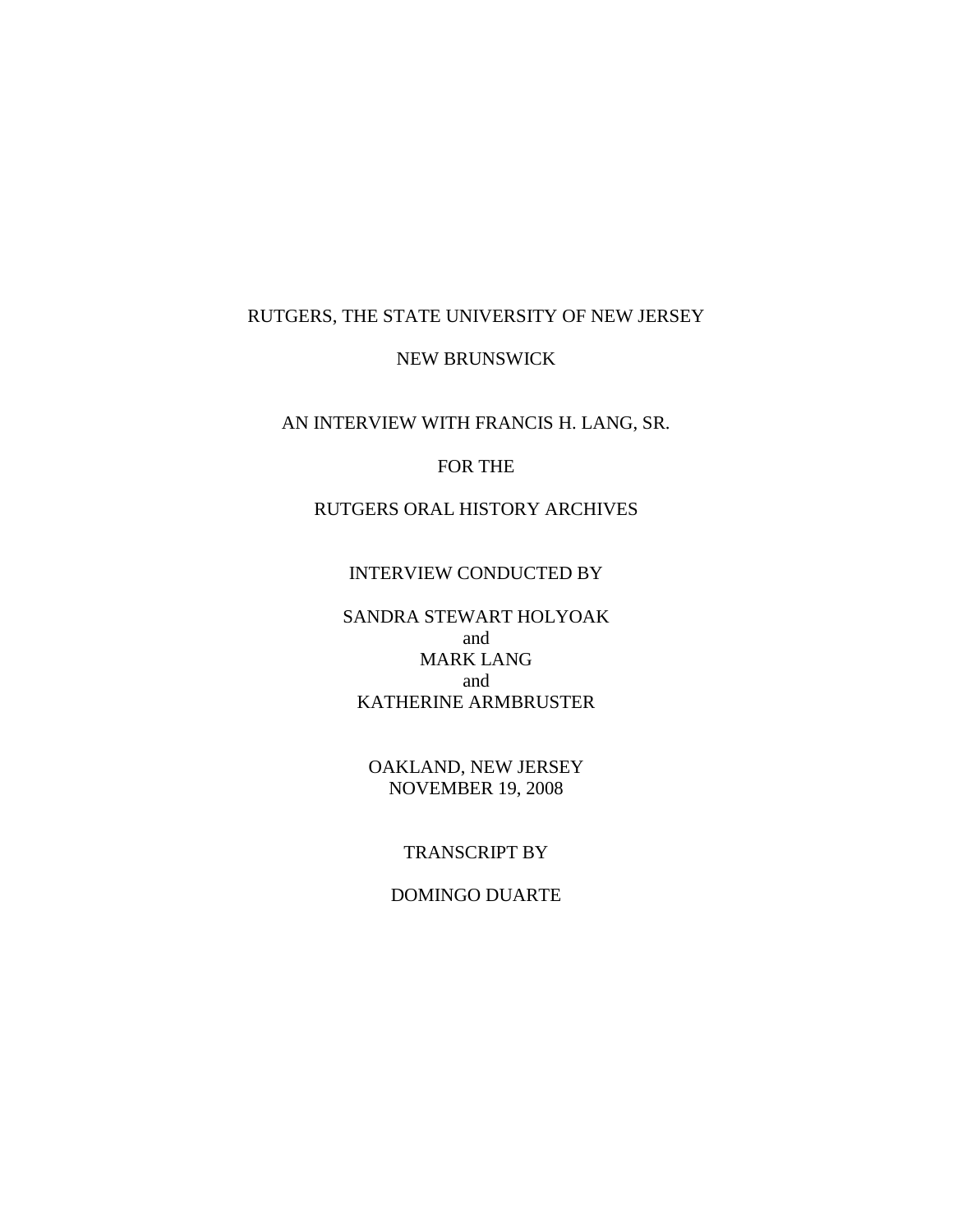Sandra Stewart Holyoak: This begins an interview with Francis H. Lang, Sr., in Oakland, New Jersey, with Sandra Stewart Holyoak and …

Mark Lang: … Mark Lang …

Katherine Armbruster: … and Katherine Armbruster.

SH: Thank you, Mr. Lang, for having us here today. To begin, where and when were you born?

Francis H. Lang, Sr.: I was born in New York City, in the Bronx, on the 17th of September of 1926, and I was brought into the world by a midwife.

SH: At home?

FL: At home.

SH: Let us talk a little bit about your family background, starting with your father. Could you tell me his name and a little bit about his history?

FL: My father's name was Jacob Henry Lang, Jr., and we lived next-door to my grandfather, who was Jacob H. Lang, Sr., and my father and my grandfather built the house that I lived in just before I was born.

SH: Just before.

FL: Yes, and … neither of them were in the construction business. My father was a clerk on Wall Street and my grandfather owned a bicycle shop.

SH: They just decided to build a house.

FL: And just decided to build … my father's house, [laughter] which was very nice.

SH: How long did you live in this house?

FL: Until the city took it in 1938. It was taken in order to get in the extension from the Bronx-Whitestone Bridge to the Merritt Parkway.

SH: You would have been twelve.

FL: I was about twelve, yes.

SH: Did you try to resist or fight that?

FL: No, we couldn't resist that.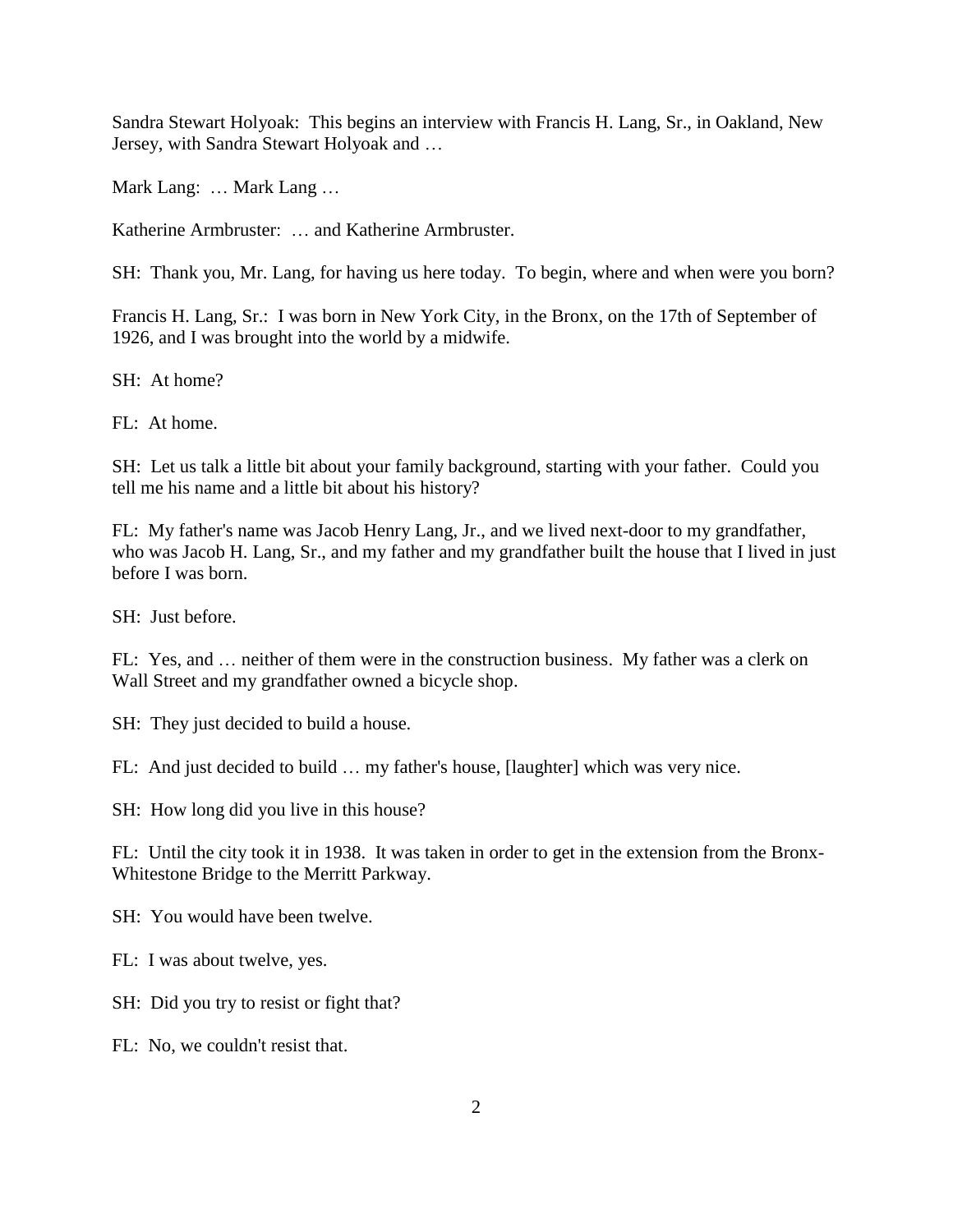SH: Were there other homes lost as well?

FL: There were many, many homes lost--I would say twenty-five or thirty in the area--that were taken for that extension.

SH: Where did the family move then?

FL: My grandmother and grandfather moved to the apartment over their store, because they owned the house and it was convenient at the time, and my mother and father and I moved in with them for a year, year-and-a-half.

SH: Did your father commute to New York, into the city, into Manhattan?

FL: Oh, no, … we all lived in New York City, in the Bronx.

SH: Did he take the subway or trolley in? How did he commute?

FL: Subway. He took the subway downtown to Wall Street for thirty-five or forty years, every day.

SH: What was their store?

FL: Bicycle store. My grandfather had a bicycle shop and he sold baby carriages and he repaired baby carriages and bicycles.

SH: Interesting. Did you ever help him?

FL: He'd have killed me. [laughter] No, Grandpa was the kind of person who had a big bench in the back that was about four feet deep by about six feet wide and he knew where every tool was thrown. So, don't you go around [cleaning up]; he'll take care of messing them up himself. [laughter]

SH: Did your father ever talk about his educational background?

FL: Oh, sure. … My father went to school until seventh grade and, that year, in the summertime, he got a job. At the end of the summer, he wanted to go back to school, but my grandfather wouldn't have any part of it. So, that was the end of his education.

SH: Did your father have a large family?

FL: It was my father and two brothers and my grandmother and grandfather.

SH: What was your mother's name and her background?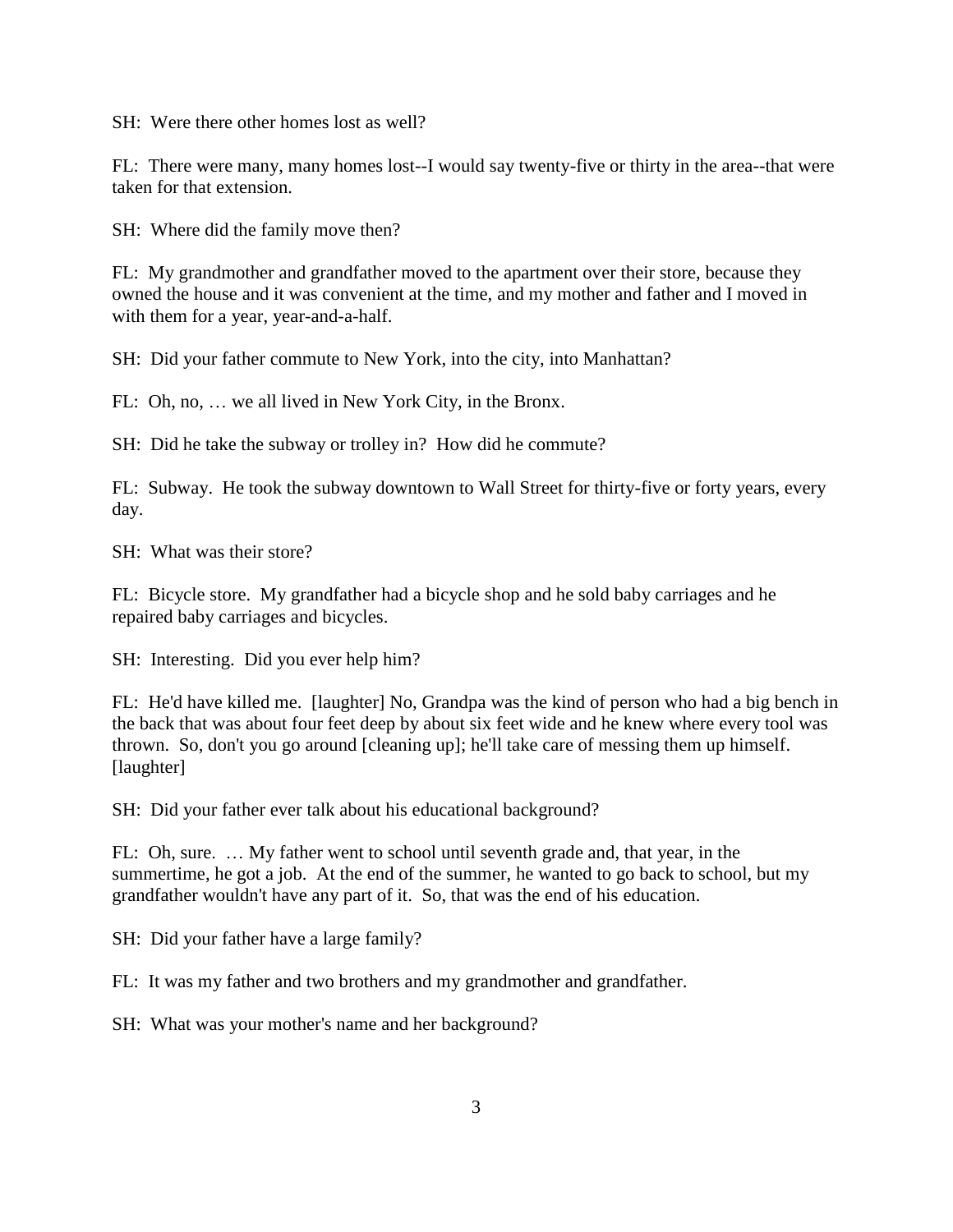FL: Okay, my mother's name was Elizabeth Nessel, N-E-S-S-E-L, and she essentially was the only child in her family. She had a brother who lived for six months, and then, died and, on her sixth birthday, her mother died. … My grandfather subsequently married another lady and my mother went to live with them and, as happened so often, in those days, mama and step-mama didn't get along together. … So, my mother left when she was about thirteen to go to work.

SH: What did she do?

FL: Well, she just cleaned houses for a while and, subsequently, went to work for the Oakite Company in New York City. … They made Oakite, which was … a very strong scrub soap that you used, cleaning stuff, and that's where she stayed until she married my father.

SH: Did her education stop when she left?

FL: Her education stopped when she left.

SH: Okay. How did your parents meet?

FL: No, I don't really know. I don't really know.

SH: Was your father involved at all in World War I? Did he talk about that at all?

FL: No, he was not old enough for it. He was born in 1901, so, he wasn't able to go into the service. His one brother was old enough to have been in the service, but did not go.

SH: Are there any family stories, Mark, that we should ask about?

ML: This is actually new to me, too.

FL: There you go.

SH: When your parents married, the house was built for them. Then, at twelve years old, you moved in with your grandparents. How long did you live over the bicycle shop?

FL: Well, I was born in the house, so, it was from 1920; oh, in the other place? I was in my grandfather's shop about a year-and-a-half. There are some side comments, I guess, I ought to make. The house that I was born in was a two-family and, for the first part of my life, it was my great-grandmother and step-great-grandfather who lived in the house. So, I knew … my greatgrandmother, I guess, oh, up until the time I was two. So, I guess I really didn't know her, but I got to meet her. My step-great-grandfather, who was her second husband, … I was eight or nine when he died, so, I got to know him a lot.

SH: Was this your mother or father's parents?

FL: Mother's, mother's grandmother and … step-grandfather.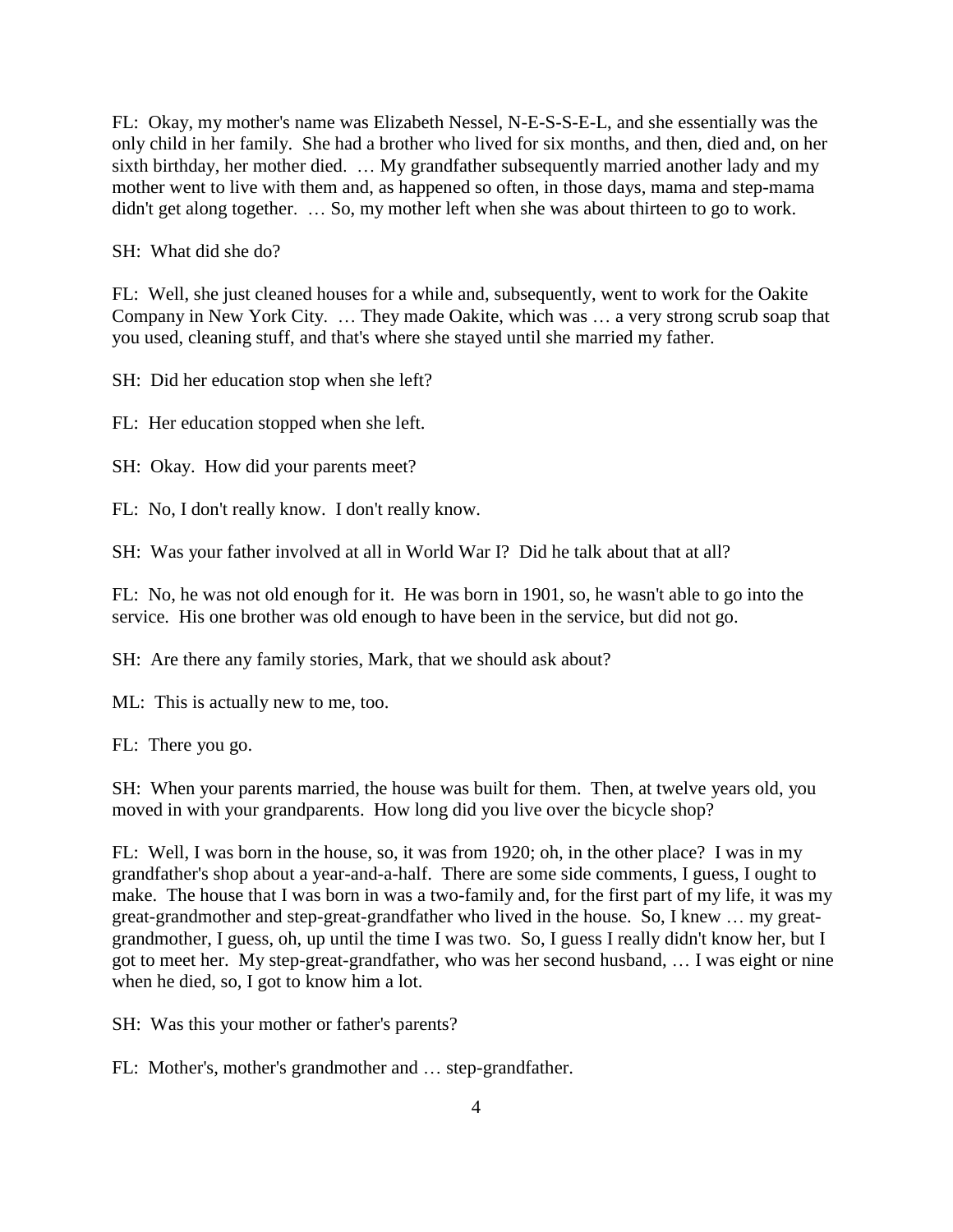SH: This would have been your mother's mother.

FL: It was my mother's mother's mother. [laughter]

SH: Okay.

FL: Yes, something like that. I guess … one of the things I ought to say, because it may come up, is that both my grandmother and grandfather on my father's side were born in Germany and came over here, my grandfather in 1992 and my grandmother in 1996.

SH: In the 1800s.

FL: 1896 and 1892, yes.

SH: Did they ever talk about any anti-German feelings towards them during World War I?

FL: No. As a matter-of-fact, my grandfather came over here to get out of going into the German Army. That's why he came, and so, he was more than pleased to be here and … he never had any problems.

SH: Did they belong to any of the German associations?

FL: No. My grandmother would've if she could've, but Grandpa wouldn't allow it. [laughter] When my grandmother went back to see her relatives in Germany, in 1933, he would have no part of it. He stayed home. He said, "That's why I left. I'm not going back," [laughter] and he didn't.

SH: When your grandmother came back, I know you were not very old at that point …

FL: Oh, my grandmother thought that Adolf was the greatest thing since whole wheat bread.

SH: Really?

FL: Really, oh, yes, and I used to have to say to her, once in a while, "Grandma, you can't say those things, you know. These people are American, not German, you know," when she raved about how nice Adolf was. [laughter]

SH: Okay, you answered my question very well, thank you. Did she maintain a lot of the German customs, as far as food?

FL: Yes, German customs, as far as food. She was a very excellent cook and, when she came over here to this country, one of the jobs she did was, [she] cooked for people at a boarding house. She was an exceptional cook, and so, that was always with her, but, really, nothing else. I mean, she was glad to have left home, too--for other reasons, not going into the Army.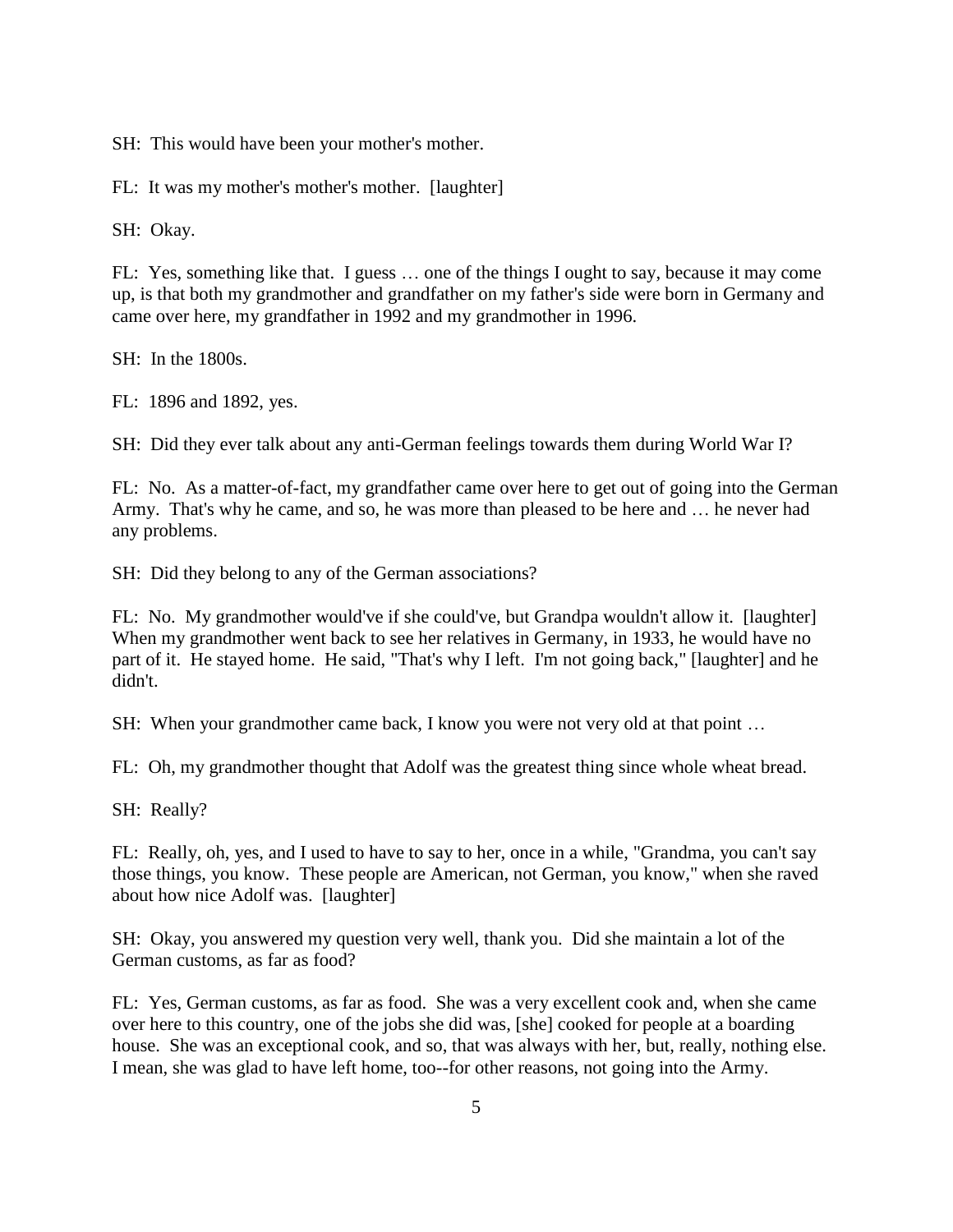[laughter] Grandma Lang was born on a farm in northern Germany and hated it. She trained as an apprentice to a professional baker in Germany. She arrived in New York City as an immigrant when she was eighteen and married at 19.

SH: She was not in danger of being drafted. [laughter]

FL: No, not in those days.

SH: With your great-grandparents living in the house, did your mother continue to work?

FL: Oh, no, when she had me, that was the end of her working, except for being a housewife, which is, as I know now, a good deal of work. [laughter] I mean, you know, you've got to say it like it is.

SH: Was your family Lutheran?

FL: My grandmother was Lutheran, my grandfather was Catholic. He came from southern Germany. In my family, my father was Lutheran and my mother was Catholic, and I was brought up Catholic.

SH: Were you?

FL: [Yes], but I went to my grandmother's church with her quite frequently.

SH: That is an interesting mix. [laughter]

FL: Oh, it is. Yes, they switched. I don't want to pursue that one. [laughter]

SH: We will not do that. Are you an only child?

FL: I'm an only child, thank God.

SH: Nothing wrong with being spoiled, right?

FL: Oh, wonderful, wonderful being spoiled; don't knock it. [laughter]

SH: As a young boy, did you have chores?

FL: Yes, my chore was to sit on my duff.

SH: Okay.

FL: And neither my grandmother or my mother would have liked me putting my hands into what they were doing. So, I didn't and, when I did, I only got in trouble. ...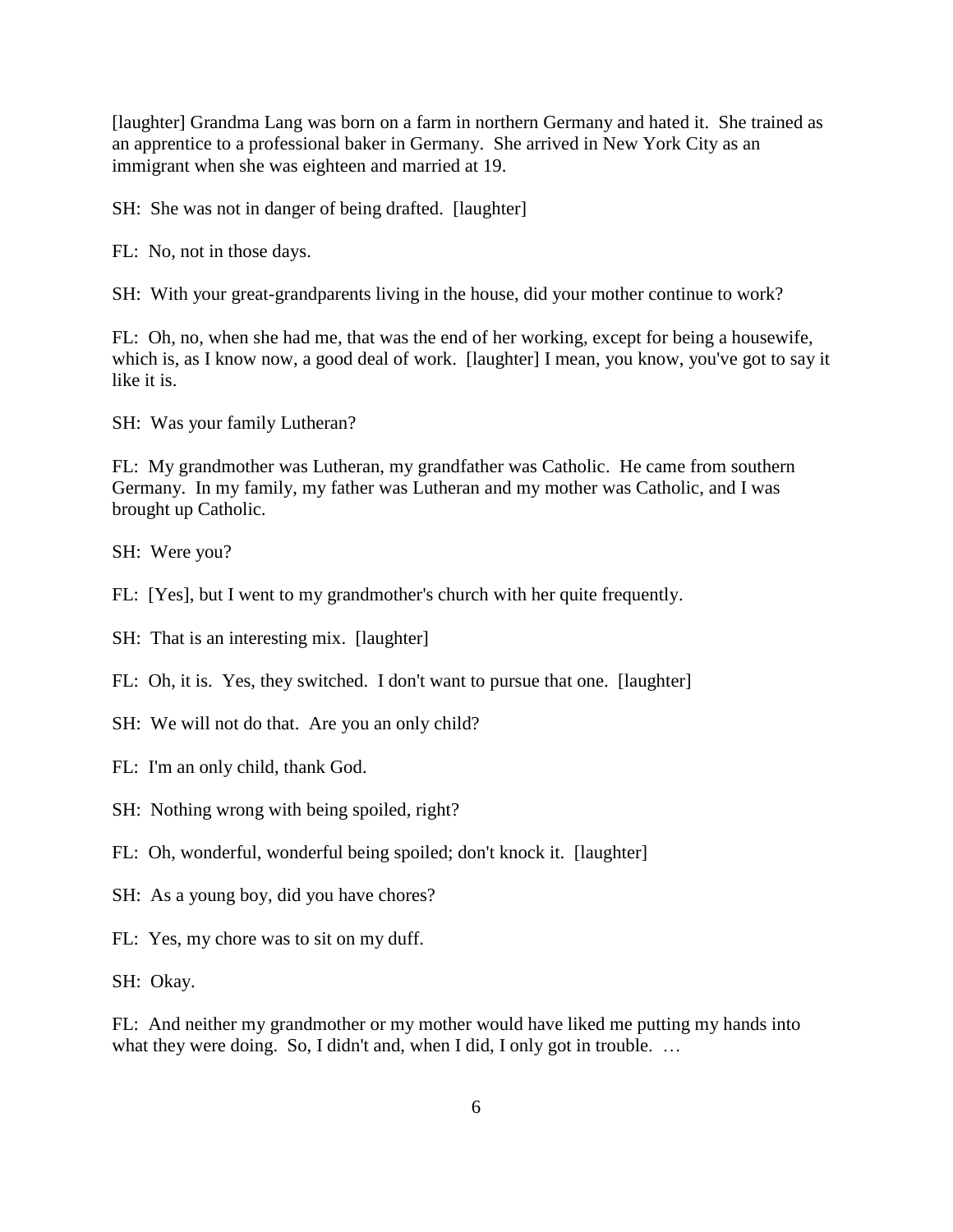SH: Where did you start school?

FL: I went to school in Public School 71, which was within a mile of where I lived, and I went there until seventh grade, when we had to move down to Grandpa's store. Then, I went to Public School 12 in the Bronx, where I stayed until I got out in 1940-whatever. [laughter]

SH: When you left your grandfather's store, did you move close by, to an apartment or a home?

FL: … My grandfather, in the meantime, had bought another house in the Bronx, which was a two-family house, and we all moved into that house.

SH: Was the neighborhood that you grew up in a diverse mix or was it strictly German or Irish?

FL: It was a quite diverse place, all white, no black, lots of Irish, lots of Italian, almost no Jewish, some French. So, you know, in terms of [being] Anglo-Saxon, it was a good mix.

SH: Were you involved in the church? Were you an acolyte or an altar boy?

FL: No. … You know, like all Catholic children, I went and took my catechism [education in Catholic doctrine] and was confirmed [received the sacrament of Confirmation] and had made Communion, but that was the extent of my involvement.

SH: Did you join the Boy Scouts?

FL: I joined the Boy Scouts in 1938. I had been working to join the Boy Scouts since I was seven. So, I was very much involved in the Boy Scouts; subsequently, spent thirty-two years with the Boy Scouts.

SH: Did you really? [laugher]

FL: Yes, yes.

SH: Do you want to explain how that progressed?

FL: No, you know, it's just, if you're interested in the Boy Scouts, [if] you're very deeply involved, you want to give back, and so, you become a leader. … So, I spent many years as a Scoutmaster in the Bronx, and over here in New Jersey.

SH: Were your children involved with the Boy Scouts as well?

FL: One of them was. I had two boys and a girl. Mark's father was in the Boy Scouts. My daughter was not, although she was in Girl Scouts, [laughter] and the other boy, Mark's uncle, did not want any part of anything which was overseen by somebody else. He wanted to do whatever he wanted by himself, which he did.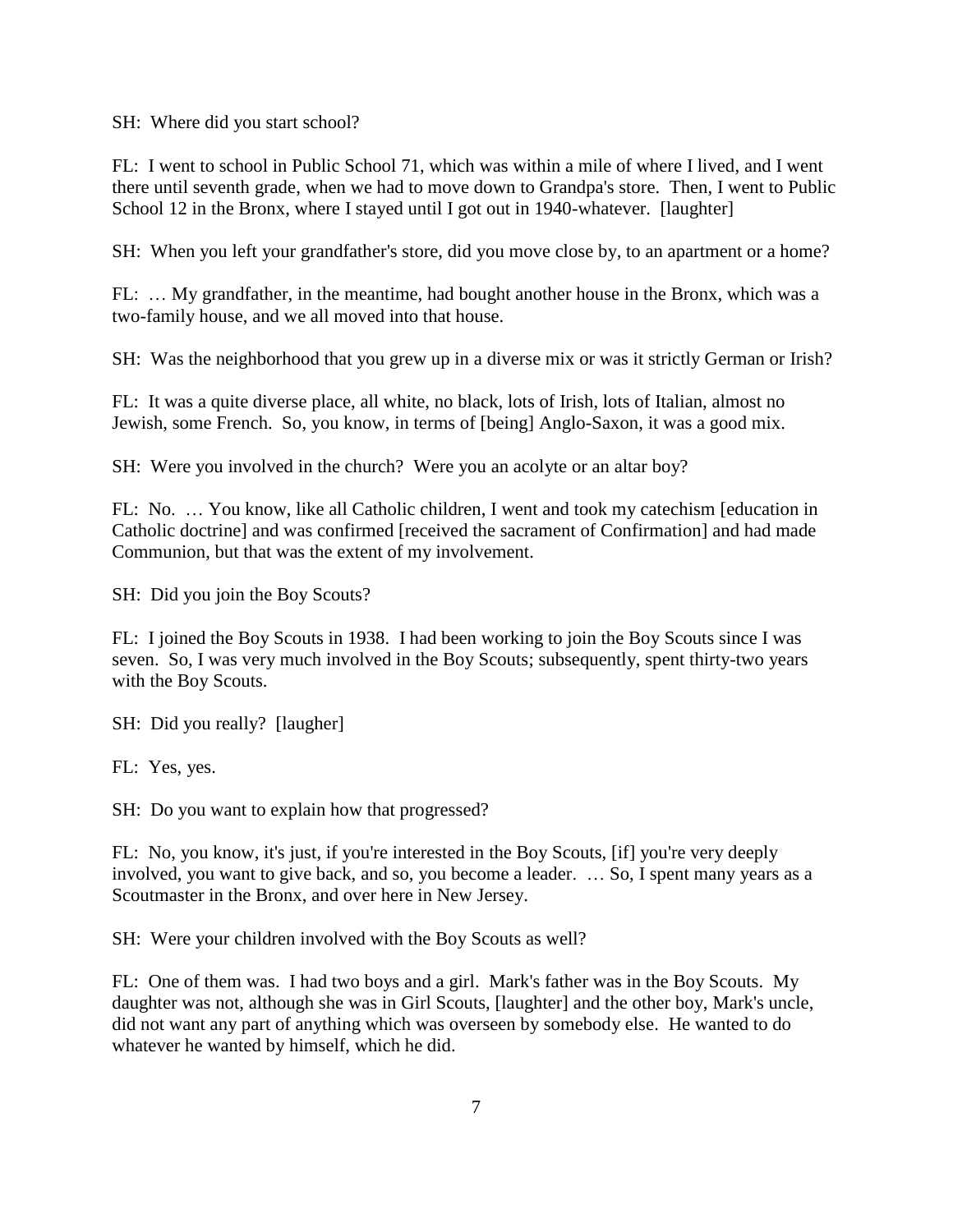SH: As a young boy, growing up, what were some of the things that you remember that you did, whether it be family vacations or how you entertained yourself in the 1930s?

FL: Well, most of the entertainment for us, in those days, was simple things, like stickball, stoopball, boxball. We had a big oak tree, which we had a tire and a long rope attached to that we used to take off on and fly around the tree. We did ice-skating, roller-skating.

SH: Where did you go to ice skate?

FL: I could go into these, what we called "the swamps," across the street from our house. ... There were canals in there that we did [skate on], and there was stuff in Pelham Bay Park [a park of over 2,700 acres located in the Bronx] that we ice-skated on. … The Bronx River, we skated on.

SH: Did you also go there in the summer to fish and play?

FL: No, most of the time, not. I guess when I was eleven, I went to a religious camp for two weeks and, subsequently, when I became a Boy Scout, I went to the camps for the Bronx County Boy Scouts, but, no, most of it was staying around. My father and mother went on a vacation or two for a week. You know, that's about all they could afford.

SH: Where would you go?

FL: Up around Kingston, New York. Whiteport was the name of the place, little place, and we could fish for bass and pickerel and pike. …

SH: That is where you learned to fish.

FL: That's where I learned to fish, and stopped learning to fish, too. No, that's not quite true. [laughter]

SH: What is the most interesting thing you remember from when you were a young boy? Was it comic books, radio shows? What kept your interest?

FL: I have very catholic tastes, … and I mean by that not religious Catholic, catholic taste, meaning I was into everything I could get into, you know, comic strips, old books. They used to sell magazines about different kinds of planes used during World War II. I read everything I could find on those.

SH: World War I?

FL: Yes, World War I. I spent a lot of time at libraries.

SH: Were you a good student?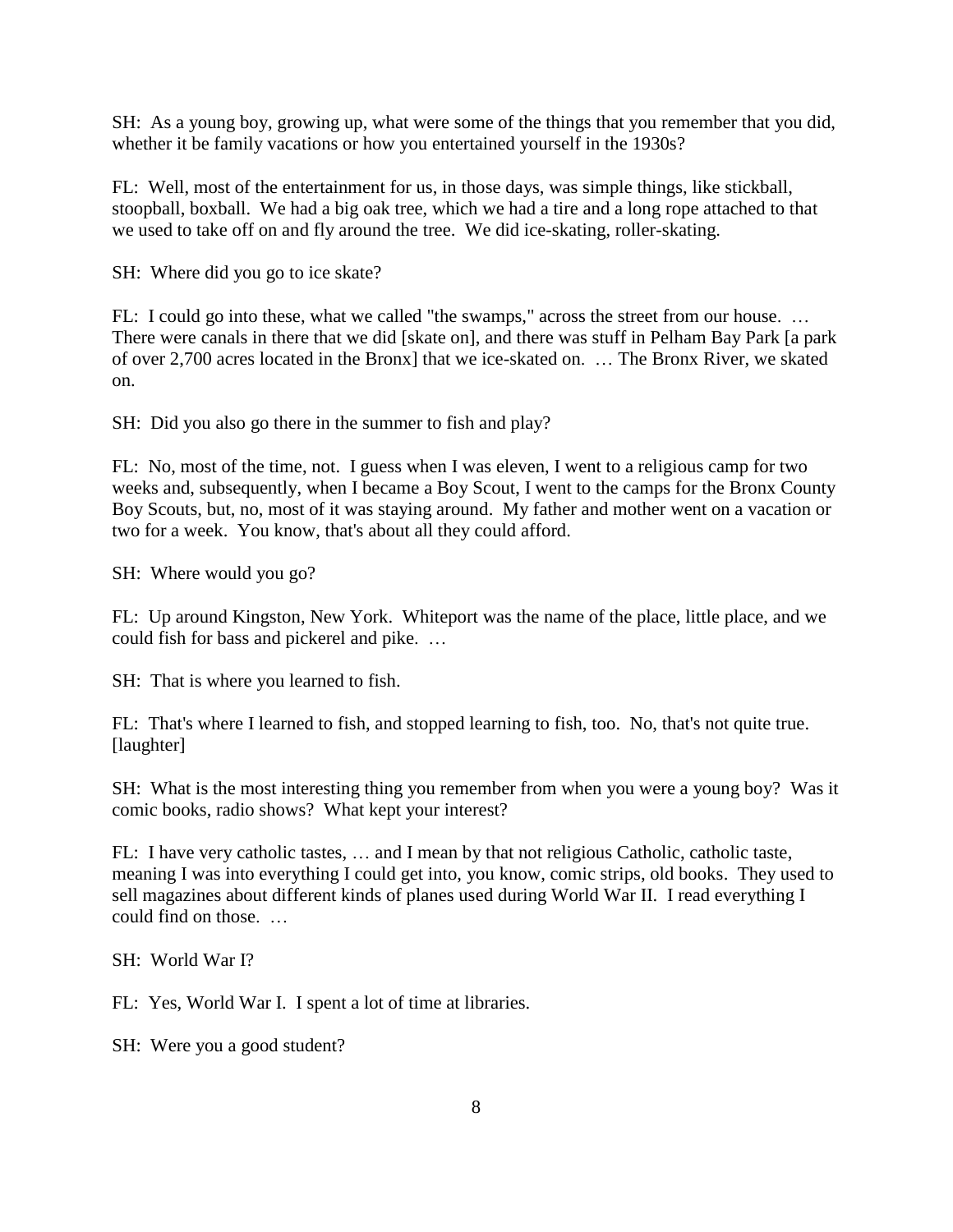FL: Yes, I was a pretty good student, I guess got out of elementary school with an "A-minus," you know, got out of high school with maybe a "B-plus." Then, I really loused it up in college. [laughter]

SH: When you got out of high school, what year did you graduate? Do you remember?

FL: Yes, 1943, January, February of 1943.

SH: Your school was on a quarter system, so that you could get out early.

FL: It was two semesters a year, two terms a year, from September to January and from February to June. Well, I got out at the end of January.

SH: You were actually bumped ahead.

FL: Yes, I got out of high school in three-and-a-half years.

SH: Okay.

FL: And I cut a half a year out of my elementary school education as well.

SH: Was there any thought that you would go on to college at that point, with World War II ongoing?

FL: They had been insisting--my mother and my grandmother and my aunts had been insisting- on that since I was five. [laughter] I didn't have a chance. I had to go to college. [laughter]

ML: Did you want to go to college?

FL: Did I want to go to college? I was perfectly happy to go to college. "Want," I don't think is the word I would use; I don't think that's active. I enjoyed it, and I enjoyed it so much that I loused up. [laughter]

SH: You were just seventeen.

FL: Yes, yes, and that is part of the problem. As I said, I wasn't grown up, you know, and I went into a program in NYU which was, at that time, to get people into the military as fast as possible. They had a program in which they gave you four terms, or four semester, a year for two-and-a-half years, and then, you were out. Well, that was not my cup of tea, you know. I took the first semester of twelve weeks and flunked two subjects, as I recall, English and physics, took them over again and flunked physics the second time. You know, so, by the time the third semester came around, I knew that I wasn't quite ready for this. [laughter]

SH: I want to back up and talk about your high school years. What was of interest? What did you participate in?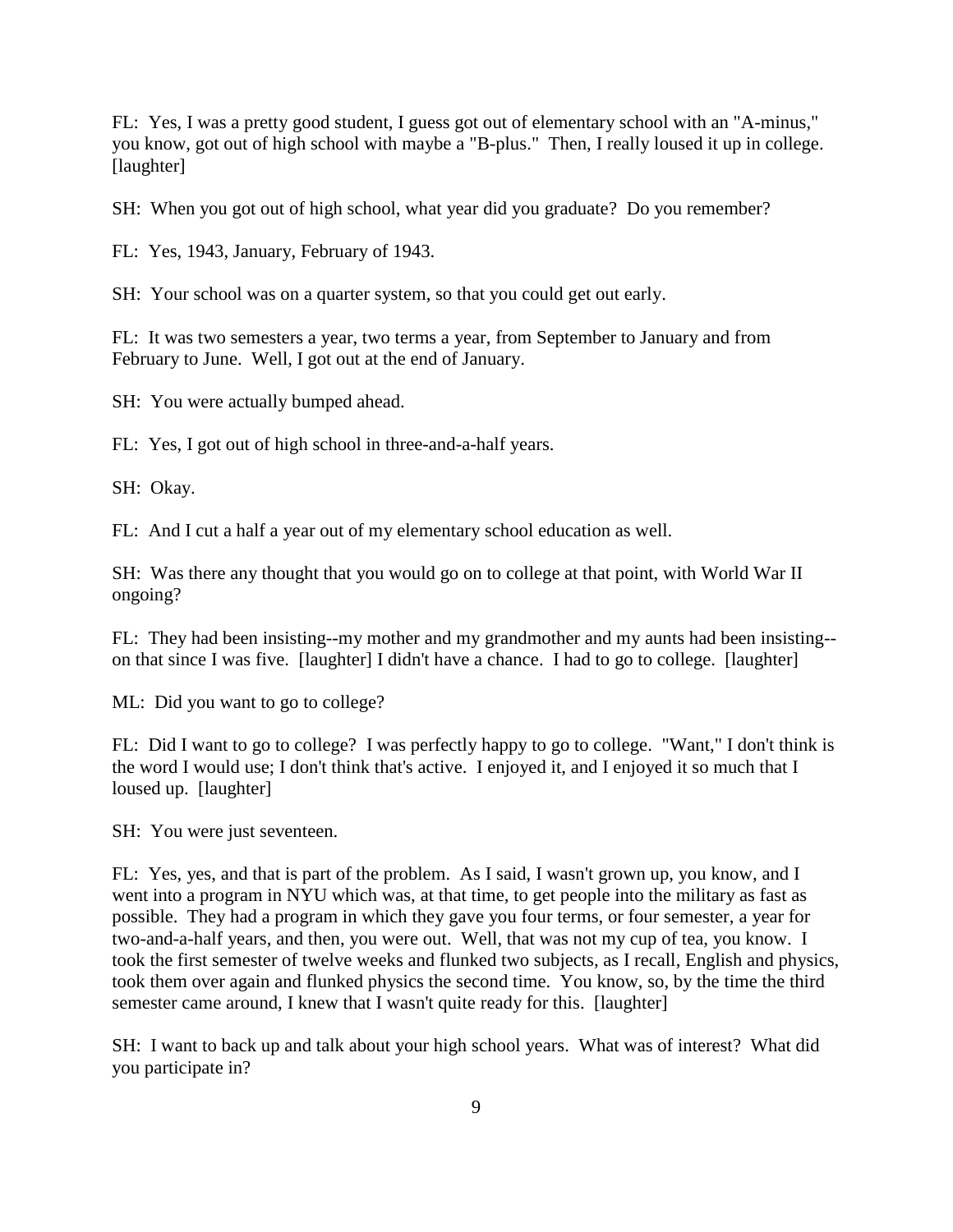FL: Chemistry was my love. Science was my love, but chemistry was [what] I loved, and I will say, to this day, I got a hundred in one semester and ninety-nine in the second semester, because I loved it so much. … That's where I wanted to go to college. I wanted to be a chemical engineer and I became a chemical engineer.

SH: Good for you. Were there other extracurricular activities--music, drama--that you were a part of?

FL: In college, no, not really.

SH: No, I meant in high school.

FL: In high school? … I had two extracurricular activities in high school. One of them was being on the bicycle squad. Now, you have to know that that squad was started by the school, because everybody who rode their bicycles to school and put them against the fence lost them. Somebody came in and stole them, and so, they started a bicycle squad, where some of us went and took care of the bikes for an hour or two hours, then, somebody … else came on duty, and so on. So, I was in that for two years or something. Oh, yes, it was different in those days. … They still steal bicycles, as I understand it.

SH: Did you ever catch anyone trying to steal a bike? What would you have done if you saw a bike being stolen?

FL: I'd have probably dropped dead on the spot; I don't know. [laughter] No, we never did catch anybody, but the bike stealing stopped, which was, you know, good. The other activity that I was involved in was something which I think was unusual in those days, and that was, I took what at the time was called "Radio English," in which you were training yourself to be an announcer on radio or somebody that acted in shows on radio. You got to know the business, and I was in that for about two years and enjoyed it.

SH: Were you ever on the radio?

FL: Only in the school radio system, yes, never outside.

SH: Did you get to leave class to go and give the news or put on plays?

FL: No, they pretty well timed it so [that] you didn't lose any time anyplace. [laughter]

SH: Was there any thought that you would go to parochial school or was it always going to be public schools?

FL: As far as I know, there was never any thought given to it. If my mother thought about it, she never told me.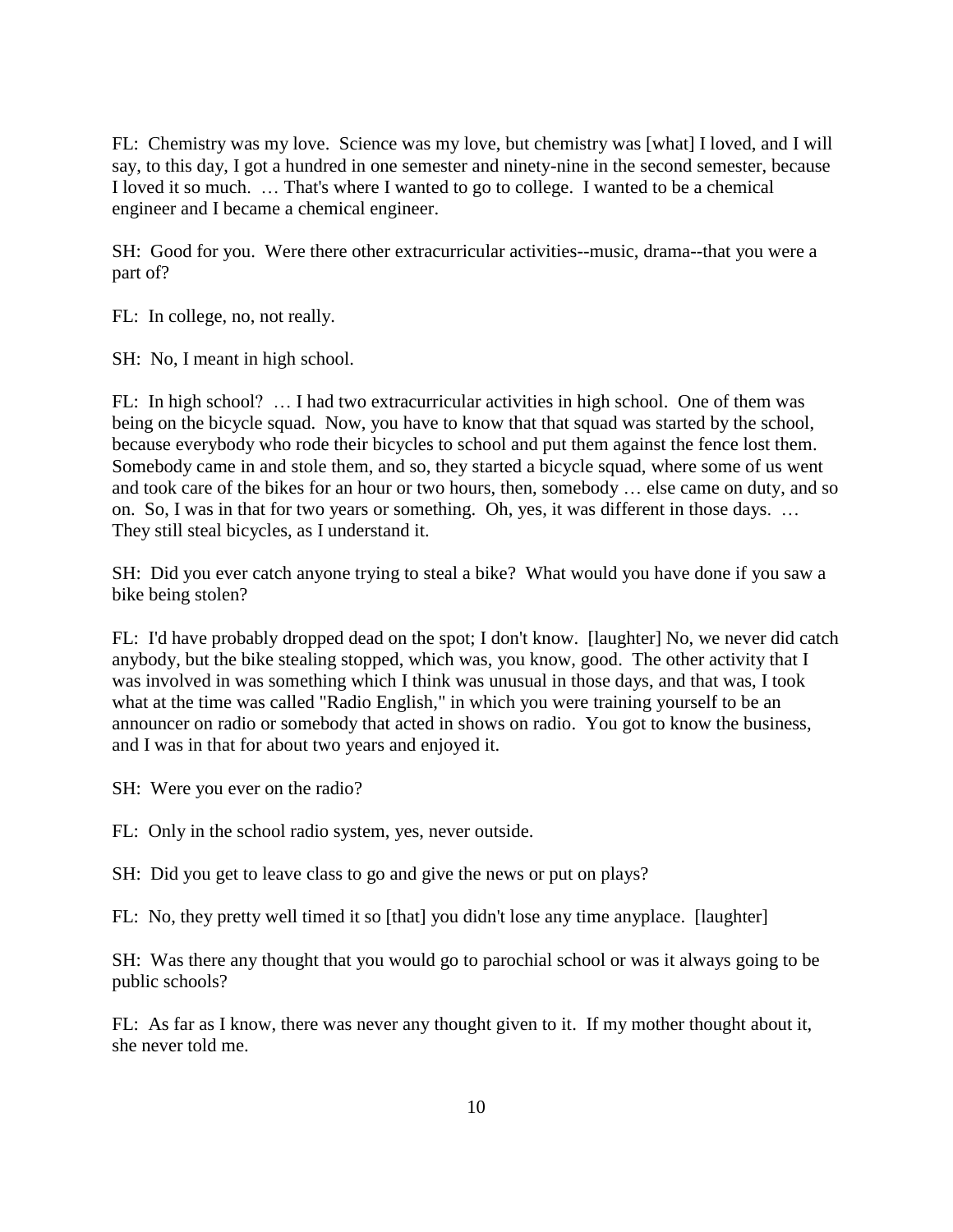SH: What do you remember of the Depression and what you personally remember seeing?

FL: Okay. The thing I remember most, with some pride and fondness, we lived very close to the New York, New Haven and Hartford Railroad, which went through the swamps across the street. … Invariably, during those days, we'd get hobos that would come in and press … the doorbell of my grandmother's house, next-door to us, and they would be hungry and she would feed them. … She did that for several years.

SH: Did they offer to do any kind of work for that food?

FL: Oh, sure, oh, sure, yes. Occasionally, she'd let somebody do a little bit of gardening, but, other than that, no, she never took advantage.

SH: Do you know why they would press her doorbell and not yours?

FL: Because we were the closest one to the railroad.

SH: However, you were living right next-door, right?

FL: We were living next-door, but … the circumstance was that the railroad went through at an angle--I can't describe it in words--and the first house that you came to when you dropped off the railroad--and they went slower at that point and they'd drop off--and the first house that they could get to, who had anybody living in it, was my grandmother's, and so, they pressed her doorbell.

SH: I just thought maybe they somehow knew to not ring your family's door, in the two-family house.

FL: No, I don't think so.

SH: Did you ever talk to any of them? What were you told to do?

FL: Oh, I never had any trouble sitting with them and having a cup of coffee or something like that; no, never really got too much involved.

SH: Are there any other experiences that you can remember from that era?

FL: Oh, I can remember walking with shoes that had holes in the bottom, on the soles. I had some hand-me-down clothes from other people.

SH: Was your father able to keep his job on Wall Street?

FL: My father kept his job through the whole Depression.

SH: Really?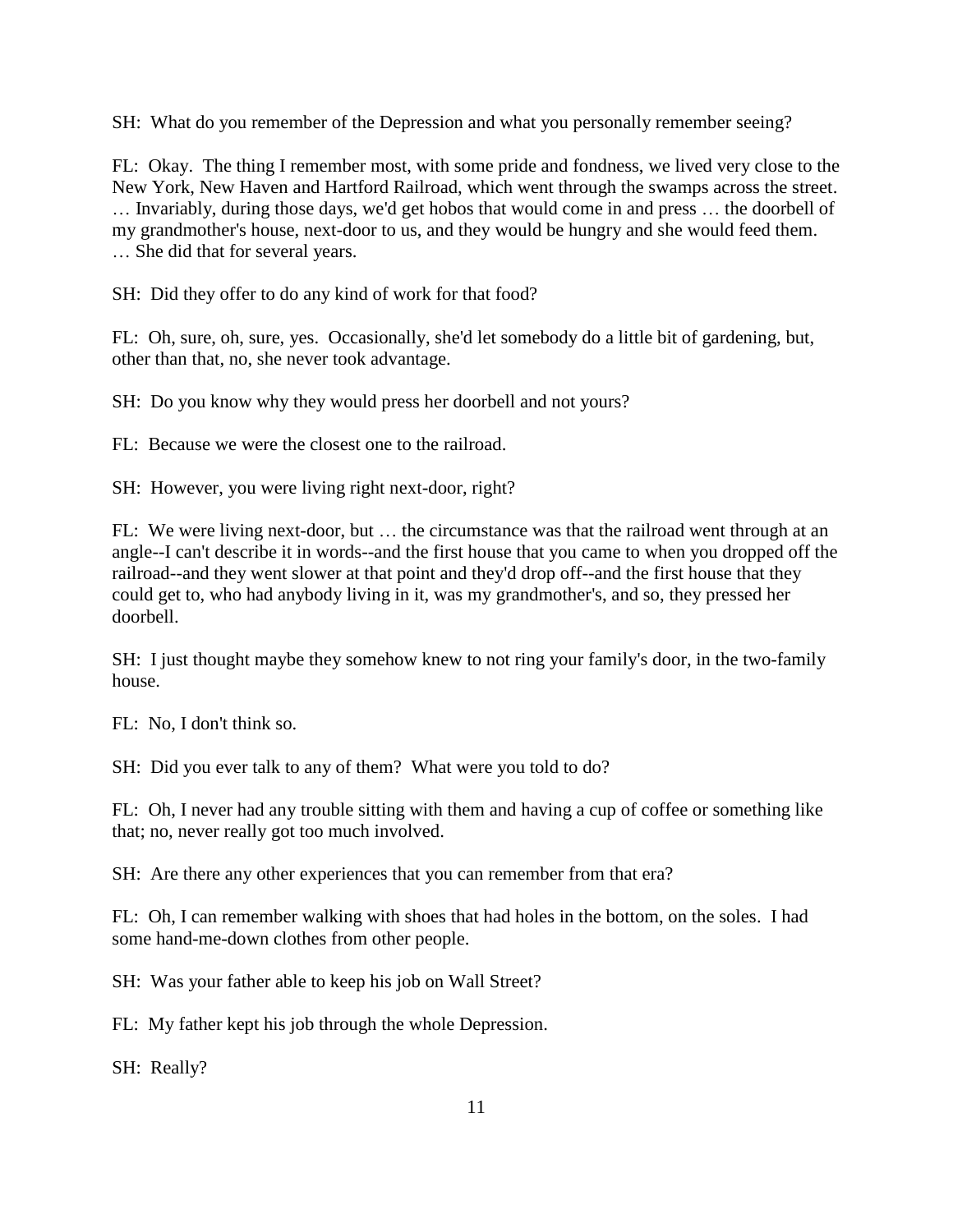FL: Yes. So, we were very fortunate.

SH: Since there was such a downturn on Wall Street, I wondered if he was able to keep his job.

FL: No, no, I had no problem with him. …

ML: Was your grandfather's bicycle shop affected at all by the Depression?

FL: Not that was noticeable to me. I mean, it could have been, but probably not, because there was always a need for baby carriages, and my grandmother was a very nice person to talk to. So, she got along very well with people. If it hadn't been for her, my grandfather wouldn't have had a store. I mean, you know, he'd say to people, "Where did you get the bike?" and they'd say something like, "Well, I got that at Macy's," and he'd say to them, "Take it back to Macy's to get fixed," and he meant it. He wouldn't fix it for them, so, he lost the business. When other bicycle places in New York started renting bikes, so that you could go for a ride, my grandpa, he wasn't going to rent bikes to anybody. …

SH: However, your grandmother's personality …

FL: He was a Prussian; that should answer a lot of questions. [laughter] He was a Prussian.

SH: However, your grandmother's personality was such that people would forgive him.

FL: Oh, yes, oh, yes.

SH: Was your family politically involved?

FL: No.

SH: What did they think of Franklin Roosevelt?

FL: They were Republicans, so, they didn't think much of Franklin Roosevelt.

SH: Now, your father …

FL: Except for my one uncle. I must say this, to be fair to him. As a matter-of-fact, Uncle Harold was the CPA that the Second Democratic Committee chose to do all of their books during the war, when the second thing was going on. So, he liked the Democrats, but he was the only one in the house and he had to shut his mouth about it. [laughter]

SH: Was your family's home where everybody gathered for the holidays?

FL: Yes. Well, they were there mostly all the time anyway, except for Thanksgiving, which was usually taken care of by my one aunt, my … youngest uncle's wife, and she took care of that, but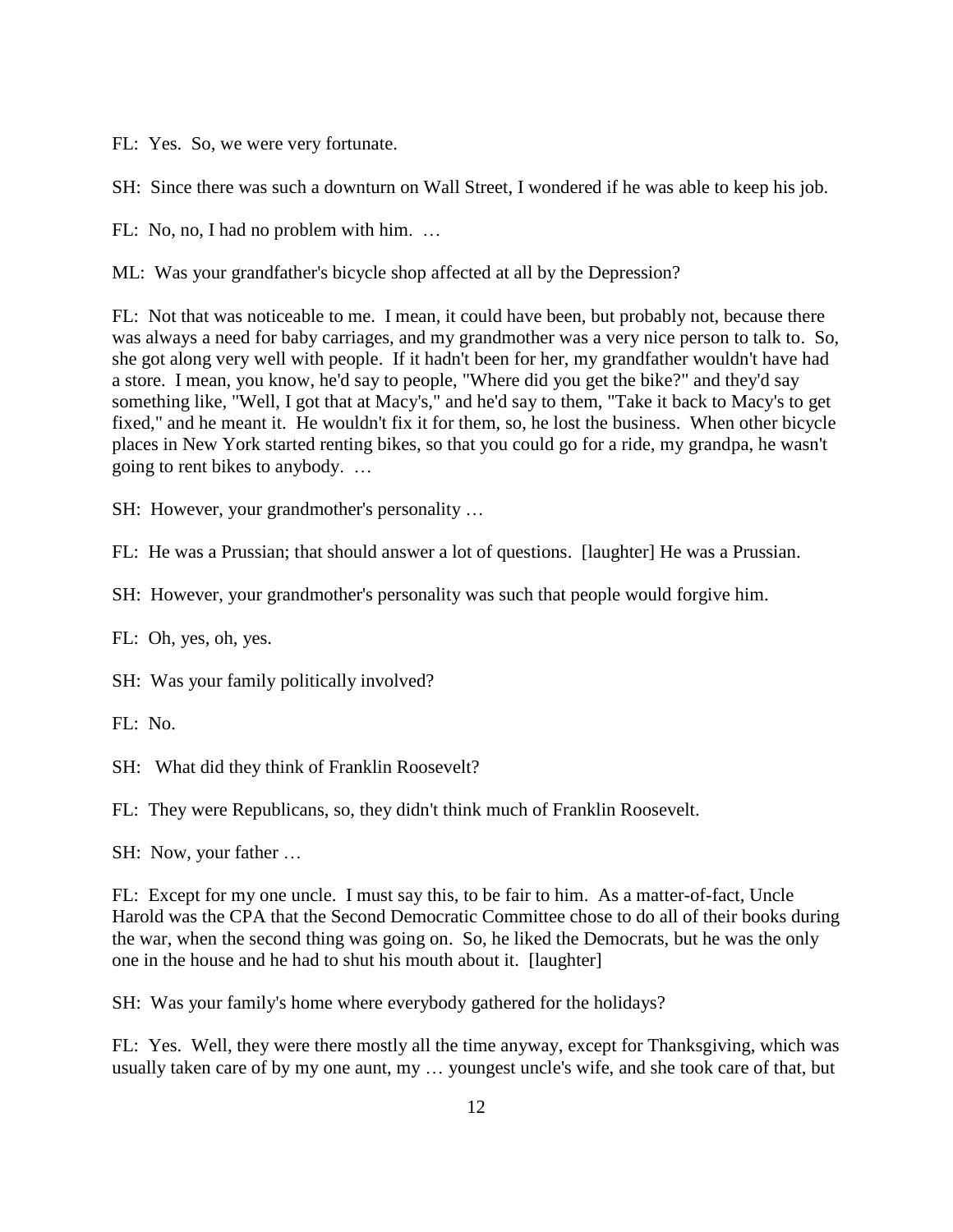my grandmother had what in German is known as a *kaffeeklatsch*, two or three times a week, for which she did all the baking, and so, they were always there.

SH: What do you remember about how the house would be decorated for Christmas?

FL: Normal American decorations, pine trees with lots of icicles on them and different kinds of balls.

SH: Where would you get your tree?

FL: The closest corner vendor, and the cheapest. [laughter]

SH: How long before Christmas would you put up your tree?

FL: Day or two maximum.

SH: Did it have lights or did you use candles?

FL: Oh, no, lights.

SH: As a young boy, did you ever get in trouble for playing with matches or doing something you should not do?

FL: No, but that's an interesting story. On one Christmas, I had a quite distant cousin who came … to visit us. … While my mother and father went next-door to my grandmother's house, this young man, who was my age, give or take six months, and I guess we were about five or six, I had a little cap pistol gun, which, if you've ever seen, you know how it works, but instead of using caps, I was using stick matches. … Unfortunately, one of them that we shot off started a fire on the curtains in the kitchen, and so, I took a pound can of coffee and dumped it into the sink, filled it with water and put out the fire. So, I was in real Dutch for getting the fire started, but they loved me for putting the fire out. So, it was kind of a dead heat. [laughter]

SH: How was punishment handled in the school?

FL: I'll tell you two stories. In the first school that I went to, which was PS 71, I had an incident. … We used to go to auditorium, as it was called, every Friday, and one class or another would put on skits or they'd be singing or they'd play records. … I was sitting next to a young man whose name was (Earl Wallace?) and Earl and I were fond of the same young lady, and so, I poked him with my elbow and I said, "She's mine, Earl," and Earl said, "No, she's not. She's mine," and the principal, who was sitting behind us, said, "No, she belongs to me." [laughter] … He took us out of the class and brought us up to his office, which we sat in for several hours, and then, he demoted us to first grade. … So, we went back to first grade, he in one class and I in another, for about two days, when they finally relented and let [us go back], but I'll tell you, I didn't want to tell my mother I was demoted to first grade. [laughter] So, that was, you know, the kind of thing that happened at PS 71. I also had a teacher there whose name was Mrs.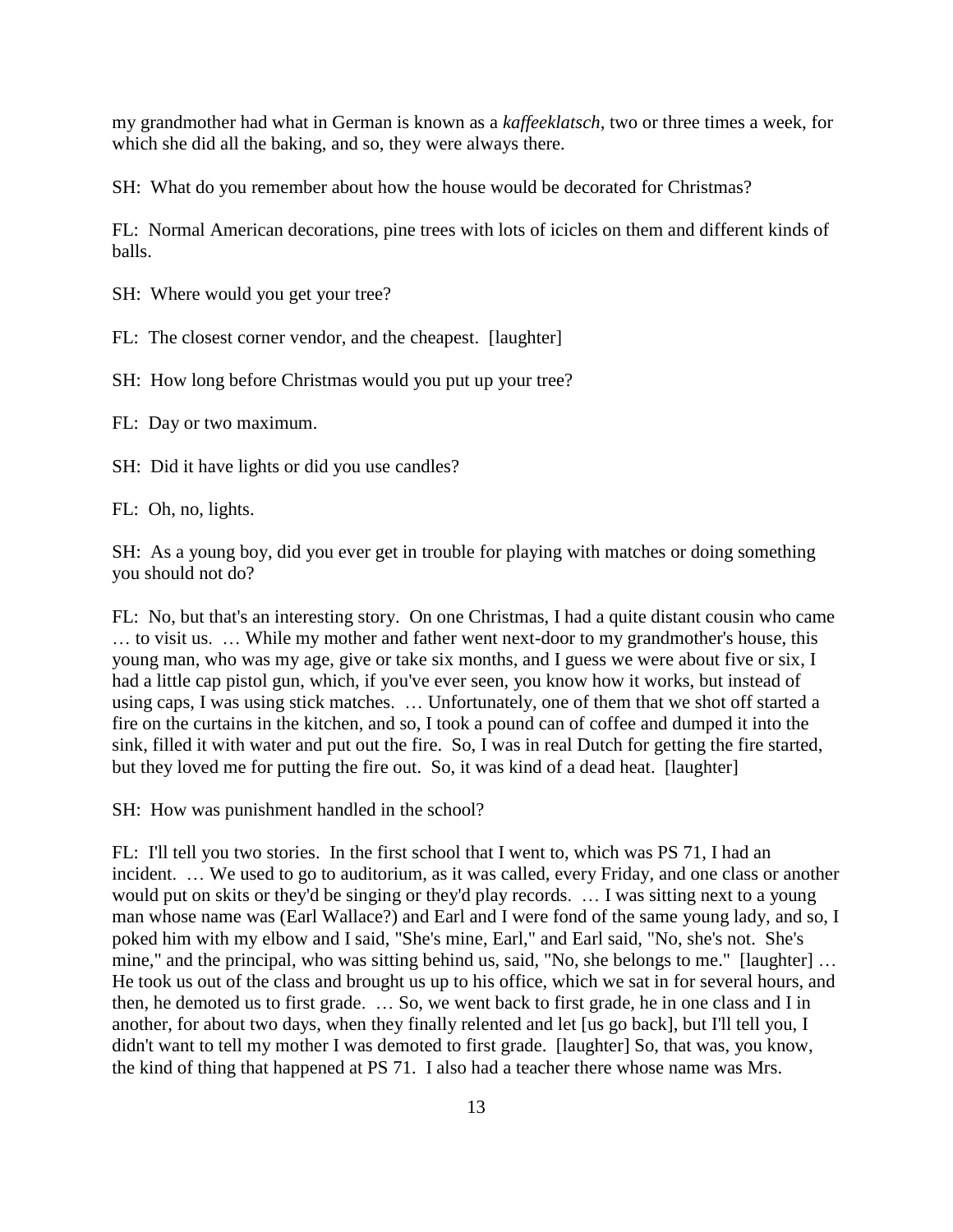Hammer, H-A-M-M-E-R, who wore spats, [an accessory which covered one's ankle], which is very unusual for a woman. … She was the art teacher … and she was quite good at art, but she would be up at the board, doing something, and she would say, "I'm watching you." You know, looking at the board, she says, "I'm watching you," you know, and she'd pick up a piece of chalk and throw it at you or something, but that's about, you know, the only kind of thing. [laughter] I also had a teacher in fifth grade who had petite mal and, every once in a while, she'd have a fit and, you know, us kids would go running out of the room. She should never have been in that position, but she was. So, that was not punishing, but it was a punishment in itself. Now, the other school, Public School 12, was in the poorer section of town and I was in eighth grade with a lot of young men who were much older than me, seventeen, eighteen, nineteen, and I was twelve or twelve-and-a-half. … That was a different school entirely. Among others, [like] the teacher that I talked about in the other school who threw chalk, this teacher would say the same kind of thing, "I'm watching you, young man." … The next thing you knew, you'd get an eraser in your face. She threw erasers and … she was very good at it. On the other hand, one of the teachers, eventually; well, I don't remember. … We, the boys, obviously did something wrong, and so, to punish us, she didn't want to let us go out to lunch, and so, she went out to lunch and locked the door. … All of the boys climbed out the second story window and down the drainpipe. Now, we could have been killed, you know, or whatever, … and we came back at one o'clock and went to school. That was the end of it. Nothing was ever said about it. [laughter] …

SH: As a young man, how aware were you of what was going on in Europe in 1939? You talked about your grandmother coming back after having visited Germany, but, in the school system, were they talking about the invasion of Poland by Hitler in 1939?

FL: Oh, yes, we heard all of that stuff, yes, and I was particularly conscious of it because I knew that I had … relatives who were in the German Army or Air Force.

SH: You did.

FL: And therein lies a story, which I will tell later.

SH: You can tell me now. That is fine.

FL: Okay. When I was in the service and I was in my final job, I was a corpsman, medical corpsman, in Bainbridge Hospital in Maryland, [a US Navy hospital in Bainbridge, Maryland]. … I got word that my cousin, who was an *oberlieutenant* in the [German] Air Force, had been captured and he was in Georgia. … I went to see the commandant of the base, so that I could go down and see my cousin. I shouldn't have done that. I was, essentially, you know, *persona non grata* for a long while, [due to] the very fact that I had somebody who is in the [*Luftwaffe*], but to go near him, oh, no, not allowed.

SH: They did not let you go.

FL: Oh, no, not allowed.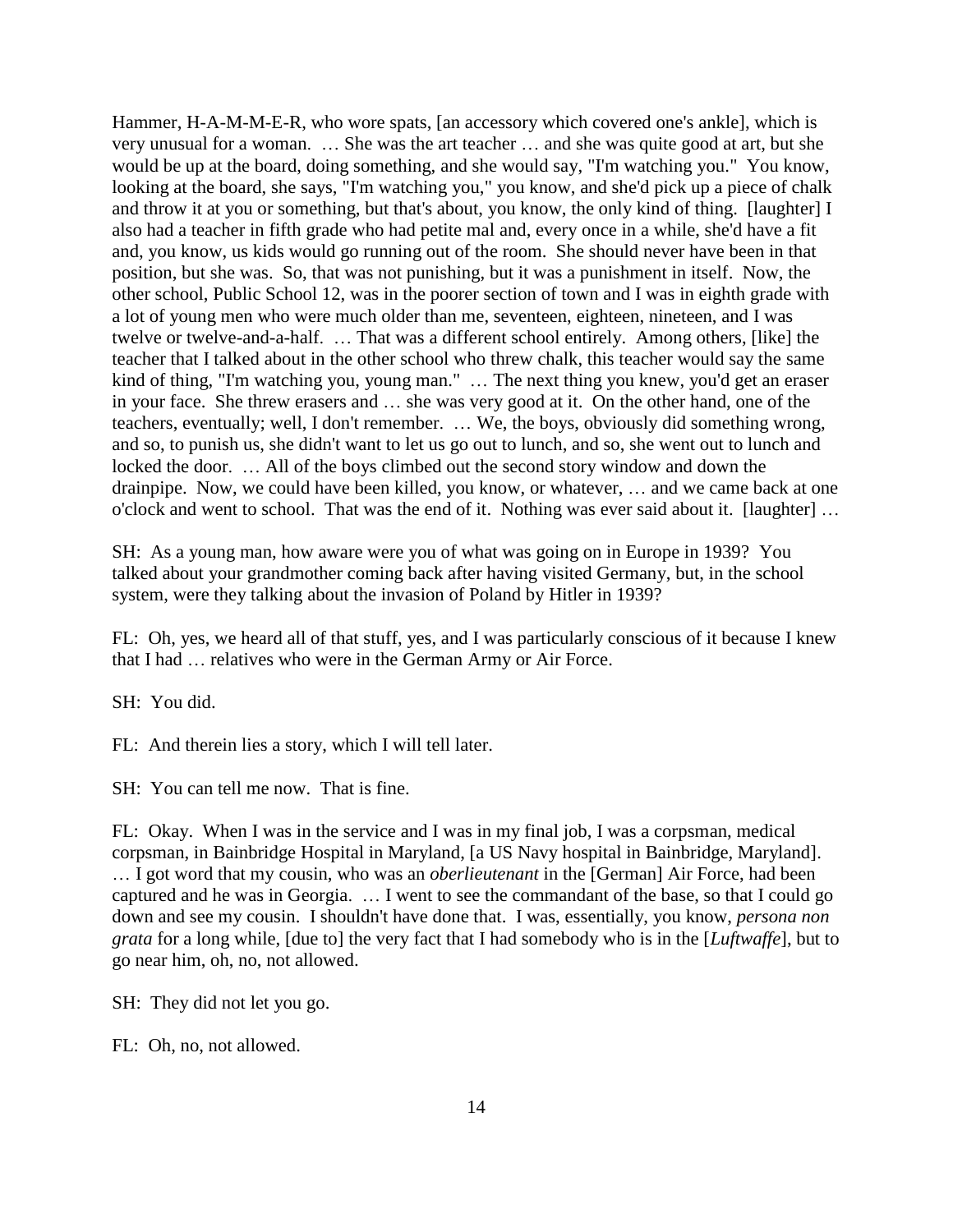SH: Was it your father's family?

FL: It was my grandmother's. …

SH: Paternal grandmother?

FL: Oh, now, wait a minute, hold on; it was my paternal grandfather's family and it was a cousin of his whose son was in the Air Force.

SH: Had there been communication back and forth?

FL: Oh, they'd written letters, you know, back and forth--not during the war.

SH: Had your family tried to come to the United States before World War II broke out? Had any of them wanted to come to the United States?

FL: The Germans, no. They were perfectly happy where they were.

SH: What part of Germany were they from?

FL: My grandmother's parents … came from a small town between Bremen [in northwest Germany] and Hanover [the capital of Lower Saxony] on the Weser River, and my grandfather was born in--now, you're pushing it. [laughter] He was born in a small town near Stuttgart called (Geisslingen?).

SH: They had left their family there.

FL: Oh, yes, you know. … I've already given you the dates when they came over. So, they'd been gone a long time. [laughter]

SH: Where were you and what do you remember about the attack on Pearl Harbor, December 7, 1941?

FL: Yes. My mother and father and I were in my uncle's car, driving up the Merritt Parkway [in Fairfield County, Connecticut] and I can remember that. We heard about it the afternoon, I guess, of the 7th.

SH: What was the reaction of your family in the car?

FL: They were completely American, you know, very angry, very angry.

SH: Was the war, prior to the bombing of Pearl Harbor, discussed in school? How did your family view it?

FL: There was some discussion of it in school, not a lot.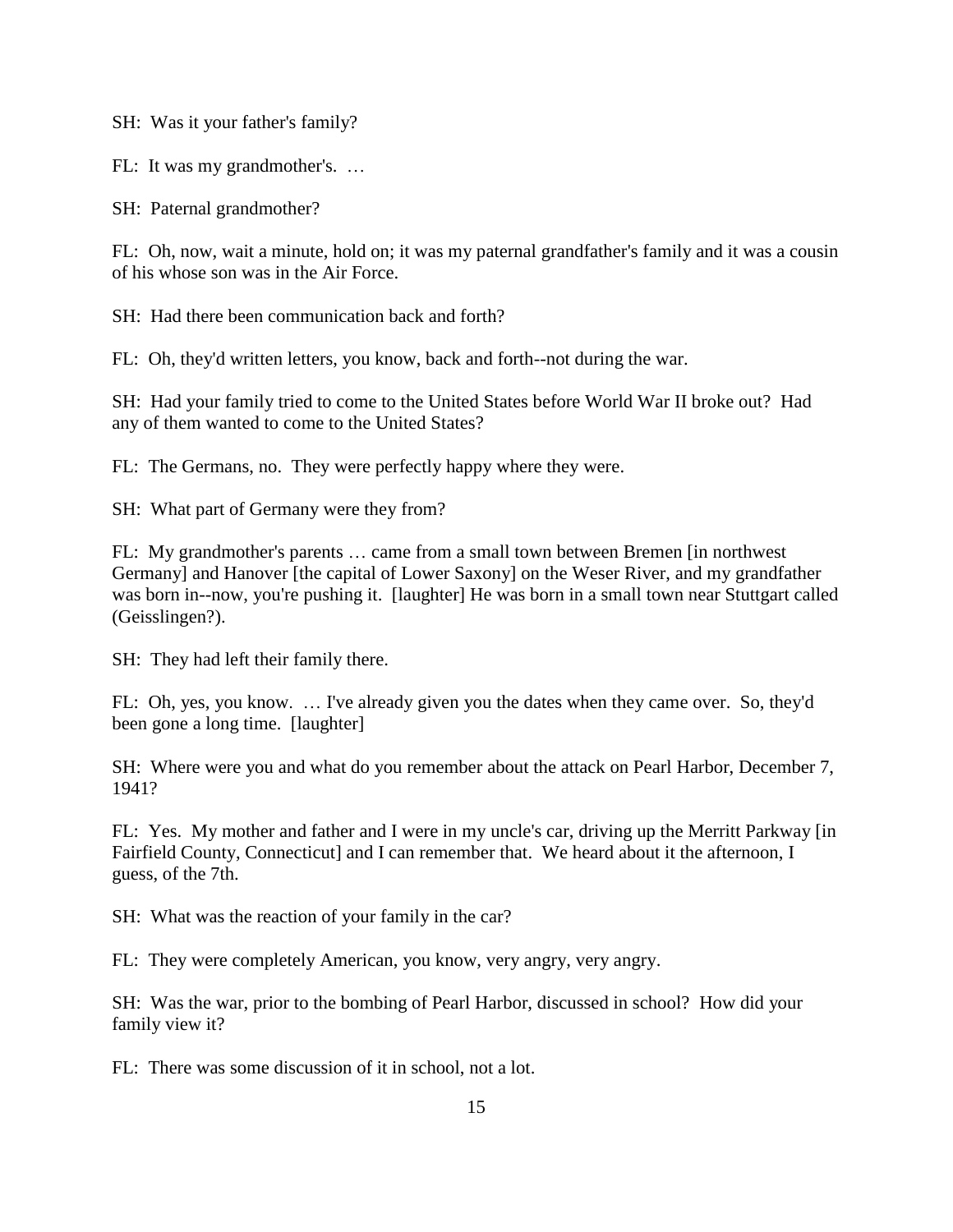SH: When you went back to school on Monday, after the attack on Pearl Harbor, how did the school and your friends react? You were fourteen.

FL: Yes, thirteen-and-a-half, fourteen. I guess what you'd say [is], you got the normal hue and cry of what was going on, you know. Everybody reacted that way.

SH: Did you know anyone who had been caught up in the draft in 1940, before Pearl Harbor?

FL: Yes, the Assistant Scoutmaster was, came out of the Army, and then, … right after Pearl Harbor, he went back in. So, I do remember that, yes.

SH: Were you aware of any WPA [Works Progress Administration] projects in your area?

FL: Oh, sure, sure. … I remember two things. One, they did a lot of roadwork near us, tearing up the roads and repaving them. The second thing I remember was the very nice situation in which the WPA hired artists of all kinds in those days. ... Some of whom they hired were actors and actresses and they put on plays of all kinds in the local park.

SH: Really?

FL: Yes, oh, yes. … That was very much appreciated by people.

SH: Did you know anyone who had gone into the CCC camps, the Civilian Conservation Corps, [a New Deal program]?

FL: No, not personally.

SH: When you went back to school the next day, did anything change in the school? How quickly did rationing go into effect?

FL: Well, you were aware of, I guess, the things that you got involved with. For one, they had a metal drive, particularly for aluminum. Some of it was collected in schools, some of it was collected locally by the police departments. You had military personnel come to demonstrate thermite bombs [incendiary bombs], because you might get bombed at some point.

SH: Really? What did they tell you to do?

FL: Get the hell out of there. [laughter] You know, they'd show you how the stuff would stick to you and you could burn, you know. They didn't do it with human flesh, but they'd set one or two off in … every neighborhood, so that you could see what it actually looked like.

SH: Did they really?

FL: Oh, yes.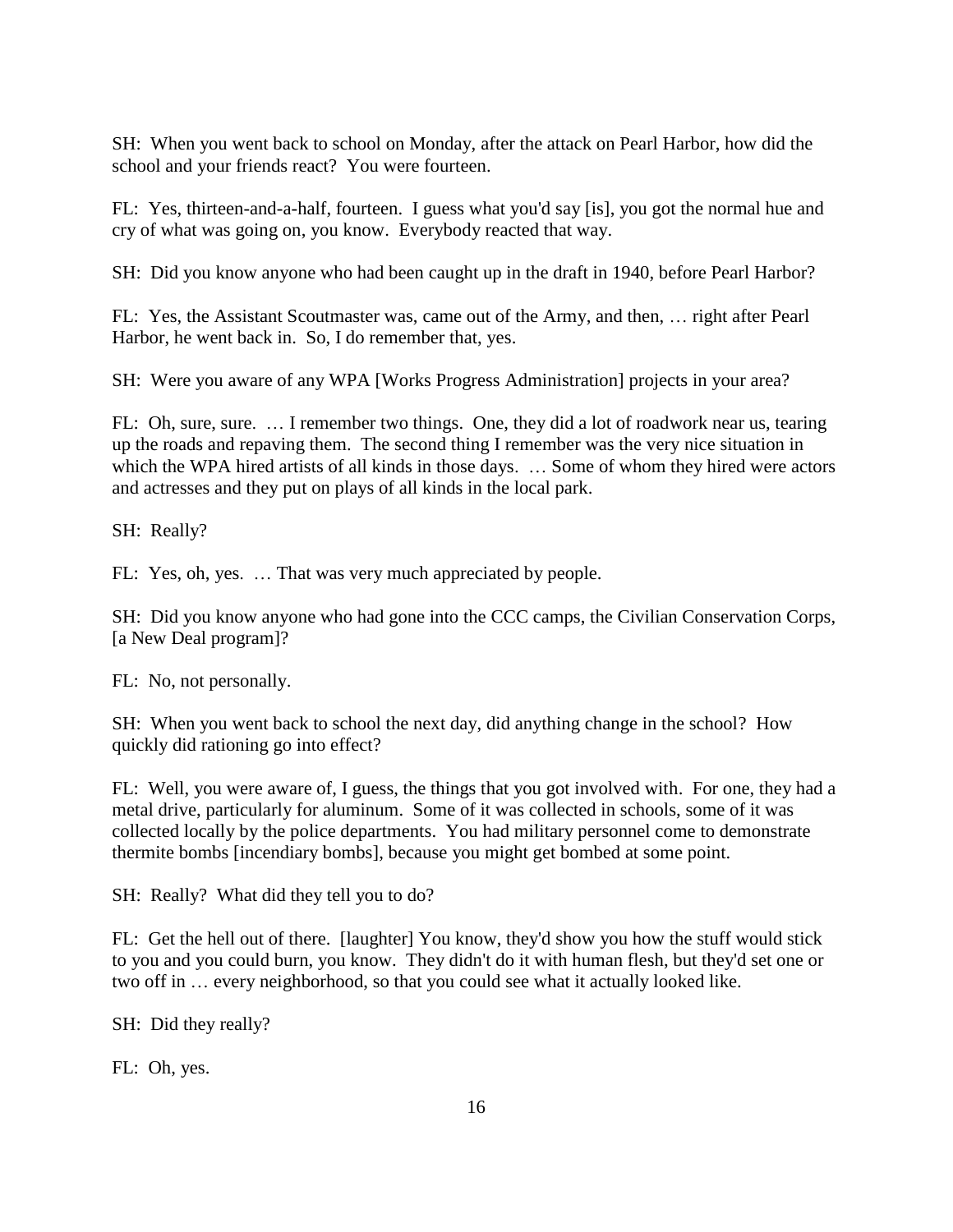SH: The whole neighborhood would come and watch this.

FL: Well, whoever wanted to. [laughter]

SH: Were there any things that you were involved in other than the scrap drives for aluminum? Did your Boy Scout troop get involved?

FL: You know, collecting newspapers and magazines and that kind of stuff, yes, a little bit of that.

ML: Did the Boy Scouts prepare you in any way for possible entry into the military at some point?

FL: No, no, they did not.

SH: They did not come up with any extra calisthenics to get you more physically fit.

FL: No. There was that in high school, but not with the Boy Scouts. What they did in high school is, they had what they called the "Dawn Patrol" and you had to get to the school at six o'clock in the morning. Wherever you lived, you had to get there at six o'clock in the morning, and then, you'd spend two or three hours doing roadwork and calisthenics.

SH: Roadwork meaning running?

FL: Running outside, and then, go inside and do calisthenics for an hour, an hour-and-a-half, yes.

SH: Was this voluntary or was everybody involved?

FL: This was, for some classes, required and, some classes, it was not.

ML: Was yours?

FL: And I don't remember what the requirement was for; I guess the older two classes or the older three classes. The freshmen didn't have to do it. I don't remember about the sophomores, but the juniors and seniors had to take part.

SH: Were there any programs focused on the war?

FL: No, no.

SH: How did rationing affect your family in the first two years?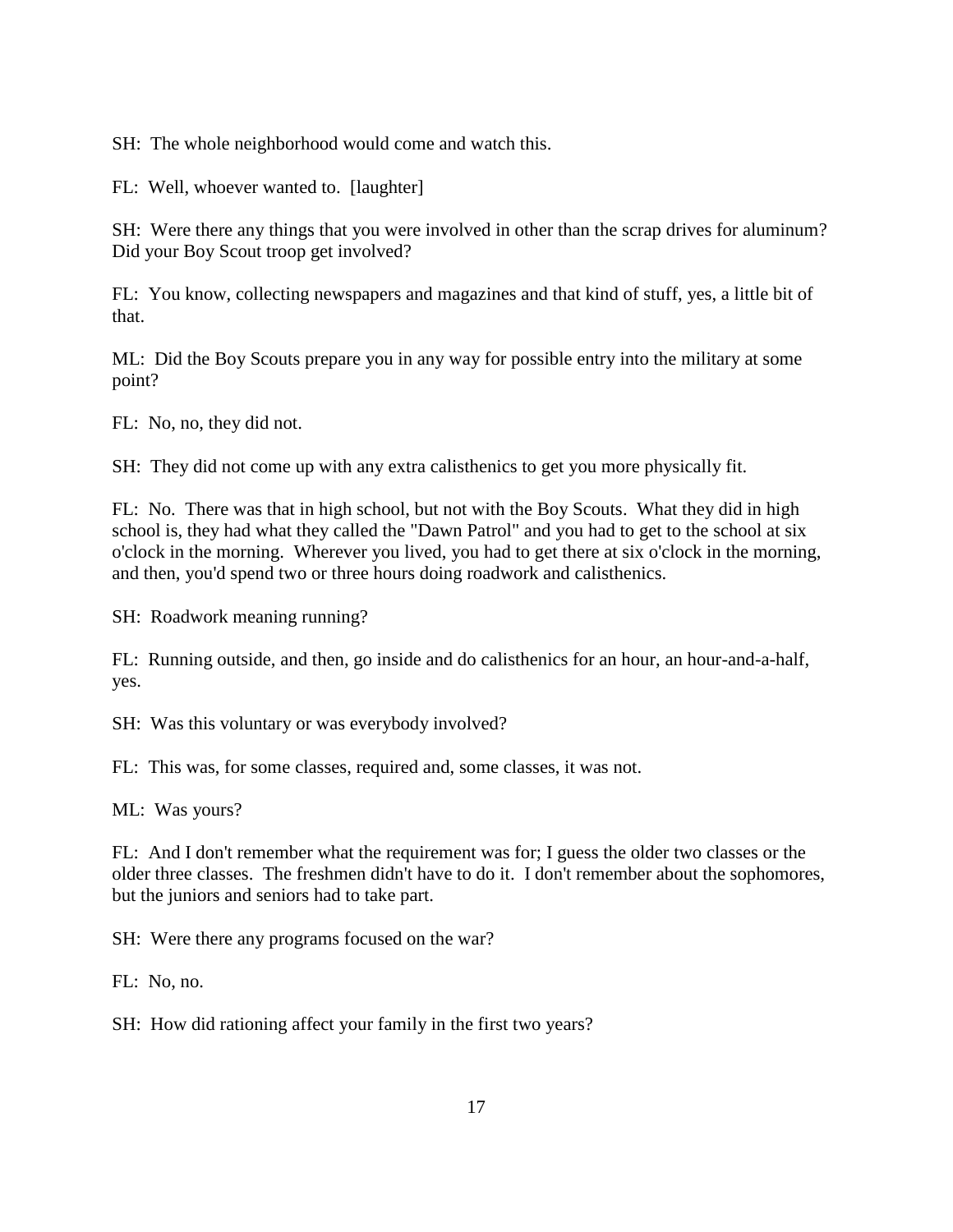FL: Occasionally, somebody would have to go without a pair of shoes that they wanted to buy, but, other than that--Grandma complained about not getting enough sugar for her cakes, once in a while--but didn't amount to much.

SH: Did the rubber rationing affect your grandfather's bicycle shop?

FL: No, it did not.

SH: Were you ever aware of any kind of black market activity going on?

 $FI: No.$ 

SH: Was anyone ever investigated as being part of the German-American *Bund* [an American pro-Nazi organization]?

FL: *Bund*? no, … not to my knowledge.

SH: Did you know anyone who had participated in the *Bund* or German youth groups?

 $FL: No.$ 

SH: Was there any discrimination against Germans or Italians?

FL: No, not at all, and our neighborhood, at that time, was very Italian. … It was never any problem.

SH: Did you begin to see young men, a little older than you, going off and joining the military?

FL: Oh, yes.

SH: How did you keep up with the war? How did you follow it, or did you?

FL: Followed it in the newspapers, particularly.

SH: Who were some of the figures that you remember really wanting to know more about?

FL: Oh, I can't answer that question. I don't know.

SH: Were George S. Patton, Dwight D. Eisenhower or Franklin Roosevelt figures that you followed?

FL: Well, I was certainly aware of Roosevelt and all of the things that he did, … and getting a lot of negative comments from my Republican family. [laughter] Matter-of-fact, I still have, in my drawer upstairs, someplace--in those years, they used to give out buttons that said, "I'm for Roosevelt," or, "I'm for Truman." … Well, I have one upstairs that says, "We don't want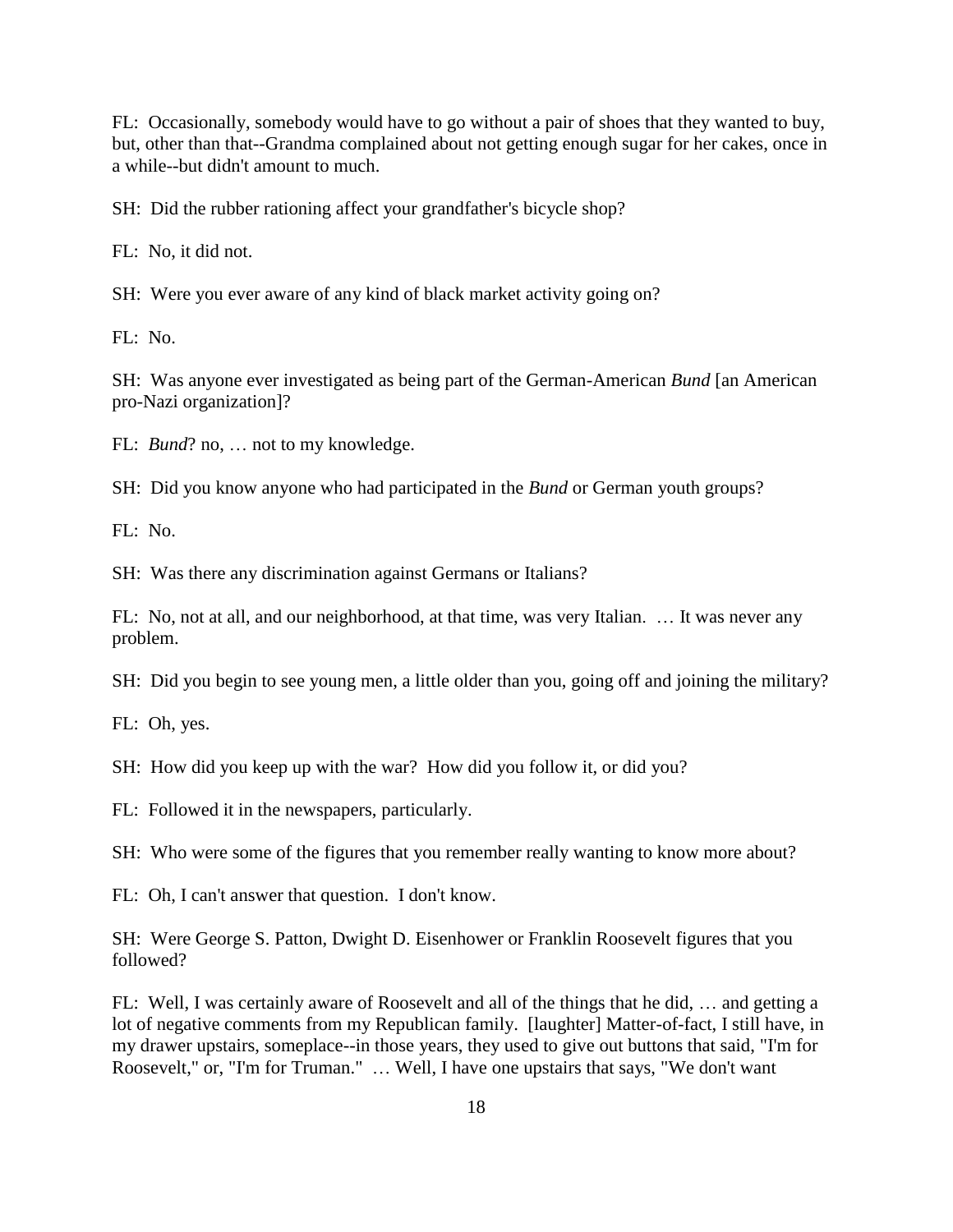Eleanor, either." I honestly still have that. [laughter] I figured that'll be worth money someday. [laughter]

SH: You may have just missed your chance.

FL: Yes, yes.

SH: Did you plan to go into the military? Were you thinking that you would wait to be drafted or did you have a plan?

FL: Yes, my plan was to get out of college, because I had done three of these twelve-week terms and was not making out too well, and I felt, "I'd better make a change of pace." [laughter] Now, that was just about the time I turned eighteen, and so, when I went in to sign up for the draft on my eighteenth birthday, I said, "I want to be drafted." Now, I was called what they knew … of in those days as a "voluntary inductee," and the advantage to that was, you usually had some choices of what you might or might not do. So, I was able to go into the Navy, where I knew it was clean, and not into the Army, where I'd have to dig foxholes. [laughter]

SH: Did any of your friends go in at the same time?

FL: No. As a matter-of-fact, the two other people from my draft board that went into the service with me were both forty-one years old and both New York firemen. They had been drafted. ... The one went into the Army and one went into the Navy.

SH: Was your family pleased to know that you had gone to the draft board and volunteered?

FL: They knew they couldn't do anything about it, you know. That was it--forget it, Charlie. [laughter]

SH: What about your cousins? Had any of them gone in?

FL: Only had one cousin and he was born when I was seventeen. So, he wasn't anywhere near old enough, [laughter] although I did have a second cousin who was in the Navy with me, my father's cousin, and he was also forty-one when he went in.

SH: You talked about your father faithfully going down to Wall Street. Did he ever talk about how his work changed, or how New York changed, because of the military activities?

FL: No.

SH: Did you see any men in uniform while going to NYU?

FL: No, but, you know, like most colleges [in] those days, there was the ROTC and you always … saw the people from the ROTC, whom we used to call "Turkish Shoulders," because they had purple lapels on their uniforms. [laughter] I became one for a short while. "I are one," oh, God.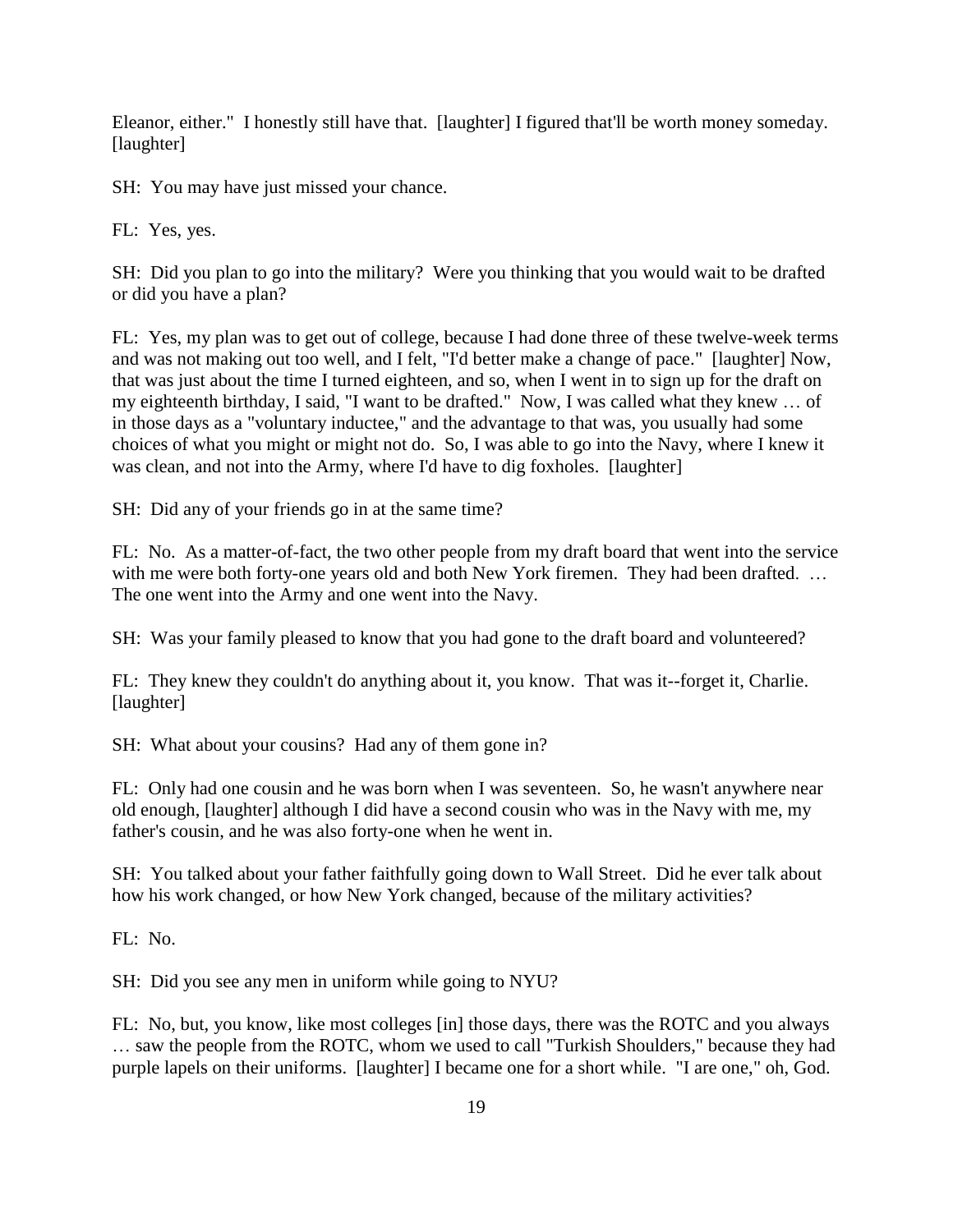SH: You joined the ROTC when you went to NYU.

FL: Yes. … You had a choice of either going into ROTC or taking some other course, which I had no interest in at all. So, I went to ROTC for a year, for that year. That's another reason I was glad to go into the service.

SH: Were there any air raid wardens in your neighborhood? Did you have to blackout your curtains?

FL: Oh, yes, there were air raids [drills] … in my area. As a matter-of-fact, I didn't know it at the time, but my wife's mother was an air raid warden. This was Grandma (Fanelli?); yes, you know, "Go shut out that light," oh, yes.

SH: Did you do anything? Were you a messenger?

FL: I would have been a messenger if it was required, yes.

SH: Did you have a victory garden?

FL: For flowers. [laughter]

SH: Talk about your induction. Where did you report to? You went into New York City to volunteer.

FL: When they called me, I had, I don't know, two days, or something like that, [before] I had to go down to Grand Central Terminal in New York, and they did this once or twice a week. They had what was called, laughingly, at the time, "The Lehigh Valley Black Diamond Express," [an express train which carried passengers to the Finger Lakes and Buffalo], that took us from Downtown New York to Lake Seneca, New York, where the boot camp was. … They called it the Black Diamond Express because all of the coal from the engine used to seep through the windows and get on anything that you had, so that when you got off, you were black. I mean that quite seriously, too. Oh, it was terrible stuff. [laughter] … It was usually an overnight trip, so that you started at eight o'clock at night or nine o'clock at night in Grand Central Terminal and it was only at seven or eight the next morning that you got to Sampson, New York, for your beginning of ... your life in the military, oh, God, and that was an experience of itself. ...

SH: Do you remember the month and year that you were inducted?

FL: Yes, … I was inducted on the 16th of October in 1943 and I got out of the service on the 6th of July, 1946.

SH: What was it like at Sampson? It was getting close to winter.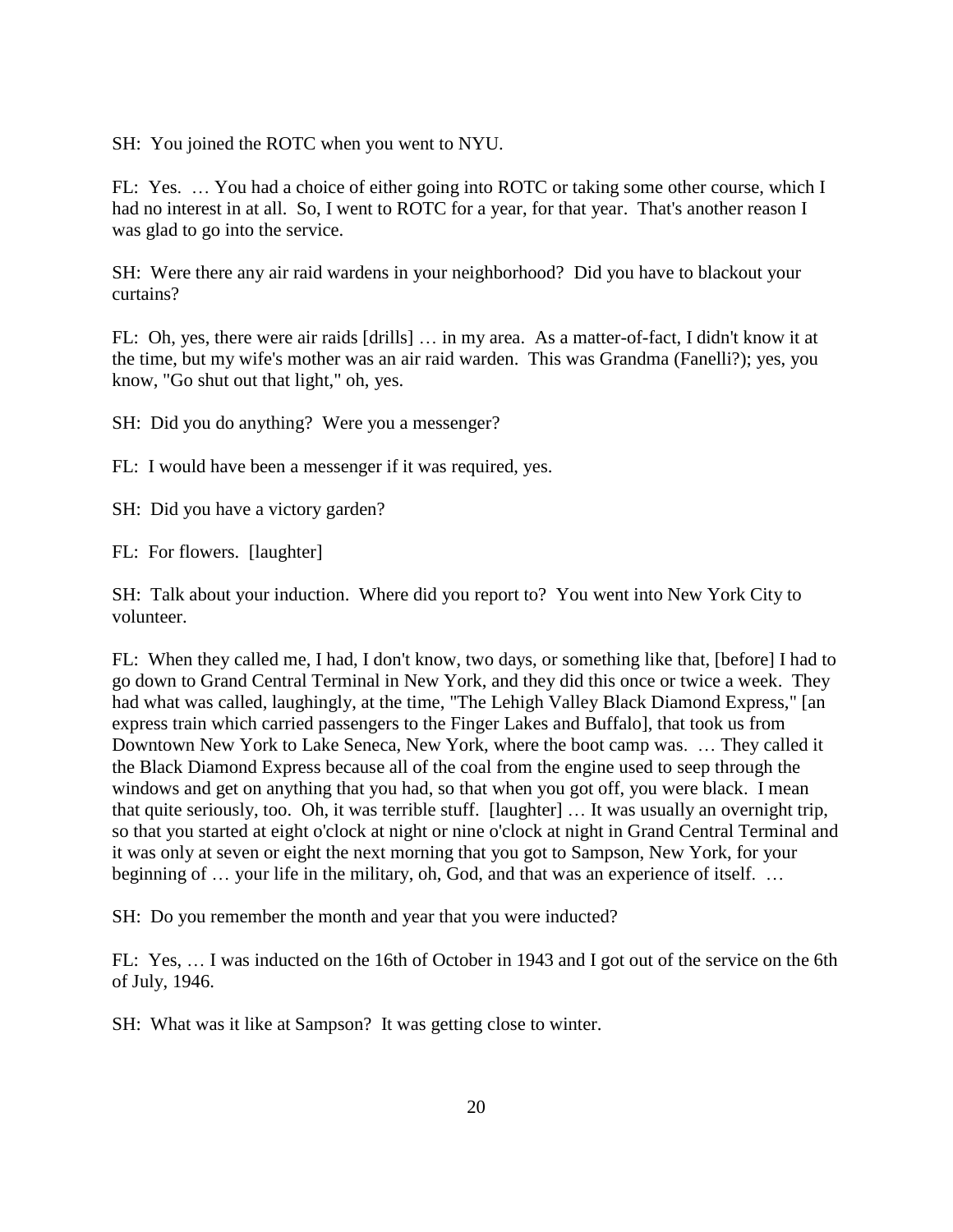FL: What would you like to hear about? The first thing is, you get there in the morning, as I said. They did not give you breakfast as a first chore. What they said was, "Strip," and so, here you have, you know, a couple hundred guys stripped down to the nothing. … They handed you, what did they call them? a bedding tick. This is just ... an empty bed, and ... you had to go then from there and pick up straw to put in there. So, you filled it with straw. Okay, now, you're hanging this over your shoulder and the first thing you get is a shot in this arm, a shot in that arm. You can't move, you know. You've got it. Then, they inspected everything, every part of your body you can imagine. [laughter] That in itself was worth a thousand laughs, I'll tell you.

SH: It was kind of a shock for a kid from the Bronx.

FL: Oh, yes. You know, when you are not up to this, you have no idea what this stuff is that's going on around you, you know, and, if you're a sensible enough guy, you'll laugh [laughter] and you do what you have to do. … You know, part of this, you're carrying this stuff around, you've been shot, you've been shot in the behind, you've had "short arm" inspection, which means inspection of your private parts. [laughter] … I mean, it was really a circus, and then, they did finally give you breakfast, in the buff.

SH: In the buff.

FL: In the buff. ... You know, you still had your stuff with you, you know. You're carrying [your equipment]. … While you were doing this, you had your hair cut. You were now a bald head, you know--what'd they call them, scalp head?--but, you know, they took it down to the bone. There was no hair left, zilch, and so, you had breakfast in your new haircut.

SH: Was everybody that was on that train up to Sampson from New York?

FL: No. … Well, you know, they were there, but they split them up. … We'd had people from New Jersey, Pennsylvania, Ohio; it was not all from one place. There were people coming in from various places and the Navy would assign them to this barracks or that barracks. … At the time, Sampson had A-B-C-D-E-F-G, it had seven units, from A to G, and, in each unit, there were ten barracks, each of which had two hundred people in it.

SH: How long were you there and what did you study?

FL: Boot camp was about eight weeks. I was there until the 2nd of January of '44, from October the 16th of '43, about eight weeks. …

SH: Were you taking tests there as well?

FL: You took tests for what things you were adaptable for or not adaptable for. What they liked [to do], you know, usually, if you were somebody who wanted to be a medical man, they'd assign you to shining shoes. [laughter] You know, … needless to say, they didn't do what you wanted, you got what they wanted.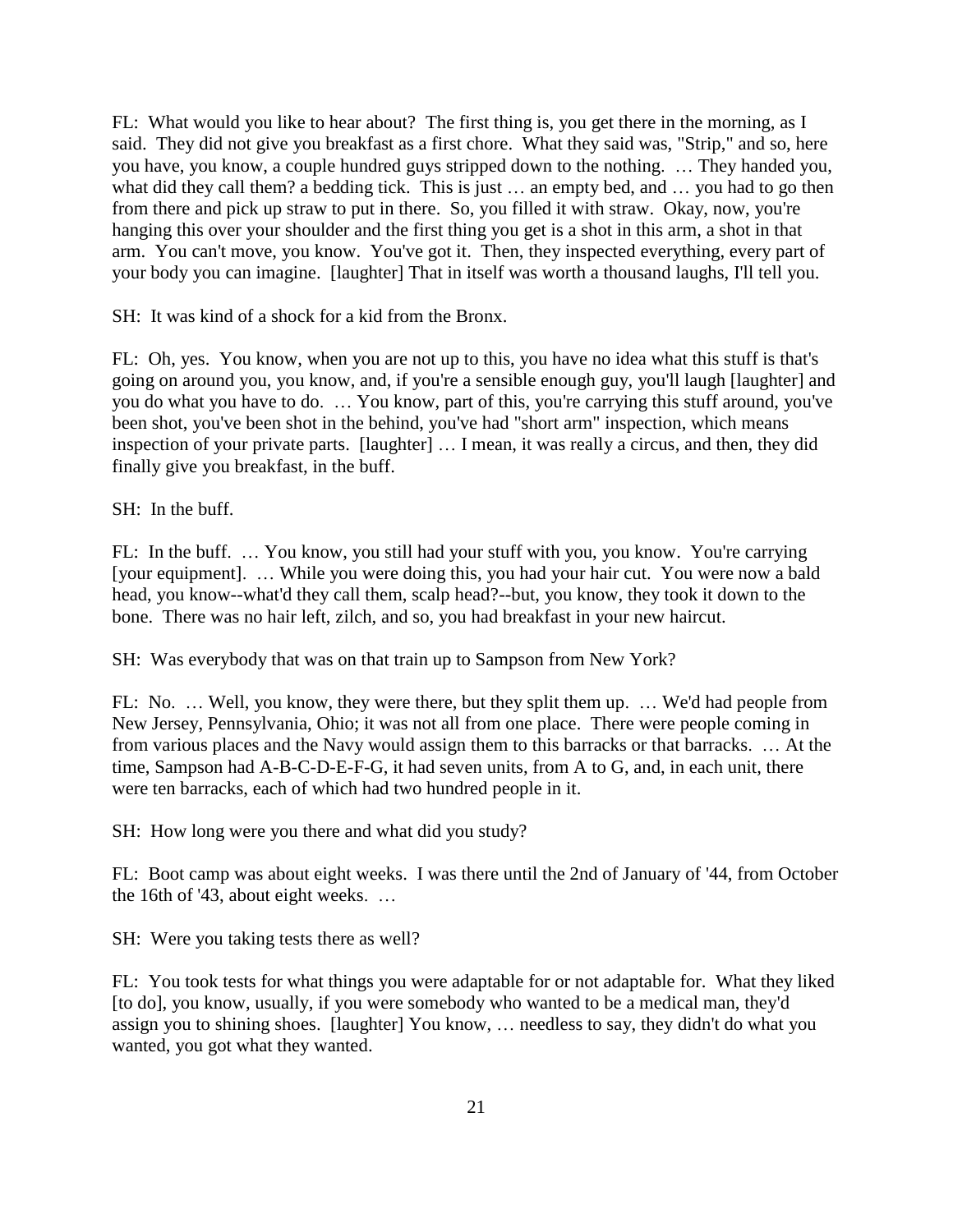ML: Were you trying to get yourself into a certain program or path?

FL: Yes, there were three things I wanted. I either wanted to be a fire control man or go to sea duty, and I couldn't get either of them. They said, "No, we're going to send you to radio technician's school." That was a radioman to repair radios, not to make radio, you know, messages.

SH: Did you take the Eddy Test, [a Navy classification test used to test enlisted sailors' potential aptitude for working as electronics maintenance technicians]?

FL: Yes, the Eddy Test, let me see; that the one for Officer Candidate School?

SH: Right.

FL: I'm sure I took the test, yes, because I took tests until I was blue.

SH: A lot of people who wound up in radio like that had taken the Eddy Test.

FL: I must have taken it then.

SH: Did you want to be an officer? Was that something that you put in for?

FL: Not especially, no, I didn't. I really didn't think I was up to it--told you, I was a very young boy.

SH: Did you get a leave after this, in January?

FL: When you were finished with boot camp, you got a seven-day pass. … Then, you had to go back to the same place, to what was called the outgoing unit, in which they gave you some more tests and, finally, decided where you were going to go, and that's where you went.

SH: How did you celebrate Thanksgiving and Christmas in Sampson?

FL: It was no different than any other day. No, they sang songs on Christmas Day--I'll say that much for them.

SH: Did you find that there were things that you could not master or that you were really good at?

FL: ... There wasn't any choice of what test you're going to take. So, you took whatever they gave you and, sometimes, you made out, sometimes, you didn't.

SH: Was it very physically demanding there at Sampson?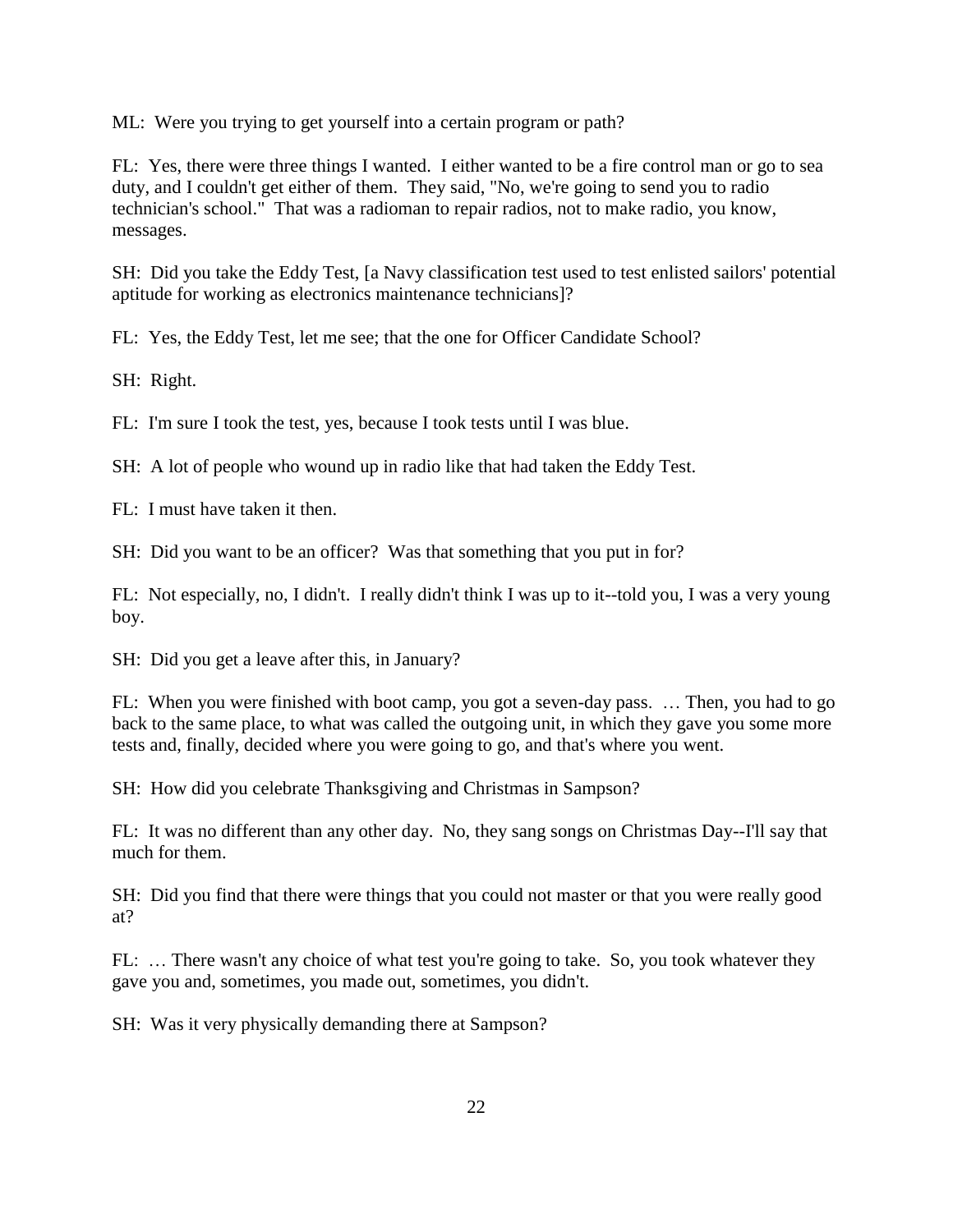FL: Depends on who you are, but, yes, reasonably demanding. You usually got up at five or five-thirty in the morning and each unit had what they called "the grinder." What it was was just a track … on which you ran and that was a half a mile track and you ran two-and-a-half miles every morning in your swimsuit, irrespective of the heat or cold outside, so that the morning I left Sampson on my boot camp end, it was two degrees below zero and I had on my sneakers and my swimsuit. So, that was reasonably demanding, yes, and, you know, there was other stuff you had to do. They had to test you for things that were demanded. You had to jump off a forty or sixty-foot board into the water, and there's a lot of guys who didn't want to and got pushed off and broke an arm or broke a leg or, you know, whatever.

SH: Were there people who just could not take it and were let go?

FL: Oh, there were some. There were some who were let go, on a discharge that read specifically that they were not--I don't remember the word, but they couldn't stay in. Yes, they did get rid of them. There was one in my barracks, very close, who had his stuff very close to mine. … He started off by asking people around him to roll up his clothes and tie them up properly, to store them in his locker. … He'd give them a dollar or two dollars or five dollars to do this, because he had a lot of money, and they got wise to this and they got rid of him.

SH: Really?

FL: We had a guy … in my company who also, apparently, had never had any experience at being clean. … So, you know, people would ask him to please go take a shower, because he smelled so bad, which he didn't do, until, finally, the guys got together and they got one of these; you were each given, when you got into the service, what was called a (kayai?) brush. It's just a square brush with sharp bristles on it. They went in there and they gave him a "(kayai?) bath." So, he was thoroughly clean after that, but he went back to his bad habits and they finally got rid of him, too. …

SH: Was there strict discipline?

FL: You really have to define strict discipline, but, yes, the discipline was pretty good.

ML: Are there any particular people that stick out from boot camp, like drill sergeants?

FL: Oh, I can think of a few of them. One of them was a … young man, was a little older than I was, who came out of Hell's Kitchen in New York. … His last name was (Tambielo?) and (Tambielo?) was a very good gambler, and so, he started a gambling society on Sundays, which he had out behind the barracks. … He had people coming from all over to gamble in his place. [laughter] That's one guy I remember. No, that was another place; I can't talk about that.

SH: Well, you could.

FL: Yes, but, … you know, it's at a different time. It's out of place, because this guy was a farmer who came from West Virginia and he had seven children and nine mules. … He knew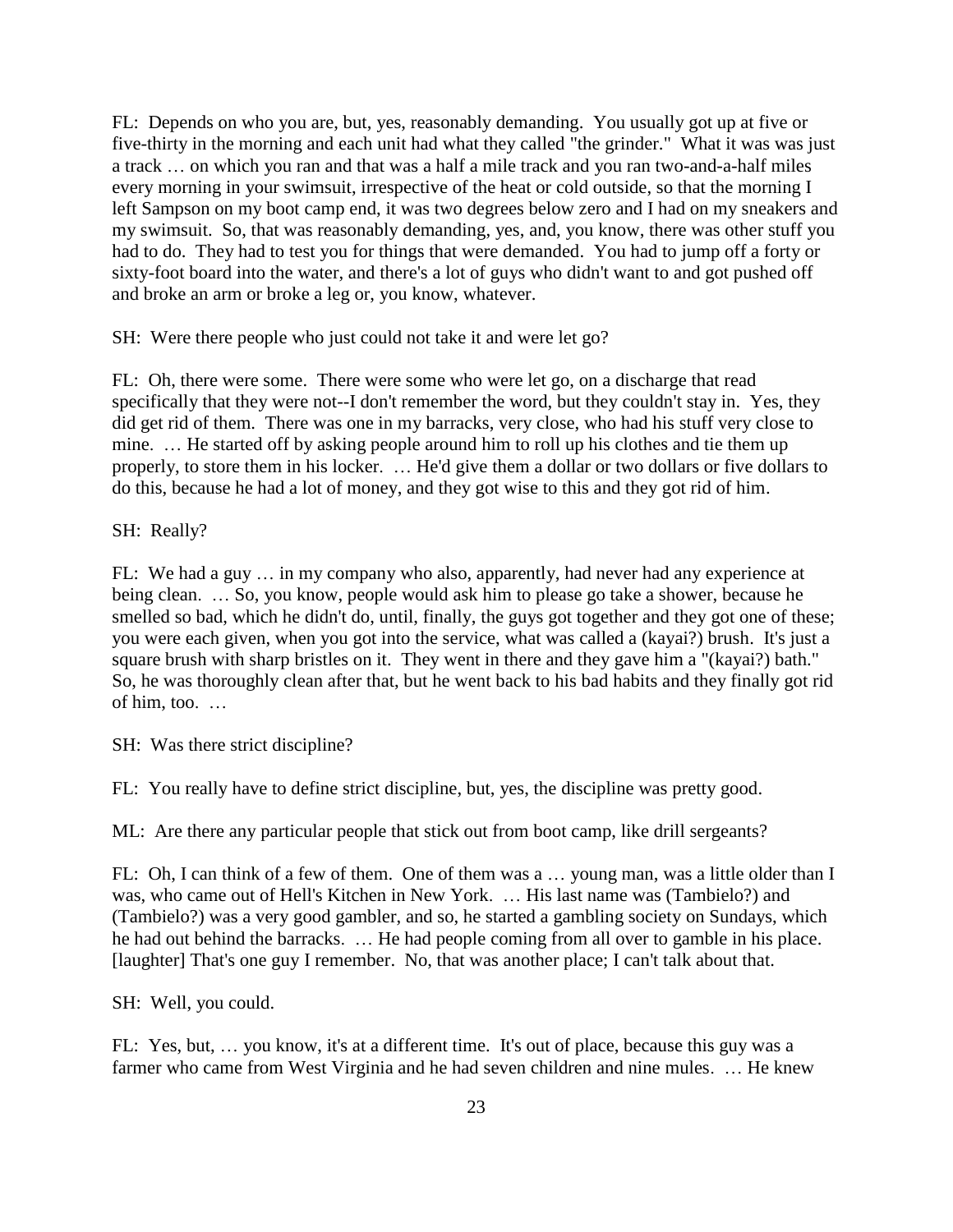the name of every mule, but he didn't remember the name of his children. I mean, that's the truth. So, I remember him very well.

SH: In boot camp, was there anyone who was illiterate, that you were aware of?

FL: No, no. There were other things in boot camp, you know. … One of the things--I told you about jumping off a diving board, which you had to do--you also had to go forty feet under the water and come up in a diving bell, a little bit at a time. You had to do that. Each person had to get dressed in asbestos clothing and go into a metal room, which was made to look like part of a ship. … Then, they would set fire to some fifty-gallon drums of oil and you had to go in there and put out the fire. So, that, everybody had to do. So, there were a lot of things like that, that were demanded of you, because they were demanded of everybody.

SH: What about swimming? Did you have to know how to swim?

FL: Oh, yes. If you didn't know how to swim, … you were there all the time, learning to swim.

ML: Did you know how to swim already when you went to boot camp?

FL: Oh, yes, certainly was.

SH: Did you learn quickly not to volunteer, or was that something where responsibility was thrust upon you?

FL: No, I never volunteered. I had enough of not being volunteered. Each person had two weeks of service that he had to perform, in addition to his normal chores. … One of those, for example, I was assigned to the mess hall, and the mess hall is a very interesting place. You remember that they're cooking for thousands of people. So, it's [large-scale], you know, but you'd go in in the morning and the chef or the "cookie" would say, "Go in and get me three hundred pounds of potatoes," which is hard enough to drag them and put them on a skid or whatever you had to do, but it was even worse for somebody like me, because I'd go in, I'd turn on the light and the walls of the place would change from brown to white as the cockroaches ran away. I mean, if you don't like cockroaches, you'd hate this. I mean, there were so many cockroaches, you wouldn't believe it, but, after you've been in the service for three or four or five weeks and you find one crawling up over your mess kit and you flick them off with your finger, I mean, you know, you learn. … The kitchen's a big place where they do a lot of things. I can remember the cook saying to me, "Lang, go stir the soup." So, okay, I go stir the soup, and what you stirred it with was an oar from a boat. You know, they're pretty long, stir up--said to the chef, "It's hard to stir." He said, "Stir it," and I brought up a dead kitten. So, he got rid of the kitten and he said, "Stir the soup." That soup was stirred and it was given out, absolutely. ... You know, they make stuff and they made vegetables or creamed chicken on toast, that kind of stuff. All of the food was put into what were called terrines, which were twelve inches high, twelve inches wide and about two-and-a-half feet long, you know, holds a lot of food. … If you walked in there early, before people came in to eat, you would find like that much, two inches, of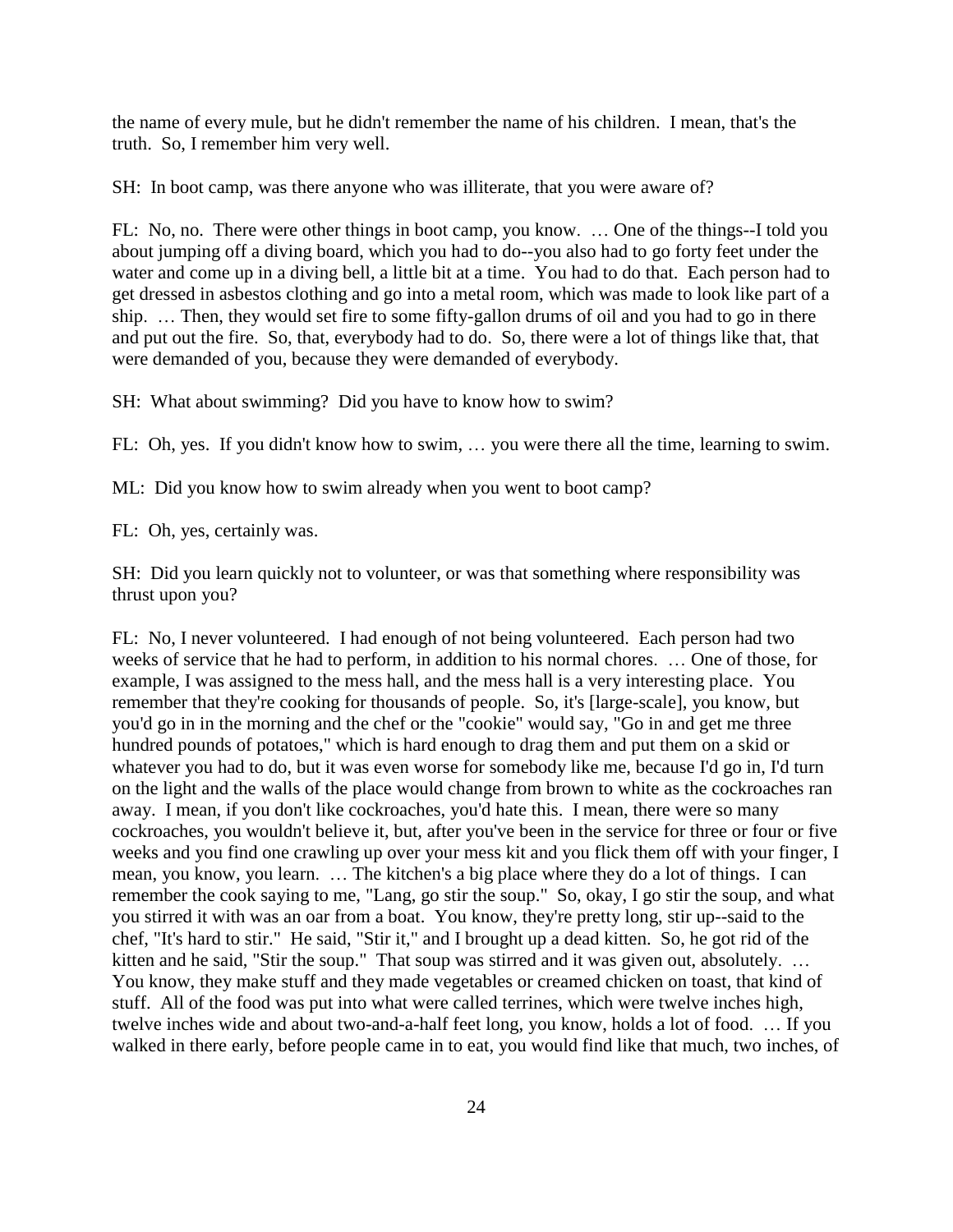oil on the top, just floating on the top of these things, and the cook would say, "Lang, go get the oar," you know. [laughter]

SH: Did you lose weight while you were in boot camp?

FL: As a matter-of-fact, I did. Another interesting point, you know, Sampson is a place where [there were] a lot of seagulls. It was loaded with seagulls, all during the week. On Sunday, you never saw them. We always had chicken. Every Sunday, you had chicken, but you never saw the seagulls. Now, I'm not saying it was seagulls, but it was very interesting that the seagulls were gone on Sunday. [laughter]

SH: You never pulled that KP duty.

FL: ... So, I didn't particularly care for KP duty, no, ... doing three hundred pounds of potatoes, but that's easy. It really is easy. They have a big machine, … which has got a canister on it, which is, say, two-and-a-half feet in diameter. ... On the inside, they have put, for want of a better word, I'll say they have embedded metallic chips on the inside of this machine. … So, you put potatoes in there and water and turned it on. Ten minutes later, they're all clean and you do another batch.

SH: I had visions of you sitting there like "Sad Sack," [a World War II-era cartoon character].

FL: Oh, no, they never did, no, no, much too slow, much too slow.

SH: When you came back home, did your family comment on how you had changed after that six weeks? Did you feel you had changed?

FL: Yes, oh, jeez, don't even mention it. When I first got back, which was, I said, in June, I don't know, you know, Grandma was still doing her normal cooking and everybody was after their *kaffeeklatschs* and the same procedures, and I remember …

SH: I think it was in January.

FL: I got out in June, I guess.

SH: No, I was talking about after boot camp, when you came home

FL: Oh, oh, you're talking about that part of getting out, okay. I just had a nice week, seeing all my friends and all my relatives.

SH: You did not notice a difference in yourself.

FL: No, other than the fact that I was wearing a white hat, you know. …

SH: Did you wear your uniform the whole time you were home?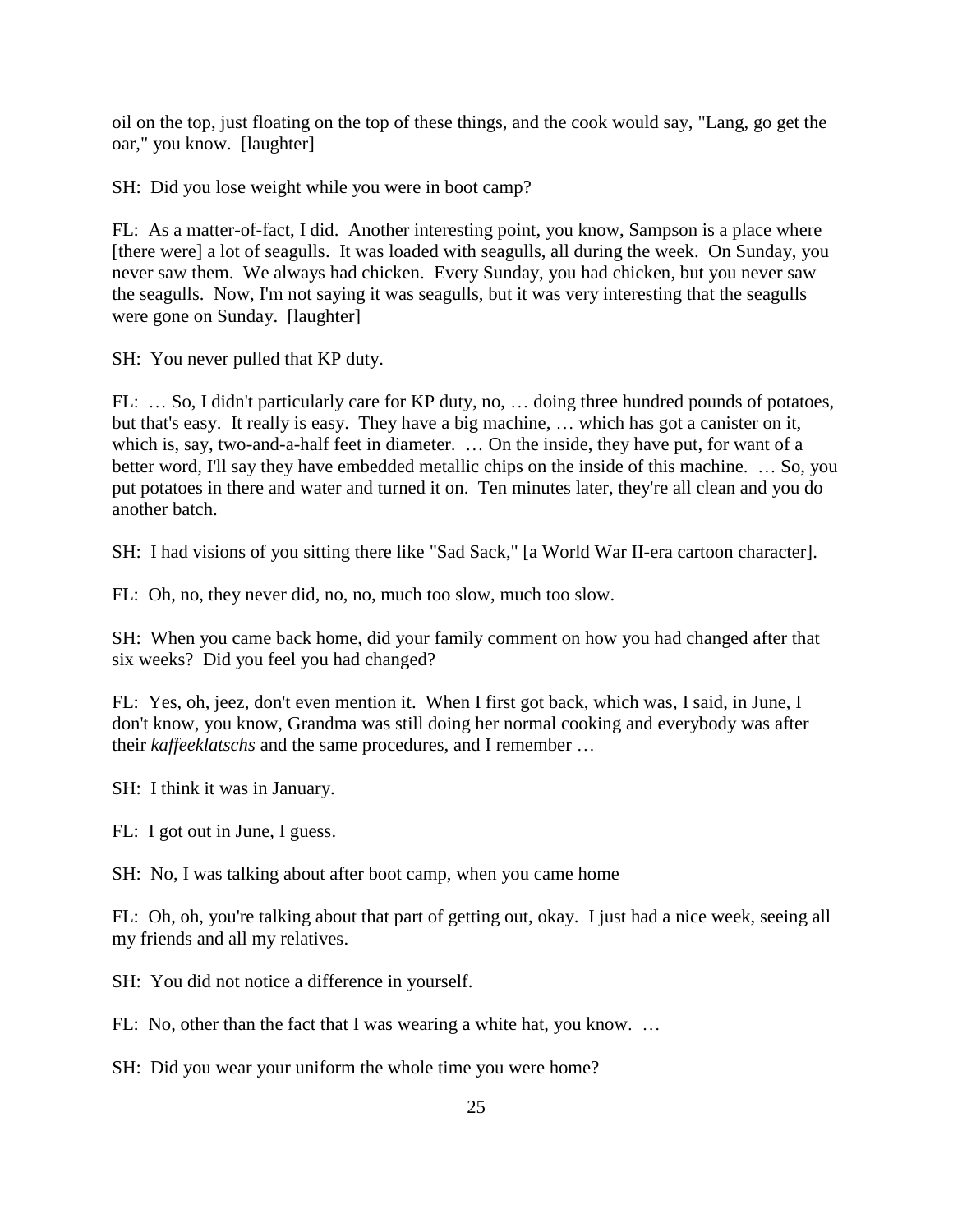FL: Oh, yes, you had to, oh, yes.

SH: Did you?

FL: At that time, you had to.

SH: Had a lot of your friends joined the military by that time?

FL: No. The one guy, a friend of mine who lived around the corner, is the one I talked about before, who died in May of this year, who had gone in. He went in six months before I did and joined the Marines, but, no, … most of the other people in the crowd that I hung around with were not quite old enough or hadn't been called.

SH: One thing I did not ask you was, in high school, were you involved in anything? Did you enjoy the music of the Big Bands?

FL: No, I was learning how to play the accordion at the time. So, that was my music. [laughter]

SH: Did you master the accordion?

FL: I could play it--I still can--but master it, no, no.

SH: You reported back to Sampson in January. Where did they send you next?

FL: Okay, since I had been appointed to go to radio technician school, the first place they sent me to was a base in Chicago called the Hugh Manley High School. They had taken over a high school to teach this and I was there for, I guess, three weeks. … Then, they said, "Okay, we're going to send you to secondary school and that's in Gulfport, Mississippi."

SH: Talk about Chicago; what was that like?

FL: The Windy City. It was the Windy City.

SH: Where was the school?

FL: School was a little bit [further out], you know. It was still within the area covered by the L, the Loop, it's called. So, it was three or four miles out of downtown.

SH: Where were you housed?

FL: In the high school.

SH: Barracks and school, everything was right there.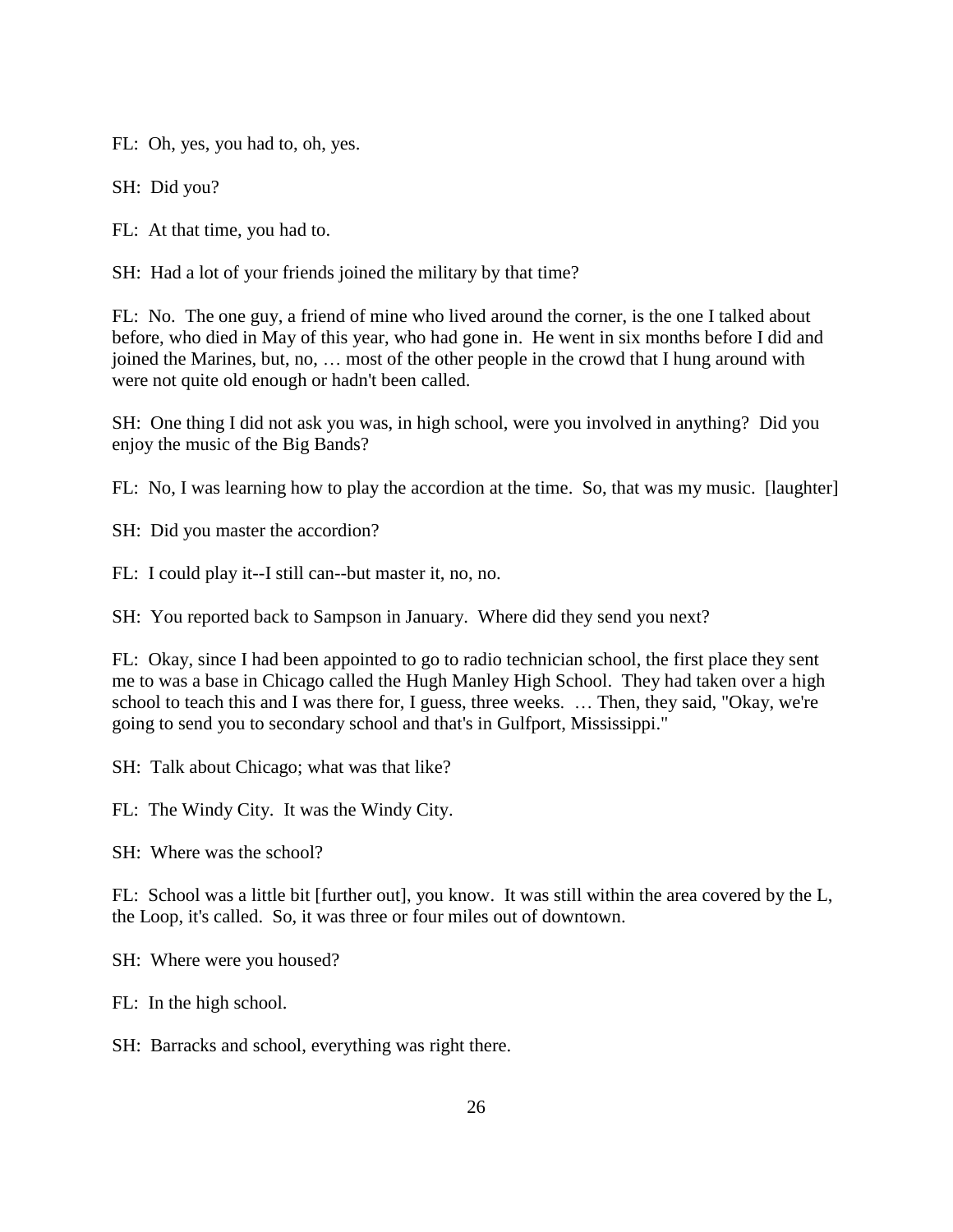FL: Yes. This was the first time and the last time I ever saw it. … The barracks were cots, four high. So, the one on the top was twelve or thirteen feet off the ground, and there were many broken arms from guys who fell out of bed and broke their arm.

SH: You were studying radio repair.

- FL: Repairing radios, right, the first part of that, anyway.
- SH: Your mess hall and everything was right there in the school.

FL: Right in the school.

- SH: Were there any high school students there?
- FL: No, just us, just us mice.
- SH: Okay. Who was teaching you, civilians or military?

FL: Military.

SH: From there, they sent you to Gulfport. Did you get a leave in-between?

FL: No.

SH: By train then?

FL: Yes. We went by train, which was, I think, eighteen hours, all the way from Chicago down to Gulfport, and the railroad paralleled the Mississippi River for most of that … time and we went through a lot of places that were flooded on the way down.

- SH: This would have been some time in February.
- FL: Let's see, … call it April, going down there.
- SH: You were a little longer in Chicago then.
- FL: We were about three months in Chicago.
- SH: I am sorry, I thought it was much shorter.
- FL: No, January, February and March, I believe.
- SH: What did you do for entertainment in Chicago?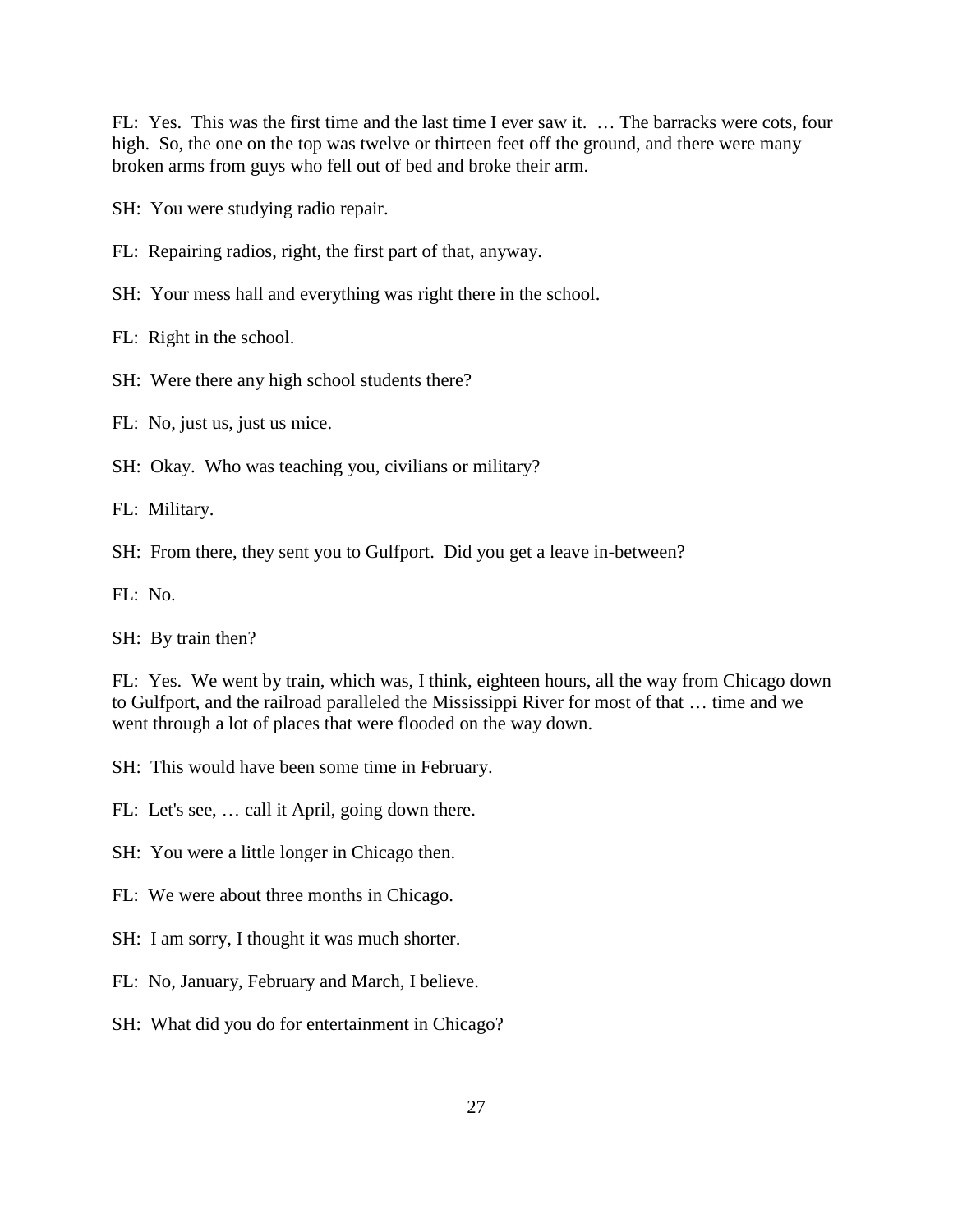FL: Well, there were several things. I went to a lot of bars. [laughter] That was an experience enough to help you grow up, believe me, but, in Chicago, they had an organization called BBR, which stood for Bigger and Better Recreation for Chicago Servicemen. ... What they had done was taken over a YMCA in downtown Chicago that had seven floors to it and you could dance or you could play games or you could do puzzles or you could go bowling, you could go swimming. It was all in the same building. So, there was a lot of things you could do down [there] and they always brought in a lot of girls, so that you could dance, and most of the girls in Chicago, at that time, and I suspect today, were Polish. They were very big girls, no, monsters. [laughter] I have to tell you this story, because it's one of my favorite stories. I went out with this girl, I don't even remember her name anymore, but, when the dance was over, I asked, could I take her home? … She said, "Sure," and she lived in--oh, I don't remember the name, her name or the name of the place--but, anyhow, … we took the L, and then, we had to walk a little bit to her house. ... I remember saying to myself, "You going to give this girl a kiss or aren't you?" thought to my[self], "Yes, I'm going to try to give her a kiss." … She was cute. So, instead, when we got to her door, this gal was about three inches taller than I was--I mean, she was a big lady--she picked me up by my [shirt], lifted me up, gave me a kiss on the forehead, put me down and said, "Good night," [laughter] and I still remember that. It was an experience.

SH: Did you see her after that?

FL: Yes, I saw her back at the place again, yes. She was a very sweet girl. She really was.

SH: Was the schooling difficult for you, the radio repair?

FL: Not in Chicago, no, no, it was not.

SH: Were the men that were there studying from all over?

FL: Yes.

ML: Did you make any friends there?

FL: Yes, there were two guys who I went on with to the secondary school. One of them came out of Philadelphia, and I'm trying to remember his name, because he was an interesting person, and the other fellow came out of New Hampshire and was interesting because he had a problem. He had a very large, red nose, you know, almost like they used to show you that drinkers had. He wasn't a drinker at all, and he was called "Moose." Everybody called him "Moose" (Kelly?) [laughter] and I still remember him, but he went down with us. The guy from Philadelphia was a very nice person, but he had a problem, too. He used to go along the street and pinch girls in the bottom, and his comment was, "Well, sometimes, I make out very well doing that. Other times, I get slapped in the face." You're getting the dirt and all. [laughter]

SH: Were you a good dancer?

FL: No. I could get along, but I wasn't a good dancer, no.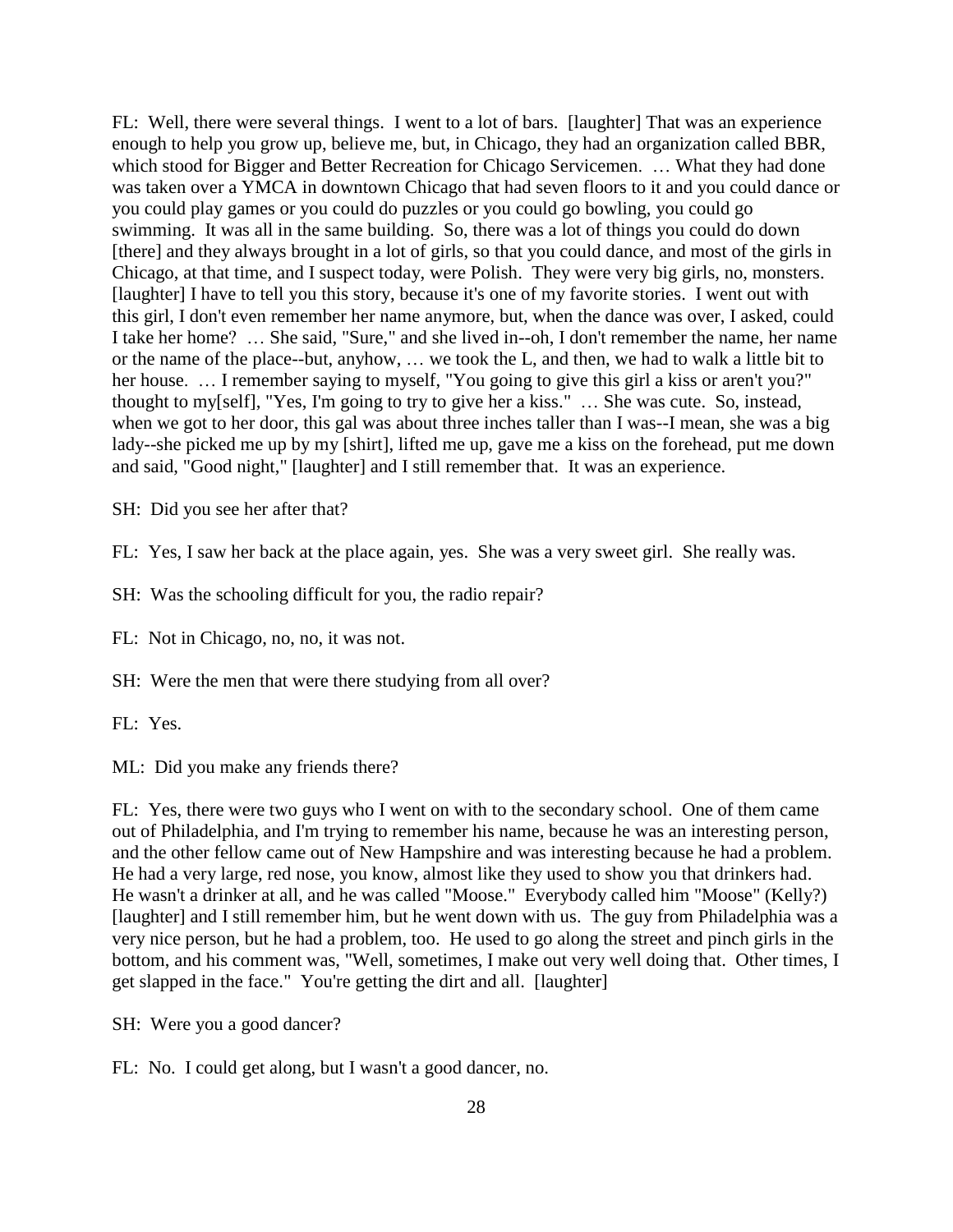SH: Did you write home often?

FL: Yes, I did, yes, I did. I was, at that point, going through my poem writing stage, [laughter] and so, two or three times a week, I'd write a poem home to my mother or grandmother or aunt or whoever and tell them what was going on, in addition to the poem--didn't tell them everything, of course.

SH: Was there a lot of censorship of the letters?

FL: Oh, no, no, I was thinking--I was self-censoring--I'm not going to tell my mother I went to the bar, you know, [laughter] got to stay away from that stuff.

SH: What about the USO?

FL: Well, that was the USO, the BBR. That was wonderful, wonderful. They really did a job. In Chicago, at that time, you were able to take all of the public transportation without cost and, if a taxicab was free, he would take you, no cost, to wherever you wanted to go. They were really very good to Chicago servicemen.

SH: How were you treated by the general public?

FL: Very nice people. Oh, yes, they're all very happy to have servicemen around and to do things for them. A lot of times, they'd invite you home for the weekend. You'd get down off the subway; when you got off the subway, there were groups of people there who wanted to take you home for dinner or for the whole weekend, very often.

SH: What about in Sampson? Was there any interaction with the people there?

FL: Sampson is, the camp itself is, three, four, five miles outside of town. So, all you could see was the lake and the vineyards on the other side of the lake. No, it was a place you didn't get out of, [or that] you got out of once during the time you were there.

SH: What did you do that one time?

FL: Went into town and got a good meal and came back. [laughter]

SH: In Chicago, did you go anyplace other than the USO?

FL: Oh, yes. … There was several big movie houses. I must admit, they were very good, because they had a lot of stars and they didn't charge you anything to get in, servicemen. No, so, I'd go in and see--oh, I can't remember all the names anymore--Jo Stafford.

SH: They would be there in person.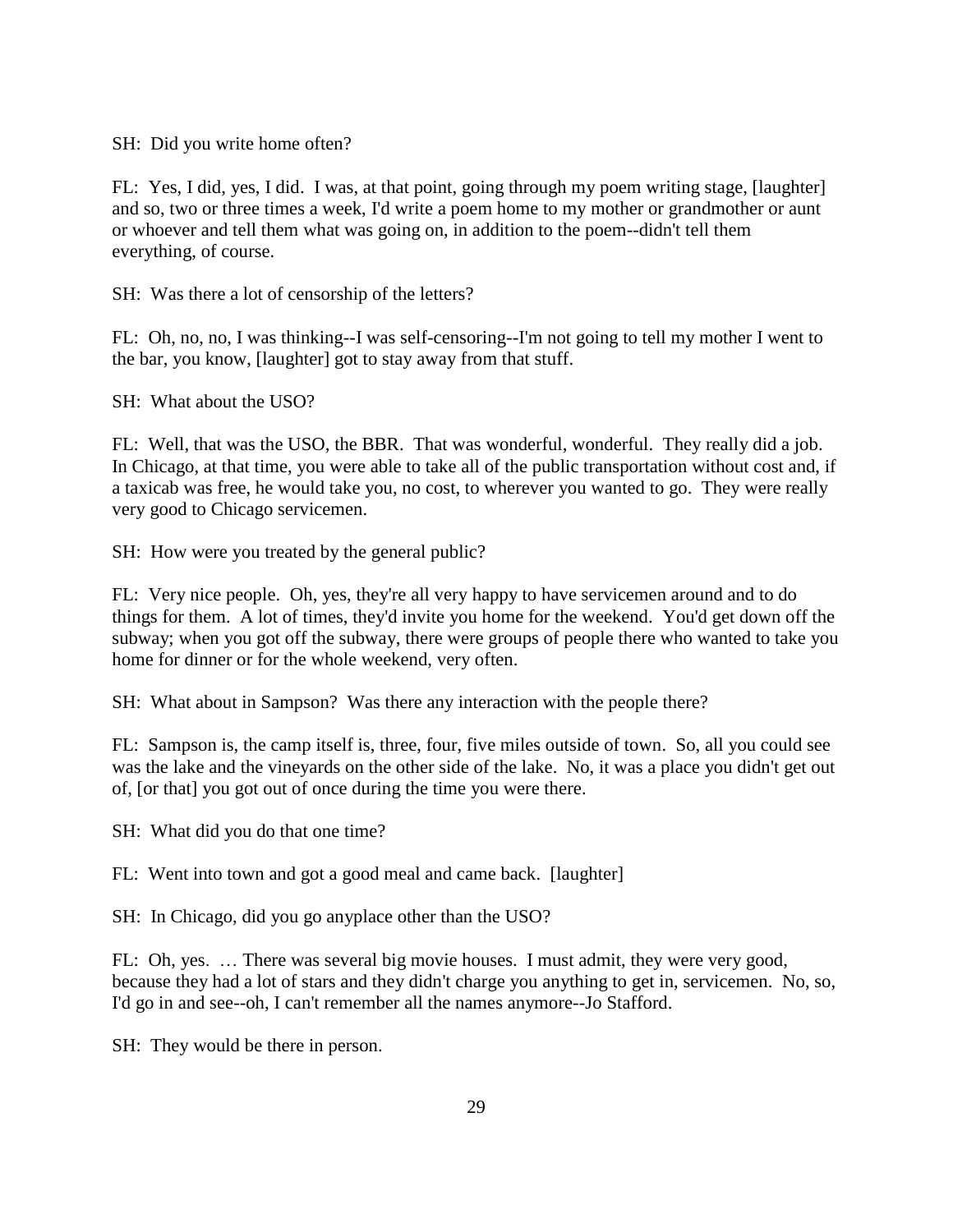FL: … Yes, oh, yes, they had good shows, you know. Each week, they changed. So, … usually, you know, whenever I got into town, that was one of the first places I went to.

SH: Were you keeping up with what was going in the European and Pacific Theaters?

FL: Oh, yes, and you got news at the base, usually, too, put out by various and sundry groups in the service.

SH: Going down to Gulfport, you did not get a leave in-between. You went straight down.

FL: Yes. In Gulfport, I couldn't make it ... the first month. I guess I flunked out because ... I wasn't smart enough for AC electric. I could do DC electric very fine, but AC electric was something I couldn't master. So, they were going to send me back. So, for one month or two, I was doing service. I was building radio cabinets for other people, including the captain of the place, and various other things that I had to do, that I was required to do to spend my time in good stead for the Navy. … V-E Day occurred.

SH: You were still there in 1945.

FL: Yes. No, no, I've got to remember--yes, '45, I was still there in '45.

SH: Would it be in the summer that you went down to Gulfport?

FL: When did I go down to Gulfport? I went down to Gulfport in April of, … had to be '45.

## [TAPE PAUSED]

SH: Start over again, please.

FL: … On V-E Day, everybody in Gulfport, except those who were required for other jobs, had to stand inspection and parade. So, there were, you know, thousands of sailors standing parade that day, and I remember, too, … because it was so hot, that there were many, many people who passed out and had to be taken to the hospital or off to the side or whatever. … That weekend, I had leave in New Orleans.

#### [TAPE PAUSED]

SH: I am going to turn this on.

FL: Okay.

SH: I do not want to miss anything.

FL: Okay. One of the things you're missing is that when I went to Great Lakes for reassignment, one of the jobs I had was carrying sides of beef … from the railroad cars in which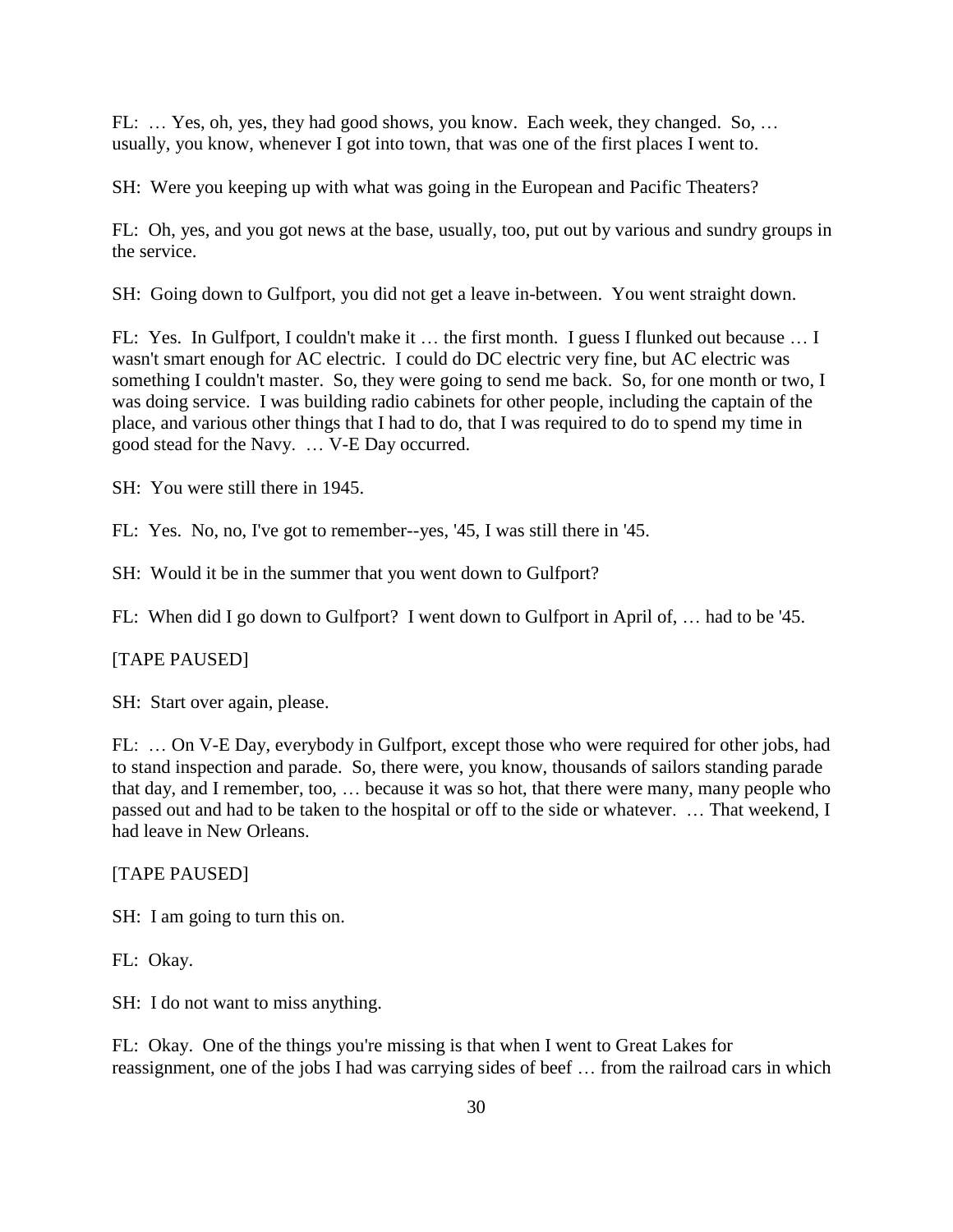they came into the mess halls, and so on. … I carried sides of beef in for three days and a side of beef is quite heavy and it's all stamped, "AAA, Government Inspected," and you'd never recognize beef when you got to the food table, not once. I mean, you wouldn't know what a steak was. … I guess they knew how to do them, but they just didn't do them--no roasts, no steaks, no nothing, not even hamburgers.

SH: You were too far down in the food chain. Somebody was getting the steak, I am sure. [laughter]

FL: Oh, yes, officers' club, probably.

SH: At Gulfport, you talked about the end of the war in Europe and this big inspection.

FL: … There were other sad stories down there. Gulfport, Mississippi, as many parts of Mississippi were, [was] dirt poor. … The thing that sticks in my mind is that there was somebody who lived in a barracks near me and we seemed to be going out the front gate at the same time each weekend if we had liberty, and he'd meet his wife, who was maybe sixteen, who was still carrying a doll. That sticks in my mind.

SH: It would.

FL: There was a lot of that kind of stuff down there, and I'll tell you another thing that's very interesting. You know, they were the same kind of people who wouldn't let blacks, you know, sit in the front of the bus and stuff like that. … There are stories to tell about that, which I won't tell, but the people were very poor and they would give you the shirt off their back. They were the nicest people imaginable, black and white.

SH: The Jim Crow South was very evident in Gulfport.

FL: Oh, indeed, indeed.

SH: Did you ever see any African-American soldiers or sailors?

FL: Oh, sure. I got into trouble by sitting in the front of the bus with one of my favorite friends, who was a black, and they didn't want him to sit there. … I said, "Go ----," and so, they let us sit there.

SH: Did they?

FL: Oh, yes.

SH: In Mississippi?

FL: In Mississippi.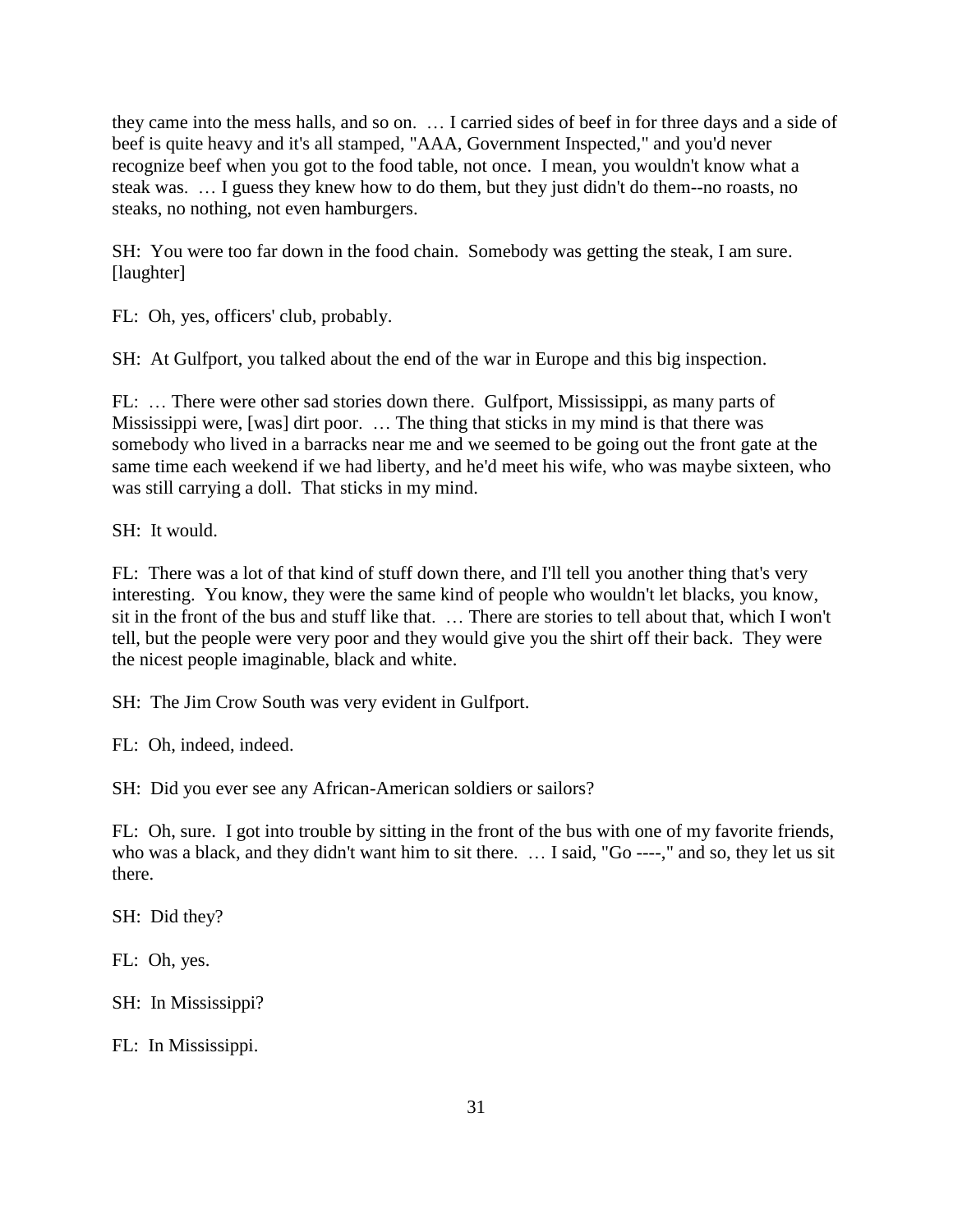SH: Was he in the military as well?

FL: He was a sailor.

SH: Was he stationed at the same place you were?

FL: Yes. … He was a cook's helper. That's what they had the blacks doing in those days, cook's helpers, any menial job that they could find.

SH: Are there other stories about Gulfport that you would like to share before we go on to your next assignment? Were there other celebrations of the end of the war in Europe? There was the official parade, but did you go out that night to celebrate?

FL: Oh, I did, I did. It's the only time in my career in the service where I saw falling down drunk women sailors, nurses, only time, and it was very unsatisfying.

SH: How separate did the Navy keep the officers from the enlisted?

FL: They had a policy of non-fraternization. Now, you know, what people did personally, I don't know. They could have, obviously, gotten [together] again, did one thing or another, but, yes, the Navy fought against it.

SH: Were the officers in charge of you qualified?

FL: The ones that I had any dealings with were, yes.

SH: You did not run into any "ninety-day wonders" who did not know any more than you did.

FL: No, I never had that problem then. When I got down to Bainbridge, while there were quite a few men officers, most of the people I dealt with were nurses, but they're also officers, you know, starting at, I guess there were some ensigns, but most of them were lieutenants, and there was a couple lieutenant commanders, who were very nice.

SH: When you went back to Chicago for reassignment, how long were there?

FL: My guess is it was about three weeks.

SH: What you were doing was just waiting to be reassigned. Where did they house you?

FL: Barracks.

SH: Where?

FL: Great Lakes Training Center. It was a big place, even bigger than Sampson, huge place.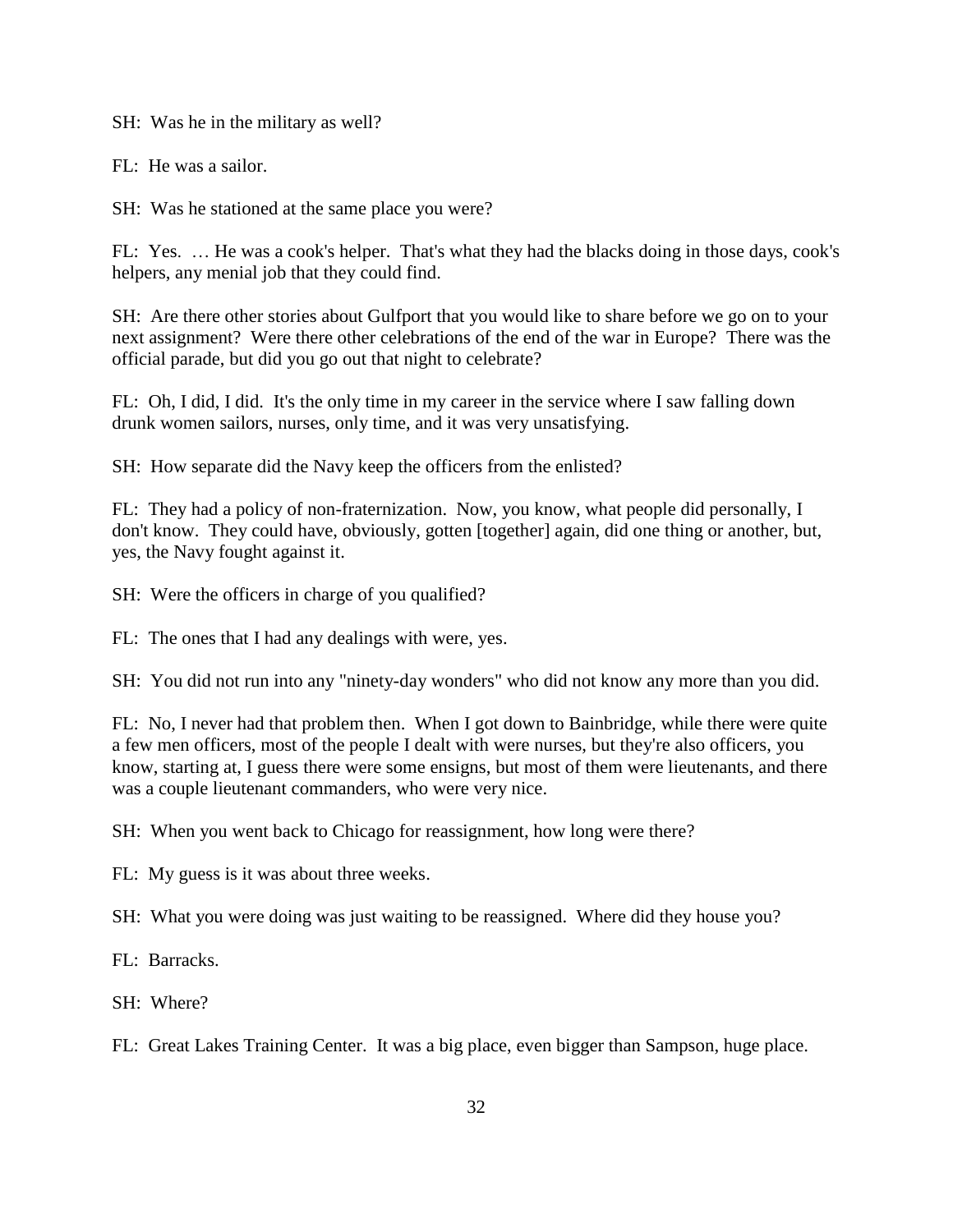SH: Had you been sorry you had not done your boot camp in Great Lakes?

FL: No, no, nope.

SH: Was Great Lakes where you made the request to become fire control?

FL: Yes. … They said, "You have three choices," and I said, "I only have two. I want to be a fire controlman or I want to go to sea," and I didn't get either of them, but that wasn't unusual, really wasn't.

SH: You said they were really looking for people to put into the Medical Corps at that point.

FL: At that point, yes.

SH: What was the conversation like about how the war had ended in Europe and, now, the focus was on the Pacific?

FL: No particular conversation about it.

SH: Where did they send you from Great Lakes?

FL: To Bainbridge, Maryland.

SH: That is where you trained.

FL: Where I went to the medical school there, medical technician's school, and then, when I came out of it--again, you know, there were other places that you could go--they said to me, "You're going to stay here. This is where you're assigned to," and that turned out to be very good for me, because I had no duty every other weekend and I just got on the railroad and came home to the Bronx, got to see my friends, my family. That was fine for me.

SH: Had any of your friends started coming back from the war?

FL: No. I was one of the first out, as well as the first in.

SH: What was the training like? Was it very intense? Did you enjoy it? You said you really enjoyed chemistry. Did this training involve the sciences in a way that was attractive to you?

FL: Yes, a little bit. … The war was still on in Japan and they were training you to be a corpsman, to go where it was necessary overseas. So, you had to know how to do, you know, operations by yourself, you had to know how to do all kinds of things by yourself, that I never got to do, because I was there in Bainbridge, but you … [were] training to be an on-the-site [corpsman].

SH: Were they talking about the invasion of Japan at that point?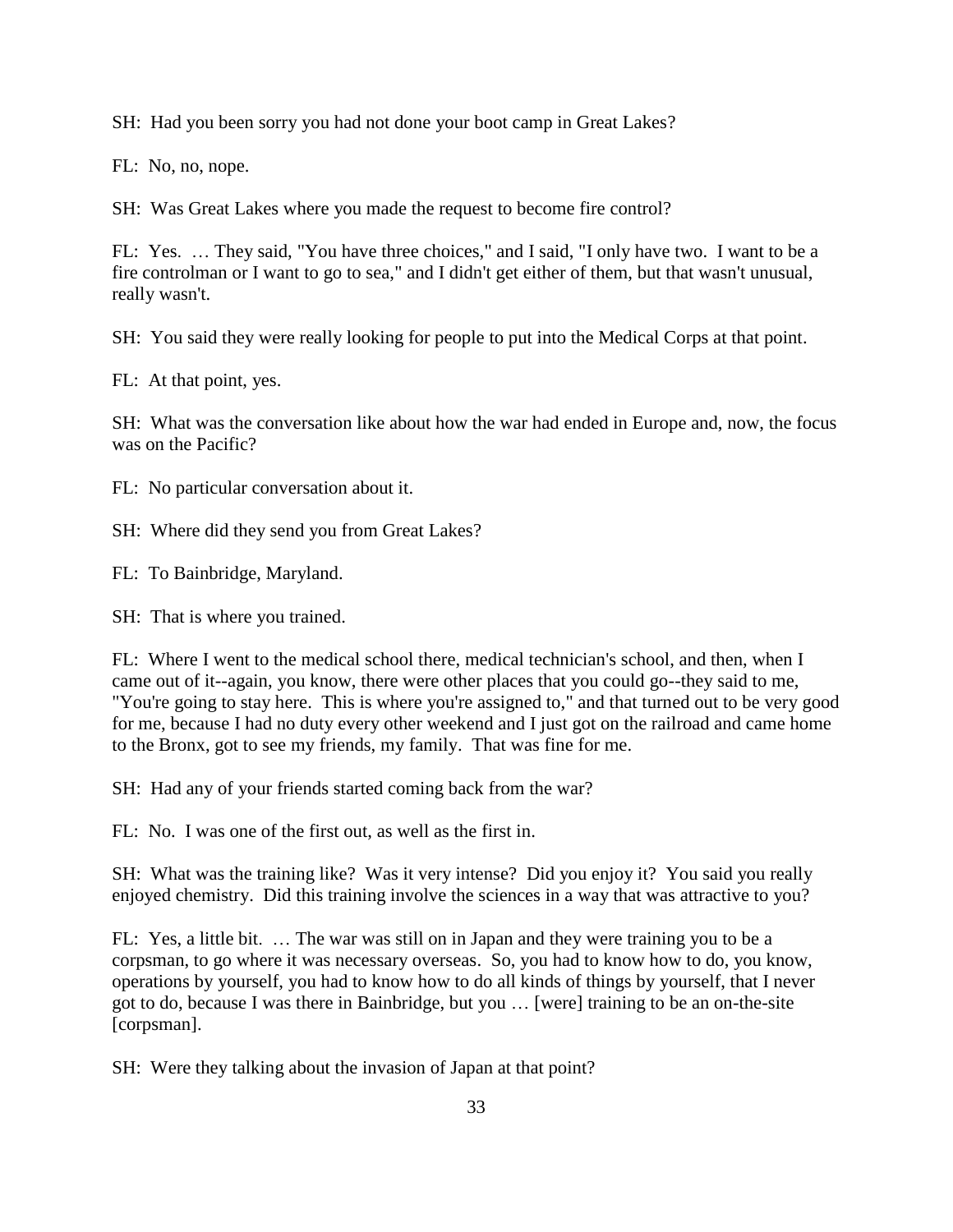FL: Oh, sure, oh, sure.

SH: Did you see any of the men that were returning from Europe at all?

FL: No. The guy I keep talking about through this has been this friend of mine that lived around the corner who joined the Marines. Well, while I was in Bainbridge, he came back to be gotten out of the service, and so, he got out of the service at that time.

SH: You said that he was on Iwo.

FL: Iwo, yes, and Saipan.

SH: He came back in 1945.

FL: Yes, he came back. He was ready to be released from the service.

SH: Where were you when you heard about the bombs being dropped on Hiroshima and Nagasaki? [Editor's Note: Hiroshima was the target of the first atomic raid on August 6, 1945. Nagasaki was attacked on August 9, 1945. V-J Day was declared on August 14, 1945, in the United States and August 15, 1945, in the Pacific.]

FL: I think I was home. Was I? No, I guess I was still down in Bainbridge.

SH: You were being trained to do all these different things, but what was your duty after you finished the school in Bainbridge?

FL: I, like most other people, was working on a ward

SH: In the hospital?

FL: … Yes, where I had to do whatever was necessary, and the thing that was necessary most of the time I was there, although I got involved in other things, was giving penicillin shots, and I did a hundred bottoms every three hours. So, I got to be pretty good at giving shots, but I spent a week or two assigned to taking care of two gentlemen who came back who had tuberculosis, and so, I had to, you know, wear gowns and masks and all that kind of stuff. I was taking care of prisoner of war, … sailors who had very serious injuries. They had been, as I say, prisoners of war and I had to take care of them. There were two of them that I took care of for a long, long time.

SH: At Bainbridge, had you been trained to handle people with VD and tuberculosis?

FL: Well, if there was something I hadn't been trained in--the one for tuberculosis, I had two extra days that they trained me to take care of it, because … it was a choice thing, you know. I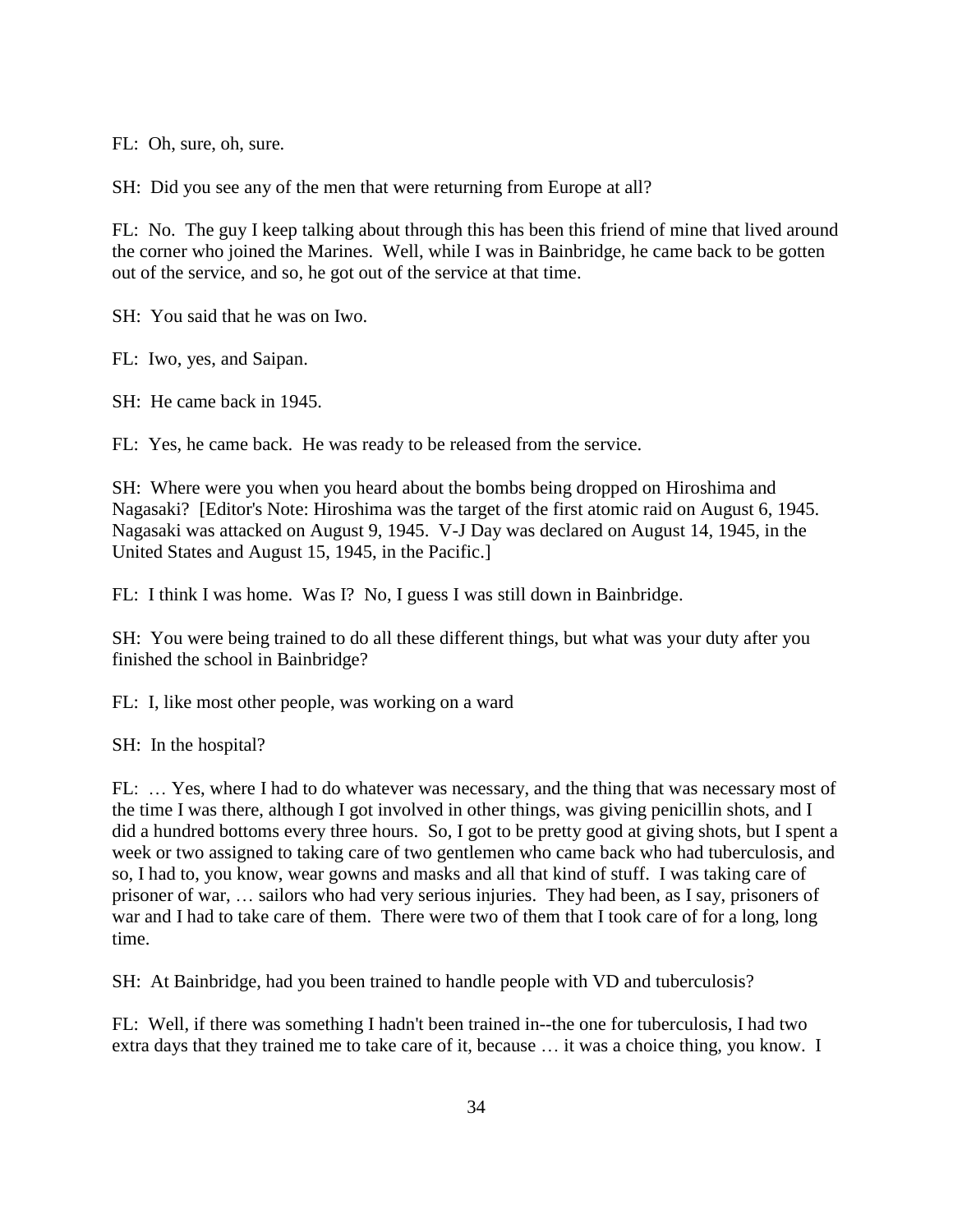wasn't just assigned to take care of them. I was asked, "Do you volunteer?" and I did volunteer for that and I enjoyed it. …

SH: You talked about the prisoners of war. Were these men who had been taken prisoner by the Japanese and were being returned?

FL: Yes.

SH: How did you treat them? What were some of the things that were wrong? Do you remember?

FL: Oh, one who had been broken up inside--all his ribs had been broken, his arms had been broken, he had one leg bad. I had one young man who … they had taken him and done an operation. They took this part of the leg and they had to take a big chunk out of the bone and the flesh and everything, and they covered that over with a plastic window, and he had to be treated in there a couple times a day, to put special [treatment on it].

SH: This was the bone just below the knee.

FL: Yes, it was below the knee and it was cut in the shape of a cup, in effect, on both ends, and about that long.

SH: Did they ever talk about how they had been treated as prisoners of war by the Japanese?

FL: Oh, yes. They were very unhappy about it, to say the least.

ML: Do you have any stories that they told you?

FL: No, no, they kept that pretty much to themselves. No, see, again, I go back to that friend of mine, who is now dead. He was a sergeant on Iwo and had to personally cut down American sailors who had been; … I'm sorry, not sailors, American personnel, who had been killed by the Japanese and who were hung up by their private parts with a claw and hung up into a tree. Well, he was one of the guys who cut some of them down, and then, he killed a Japanese, … one of the Japanese who was known to have done it, and he lost his sergeantship. … You know, they took that kind of thing very seriously. They wanted to get back at the Japanese in any way they could, if they had been associated with fighting the Japanese.

SH: From your experience, there was a real difference between how the Americans perceived the German as an enemy and the Japanese as an enemy. Is that fair to say?

FL: I would say that that's probably true. You didn't hear as much--you didn't hear as many stories or as negative--about the Germans as you did about the Japanese, but, again, part of the problem is, sailors didn't [have as much exposure to fighting the Germans], you know. If you were a soldier, you probably did, but sailors were not very much involved with German sailors. I'm sure there was some of it, you know, but [not as much].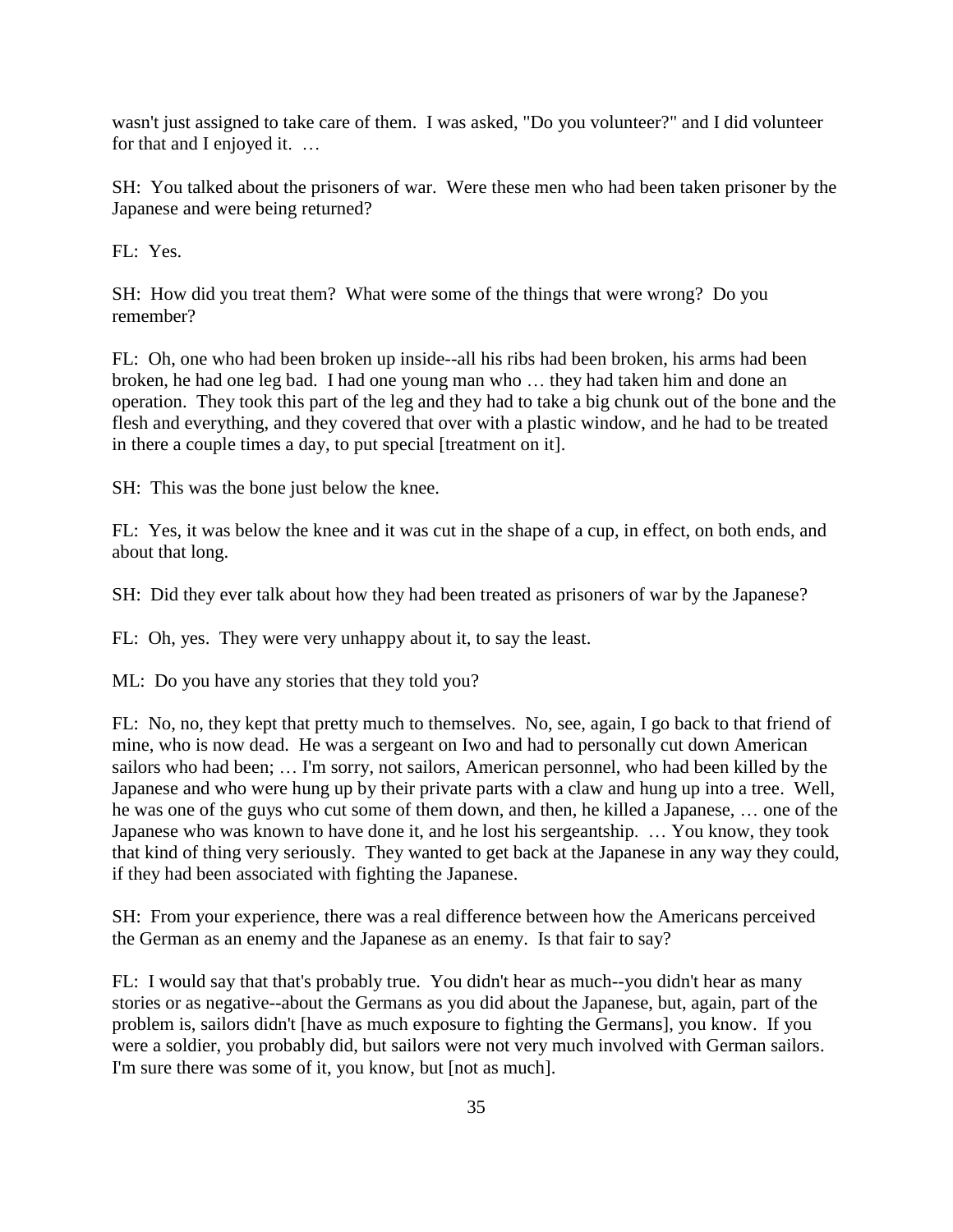SH: Was the Bainbridge hospital taking in Army personnel as well, or was it strictly Navy personnel?

FL: Strictly Navy.

SH: Are there any other stories that you remember of people who came in and had served in either the European Theater or the Pacific?

FL: No.

SH: Were these prisoners of war that you were taking care of in Bainbridge because that was closer to their home?

FL: I don't know, honestly. I really don't know why they were there in that particular place.

SH: You talked about going home to the Bronx for most of your leaves. Did you ever go around in the Maryland area at all?

FL: Yes, I spent a lot of time going to bookstores in Baltimore, for example. I spent a fair amount of time going to a little town which was right outside of the base called Port Deposit, which is still there, because there was a very nice black lady who was a very good cook. … I'd go down and get a meal every night from her, when I could.

SH: Other than your duty in the hospital, did you have to stand any watches?

FL: No, that was considered your watch, just being on duty.

SH: Was your nickname "Doc?"

FL: No. The only story I remember that, you know, is a little funny is that I went AWOL [absent without leave] one weekend and came up to New York because something was going on. I don't remember what. Oh, yes, it was a friend of mine … who was on a battlewagon [nickname for a battleship] who had come in for the weekend, and my mother called me and told me about it. So, I went over the fence and came home and saw him, and then, I went back, but, when I went back, the only way I could get [in], I couldn't get in the front door, I went through the (Denamures'?), you know, farm, to get in over the fence. … I had to go through the pigsty to do it and go over the fence, and I didn't smell too good when I got back.

ML: Did anybody say anything when you came back?

 $FL: No.$ 

ML: They did not even notice you were gone.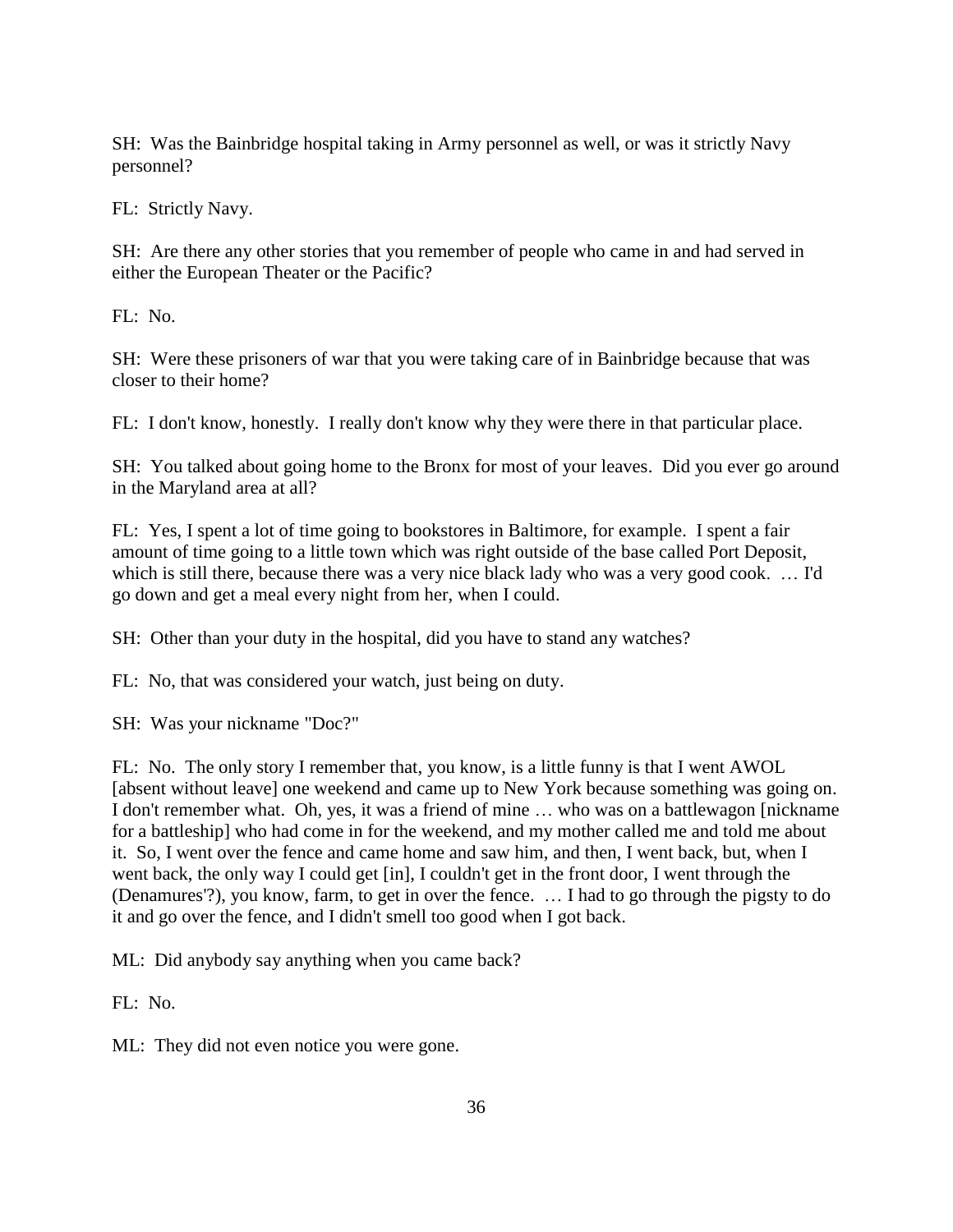FL: Well, maybe somebody did, but she was a very sweet girl. …

SH: Was it one of the nurses?

FL: Oh, one of the nurses. I fell in love with the woman, but, you know, I was twenty-one, I think, and she was thirty-one. … She came out of Boston, had a real Bostonian accent, and she was the cutest little thing. Her name was also Frances and Frances always had three or four guys on the hook, come constantly, and, [if] she would have asked me to do anything, I would have done anything she asked me. [laughter] … She knew I was over the fence and she didn't tell. …

SH: When you heard that the bombs had been dropped, did you realize what it was that had happened?

FL: Oh, yes.

SH: You knew that the war was going to end at that point.

FL: [Yes].

SH: What was the reaction when the war ended and the peace treaty was signed? You remembered the reaction on V-E Day. What was V-J Day like?

FL: Euphoria. On the other hand, you know, depending on who you were, to think of a zillion people being killed in one stroke is not exactly fun. You know, you do think about it. As much as you might not like the Japanese, you didn't like that either and, yet, it was something that was, in your mind, my mind, required. Something had to be done, because, if it hadn't been done, it would have gone on and on and on. ...

SH: Were you involved in another inspection? Was there an official reaction or an official celebration?

FL: Not the same. It was not the same, no.

SH: How did your duty change once the war was over in September? Had you already started to make plans for what you would do when the war was over?

FL: I just wanted to get out of the service.

SH: You were not thinking of staying in as a career.

FL: No, and I did have the opportunity, because, it's funny, the man happened to be the dentist that my wife used to go to, in the Bronx, and he asked me if I wanted to go to medical school, and I said, you know, "What's required?" "Well, among other things, … after going to four years of medical school, you then had to spend another two years," that would have been six more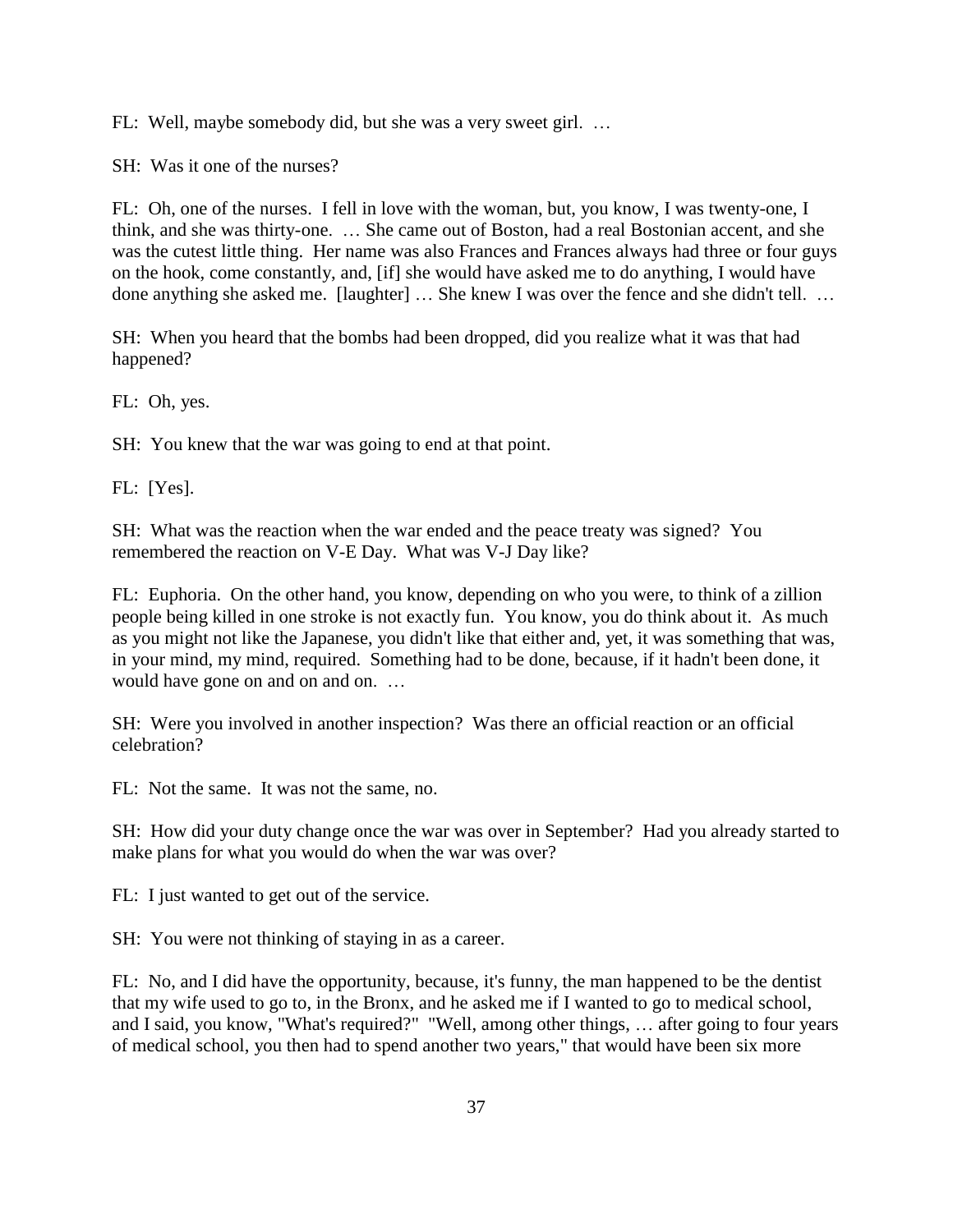years, "in the Navy," and I wanted no part of that. At another time, it would have been good, and I should have done it, but I didn't.

SH: Are there other stories that revolve around Bainbridge Naval Hospital that we should hear?

FL: I'm sitting here trying to think about [it]. Well, I'll tell you one more small story; has to be about me. … For about six months, I was in the business of making tailor-made blues for sailors. You know, it's very easy to make tailor-made blues. … All you were trying to do was tighten it up here and flare it out at the bottom. So, you took a thing that looks like a shape like that, you just cut that out at a seam and you put it on the bottom. Well, I made a lot of money doing that.

SH: How did you get the talent to do that?

FL: I don't know, I guess [from] watching my mother sew. [laughter] So, I did that for a while.

SH: Were yours tailored? [Editor's Note: Mr. Lang shakes his head no.] No?

FL: No.

SH: I hardly can believe that.

ML: How about the time that you spent in the psychiatric ward?

FL: Oh, yes, you remember that. I had forgotten all about that. ...

SH: Was that at Bainbridge?

FL: Yes. I was stationed in the lockup ward. This was for problem people that they couldn't ...

[TAPE PAUSED]

SH: Okay, that is important.

FL: There were all kinds of people in there, people with real problems, people with "put-on" problems. There were two stories. One is, … I felt so bad about it, because … one of the corpsmen, he was a first-class medical corpsman and he was the lead nurse, if you will, in operations. He was that good and, one day, he just laid down and went to sleep and he slept for weeks. … They finally got him up, but he was never the same after, just out of it, don't know why. We still don't know what ever happened to him. I know his parents came in to see him a couple times. You could talk to him, but nothing special, you know, and then, he'd go to sleep again, but we had one guy who--I don't know whether he was trying to get out of the service or he really was *loco*--but he was on the far end of a ward. Now, these wards in the Navy were a hundred to 120 feet long and he was toward the back end, where there was a screened porch, also locked up, in this place. … Every night, or early morning, he would get up from his bed and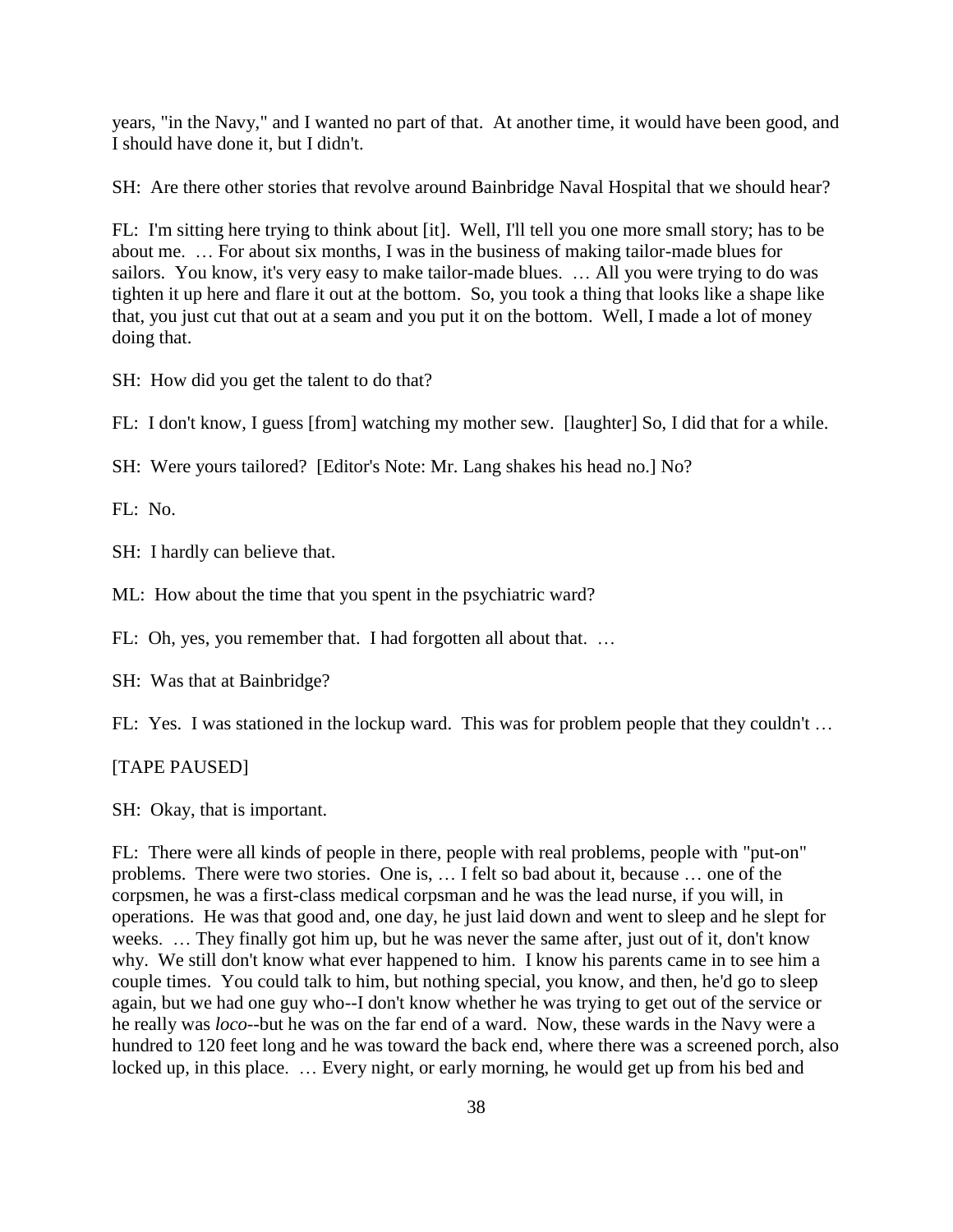rush for the front door with his head, to knock himself out, until we got wise and put mattresses, two mattresses, up there, so [that] he couldn't knock himself out, but he did this every night, for as long as I was on the ward, every night.

SH: What was your specific job on the ward?

FL: Well, since I had night duty, this was from about eleven at night until eight in the morning, nothing, other than, you know, "Make sure they're in bed. Make sure they're doing what they're supposed to do. Don't let them get out," but most of them were just sleeping, at that time. So, I didn't have any problems.

SH: Was medication used on them?

FL: Sometimes, yes. You know, you had a three-hour medication sheet and you'd go around, try to wake them up or give them a shot or whatever was required.

SH: Were they also receiving psychiatric care?

FL: I have to say I don't know, personally, but I assume they were, during daylight hours.

SH: You were just there at night.

 $FI: Yes.$ 

SH: It must have been kind of spooky to be there at night. Were you by yourself?

FL: No, there was always at least two, sometimes three, yes, because … you've got, essentially, a hundred patients and, if they decided that they wanted to gang up on you, yes, they could.

SH: Had the surgical corpsman served anywhere besides Bainbridge?

FL: Not as far as I know. Oh, he might have, but, certainly, as a first-class corpsman, he was stationed at Bainbridge for quite a long while--very sad.

SH: Are there any other stories that you recall?

FL: Not that I can think of.

SH: Were there any dependents at Bainbridge?

FL: There were officers' quarters on the base, where a wife could stay, and did, because some of the officers lived on base. … I remember that specifically because one of the things I asked for, and got, was to watch a child birth. So, they let me do that. I was involved in a [birth], because I was, you know, thinking about medicine as a career. I was involved in a, what do they call them? investigating a dead body. What do they call that?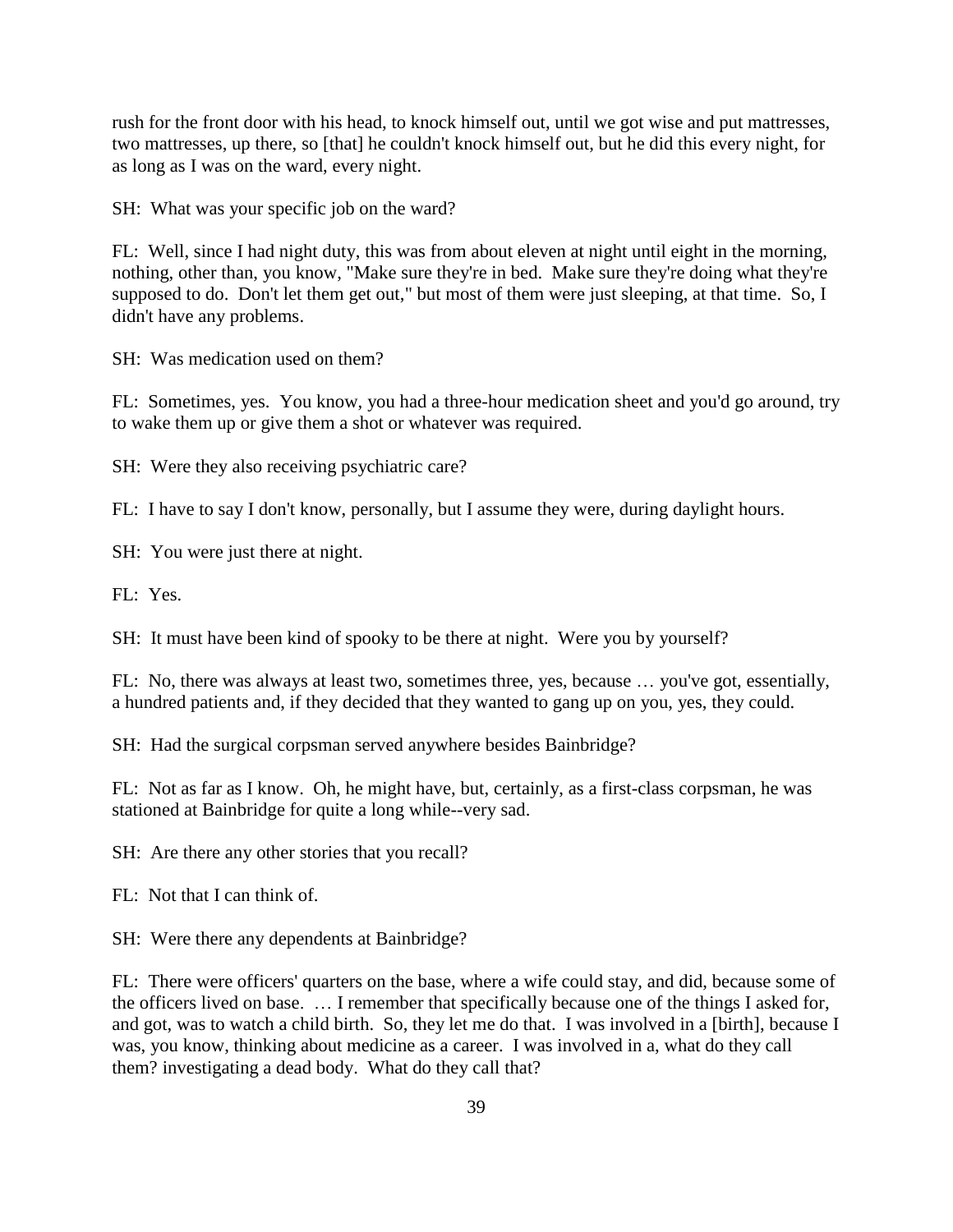#### SH: Pathology, forensics?

FL: Yes. There was this young man from Alabama. He was nineteen and he died from--it was a brain problem anyway--quite, you know, usual, normal, but he died on the operating table. They're trying to do something for him, and he had to be autopsied, was the word, and I must say that one of the things that taught me, if you have ever seen--most people see dead bodies already prepared, taken care of, in the casket, you know, whatever. I remember seeing this young man when he went into the autopsy. All his blood had settled to his lower region. So, it was on the back of his legs, on the back of his behind, up his back, but the rest of him, it was a white that you wouldn't believe, just pure, alabaster white. … You know, it's a shock to somebody who's never seen it before. So, I got involved in this thing and I remember it because, to some extent, it was funny and it told me I was also able to handle it. The doctor who was performing the autopsy took out the young man's lungs and he threw them in my arms. He said, "Go weigh these, Lang," and I had to go over to a scale, weigh his lungs and put them in a canister, but I still remember doing it. … So, I got to do a couple of things I would never in my life have ever done, unless I became a doctor.

SH: Were you involved in any other procedures that resulted in someone dying?

FL: No. … You know, I was able to sit in on a number of operations, but it was never very serious.

SH: Were people brought to the Bainbridge Hospital by ambulance or in an emergency situation?

FL: Not that I ever saw.

SH: After you decided that you did not want to go to medical school, as this officer, the dentist, had offered, what did you decide you wanted to do?

FL: What I always wanted to do, want to go be a chemical engineer, and I went back to NYU and I became a chemical engineer.

SH: When did you first realize or know that you were going to be discharged from the military?

FL: About a week before I was actually discharged.

SH: Really?

FL: Yes, because, at the time, they were not sure how [long you were required to stay in]. You were signed up for the duration plus six [months], that was … the government's policy, but, if they didn't need certain things, they would let some out, and I was fortunate enough to be able to get out quickly.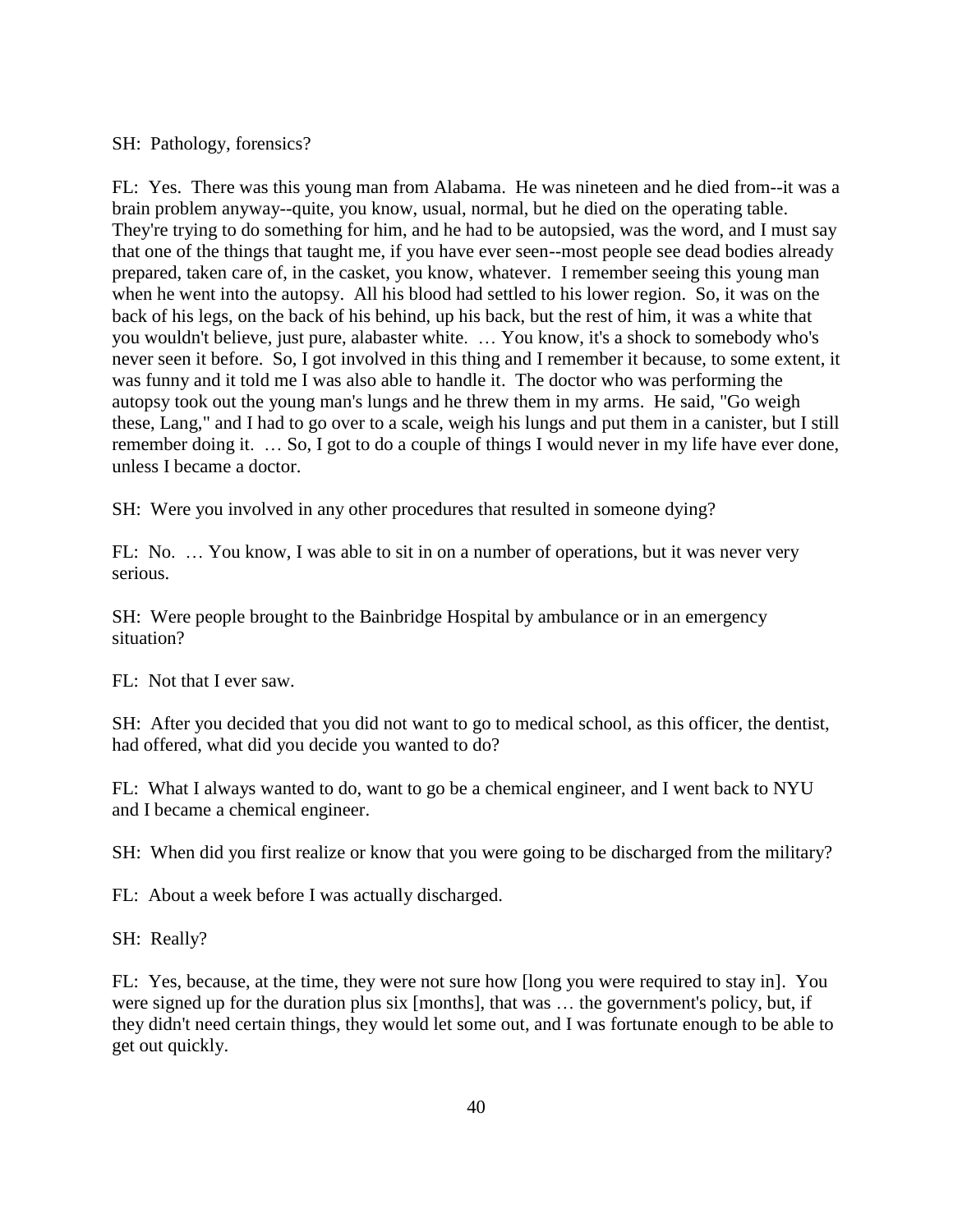SH: You came out in July of 1946.

FL: Yes.

SH: What did you do? Had you saved any money?

FL: Yes. I saved three hundred dollars or four hundred dollars and I came out and I bought a 1936 Chevrolet, in very bad condition, that I could fix up--imagine, a 1936 Chevrolet.

SH: It was just ten years old at that point.

FL: Yes, it was. … It was a clunker, jeez, [laughter] and I fixed it up with the help of some other people.

SH: Were you aware of the GI Bill and its advantages?

FL: Oh, sure.

SH: They had told you about that.

FL: Oh, yes. I knew all about that, and I knew where I was going back to and where [the] money was coming from, and that was good for my mother and father, too.

SH: Where did you decide to go to school?

FL: NYU.

SH: Was it difficult to get in with all the returning veterans? Since you had been a student, was there kind of a space for you?

FL: No, I had no problem, I guess maybe because I had been a previous student. Oh, yes, there was a lot of people trying to go to school at that time.

SH: Had New York or the Bronx changed at all over the duration of the war?

FL: No, not particularly.

#### [TAPE PAUSED]

SH: We will continue. I asked about changes that you noticed in New York and you said there was not really that much.

FL: No, I didn't see many changes. I guess the reason for that is, [I was] in college. … The college wasn't any different at all. It was the same, same professors, teaching the same subjects, you know.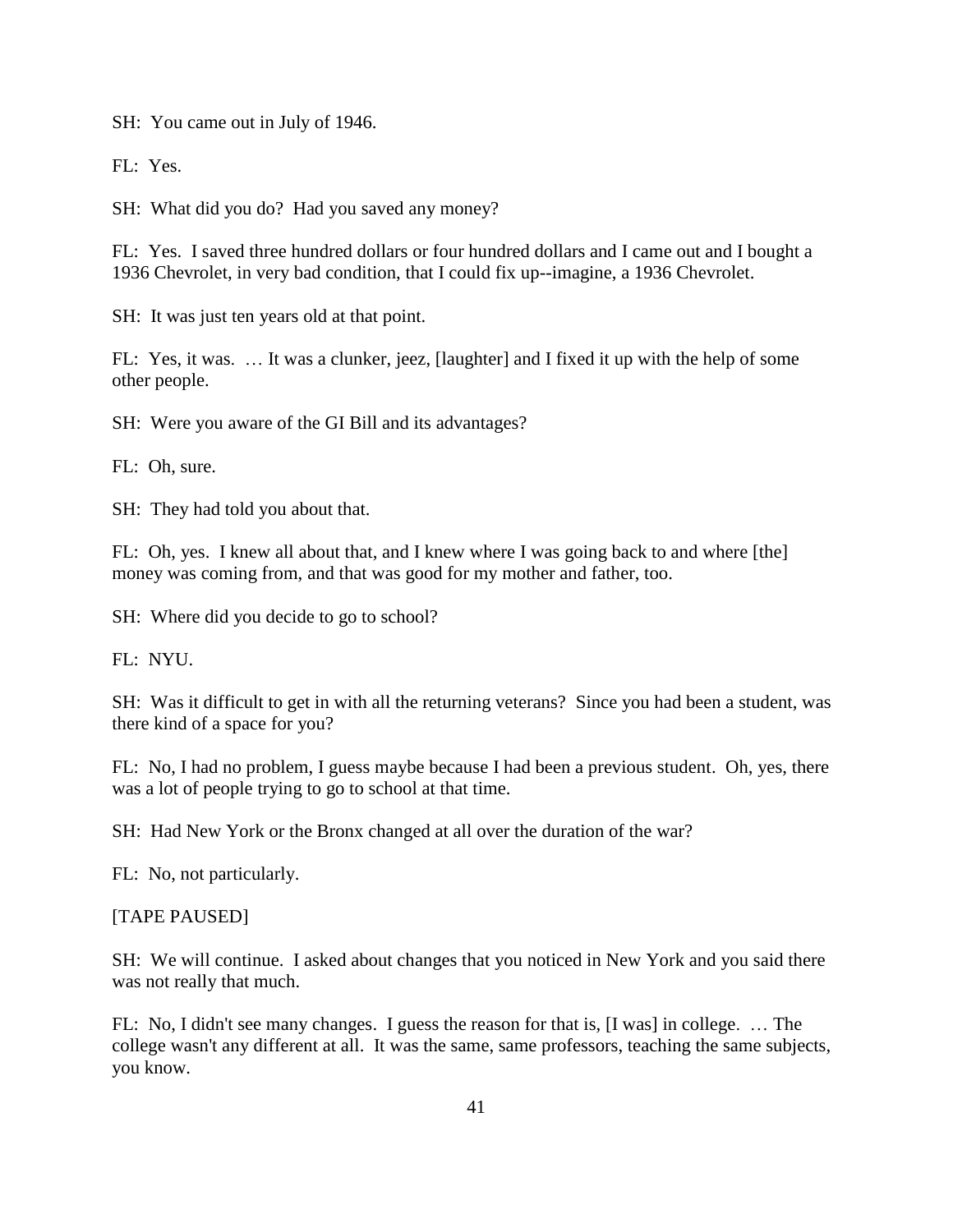SH: Had your mother and dad talked to you at all about how it had been for them during the war, what efforts were being made on the home front?

FL: Let me put it this way--no, they never really said anything about it and, because I was home so often, I can say that there was never any evidence of any difference, none at all. They lived their normal lives, ate their normal food, did their normal things.

SH: Was it hard to come back and live at home again?

FL: Oh, jeez, yes. That was a story I started to tell earlier. … One of the first weekends I was home, ... you may have to close your ears for this, Grandma was serving dinner, downstairs, and someplace during the meal, I said, "Pass the fucking butter." [laughter] I guess nobody really said anything, but I was thinking a lot, "Oh, boy, oh, boy, you loused it up this time," but, you know, you get used to a certain way of talking when you're in the service and it's not always the nicest words you're using.

SH: She did not smack your hand or anything.

FL: No, no, they didn't smack my [hand], did nothing. It was the silence that was worse, dead silence. [laughter] I expected my grandfather to say something, but he didn't.

SH: That was the change that you were going to tell me about that your family saw in you.

FL: Yes, yes.

SH: What did they see? You talked about being such a young man when you went in. Did they ever comment on how much you had matured because of your service?

FL: Yes, there was some of that from my mother, particularly. No, to be honest, … if I hadn't had that almost two years, I'd probably still be a kid, you know. … It was a need for that for me and it had some advantage, I think.

SH: With the GI Bill, you went on to NYU and got your chemical engineering degree.

FL: [Yes].

SH: When did you meet Mrs. Lang?

FL: I got out of college in June of 1950. I met her in June of 1949, at the wedding of a friend that now lived next-door to my wife, and so, I met her at that. By June, when I got out of college, she and I were already engaged and, on Armistice Day of that year, we got married, Armistice Day of 1950. So, we've been married just fifty-eight years this year.

SH: Congratulations.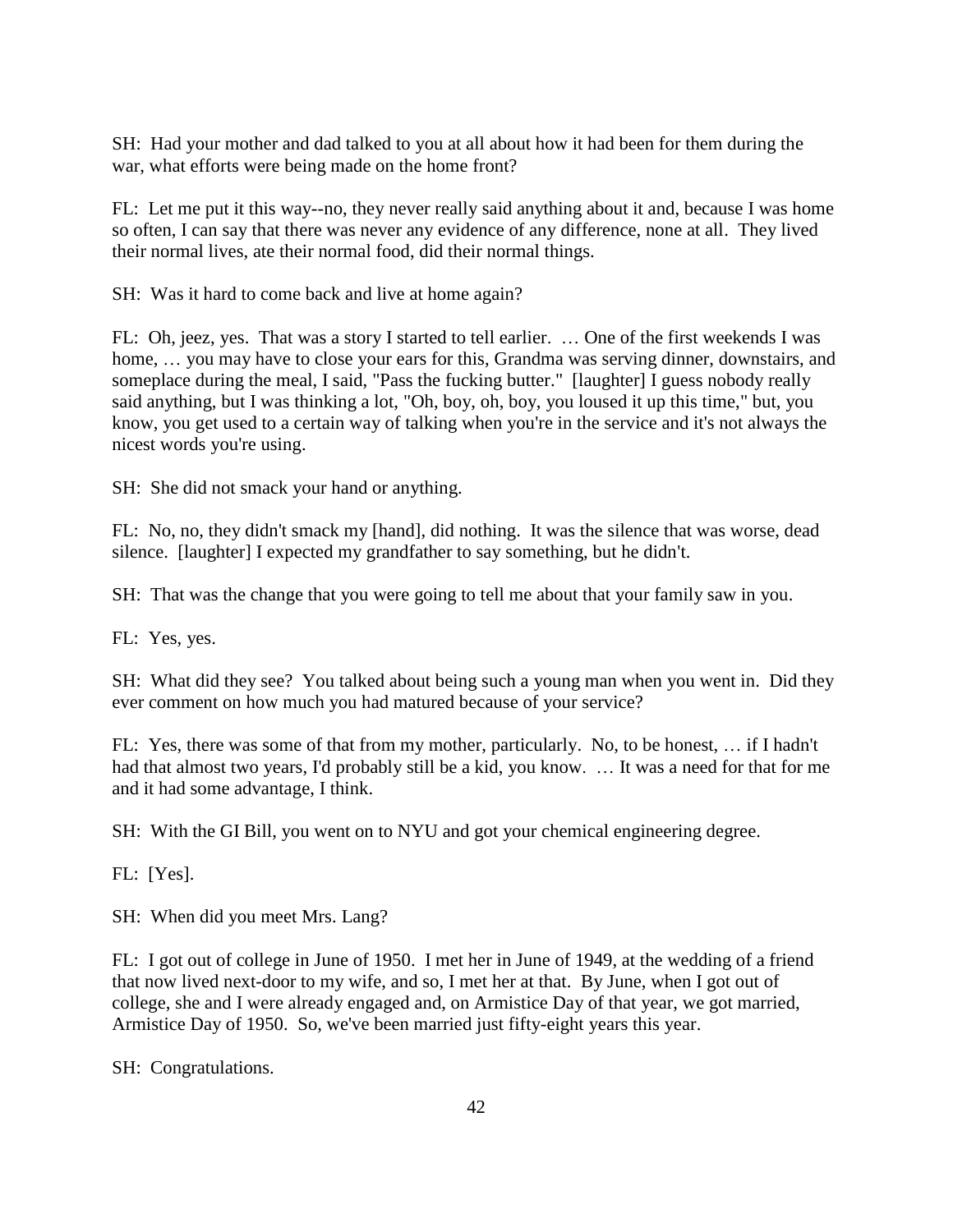FL: Thank you.

SH: You have three children.

FL: Three, you know, got a daughter, two sons, of whom I'm proud. His father is a DMD [doctor of dental medicine], my daughter … has got her doctorate in microbiology, among other things, and did research in that area, and my other son's a lawyer. So, I think we made out very well.

SH: Your time in the service sounds fascinating in some respects.

FL: I think everybody has some fascinating things to talk about.

SH: Did you keep in contact with anyone that you served with or met?

FL: No.

SH: Did you join any service organizations?

FL: No. They're still trying to get me to join, but I'm still not joining. [laughter] I'm not a joiner.

SH: After you had your degree in chemical engineering, did you work in the Northeast or were you sent around the country?

FL: No, I worked in the Northeast area. I first went to work for Crucible Steel Company in Harrison, New Jersey, and I worked there for six months. Then, I moved up and went to work for Curtiss-Wright Corporation, building aircraft engines and doing quality control in [the] metal area. Then, I went to work for the International Nickel Company and doing various things for them.

SH: Where was the International Nickel Company located?

FL: Well, they had a big office in downtown New York. That was six or eight floors at 1 New York Plaza, yes, right across from the ferry stop, but they also had a research laboratory in Hoboken; … not Hoboken, right along the river. Anyway, I went to work for them. Six months, I think, I spent in this area, down here, and then, I was moved up to Sterling Forest, New York. They had built a brand-new research facility and that was beautiful and it was only half an hour to work, lovely. [laughter] So, I'm one of the few people that I know; we, my wife and I, moved into this house in 1957, April 1st of 1957--that's something to that--we've been here ever since. So, I never had to move, never had to move, very unusual. A lot of the people I knew, … you know, they ended up going, first, to Georgia, then, out to Ohio, and then, someplace else. "No thanks, guys."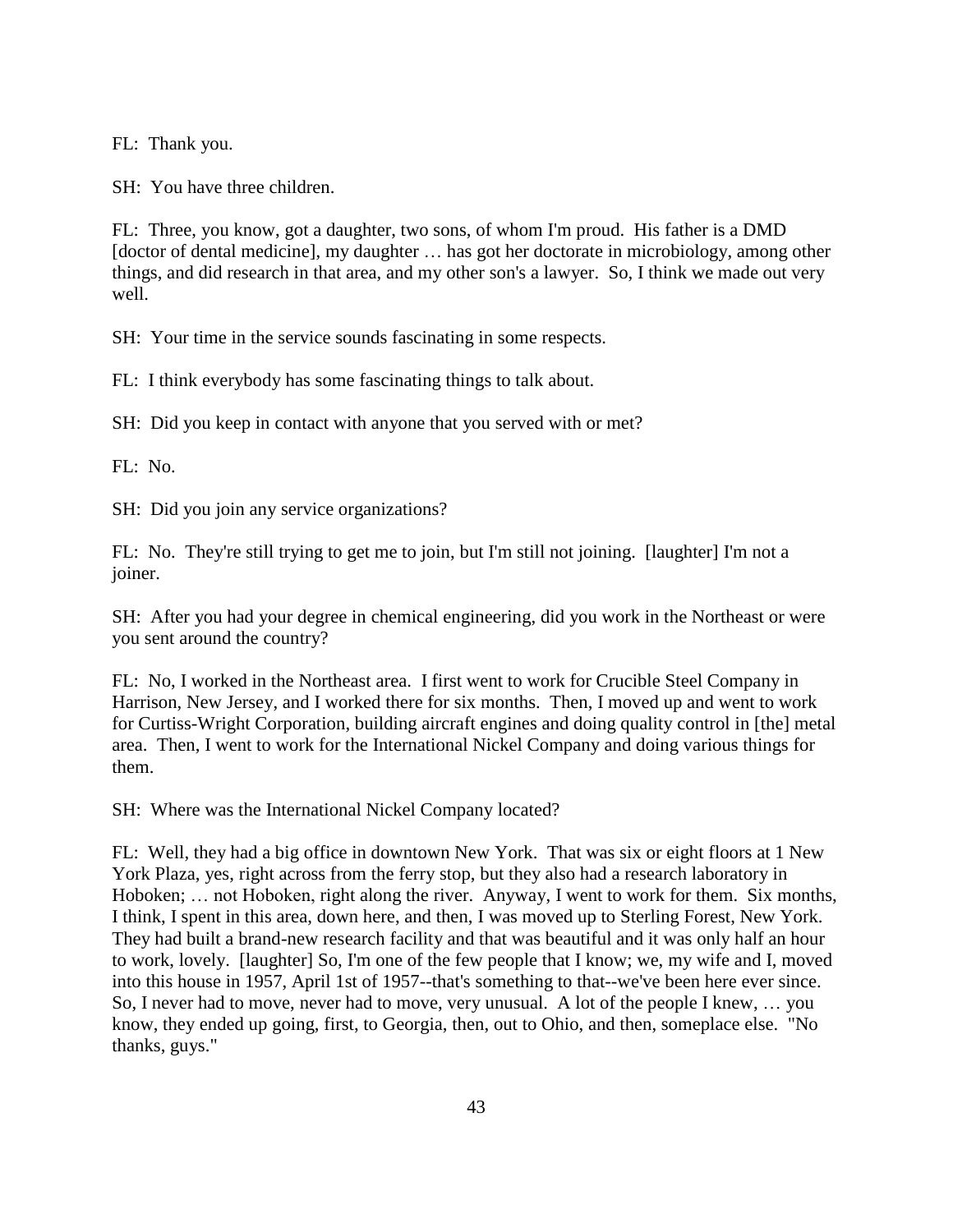SH: What has been your passion since you were in the military?

FL: What has been my passion?

SH: Did you have a hobby that you enjoyed immensely? You have done a lot of work with the Boy Scouts.

FL: It'll sound silly to you, but my passion is to live. … I am firmly, personally convinced that the reason for life is to live it, and so, I do.

SH: That is the advice that you will give to your grandson.

FL: Absolutely--do your thing, every day. If, today, something tells you you'd better go do this, go do it; don't hold back. You have it in you to do what you want to do.

SH: I thank you so much for sharing.

FL: My pleasure, gives me a chance to gab. [laughter]

SH: We do appreciate it. For the record, we should say that you were in Sampson from October 1944 to January 1945, then, in Chicago, training in radio repair, from January 1945 to April 1945, then, down to Gulfport, Mississippi, in April 1945, then, reassigned to the reassignment group at Great Lakes in April 1945, and then, sent to Bainbridge in May of 1945 until you got out in July 1946.

FL: Right.

SH: Thank you, and I thank Mark for keeping on you to participate.

FL: My pleasure, really is. I'm sorry I had to have you come up here, instead of me going down there, but it's getting a little hard [to travel] at the moment.

SH: No problem, we really appreciate it. This concludes our interview.

[TAPE PAUSED]

FL: … Go ahead; one very nice and one not. I had one young black sailor that I had to give shots to and, you know, people, they seize up when you try to give them a shot unless you do it the right way, you know, … but many of the black men, their skin is so hard that it's really difficult to get a needle in. It really is, no, and I learned how to give a good shot. … When you did it enough times, you could just give him a slap on the behind with one hand and give him a shot with the other, immediately, and so, they felt the slap, but they didn't ever feel the needle. So, I got pretty good at that. So, that was kind of a funny story, but … we had one--you talked about VD [venereal disease], I think, at one point. We had a young man in, again, a black man, who had that and they gave him some of the first--oh, what did they call them? not penicillin, the